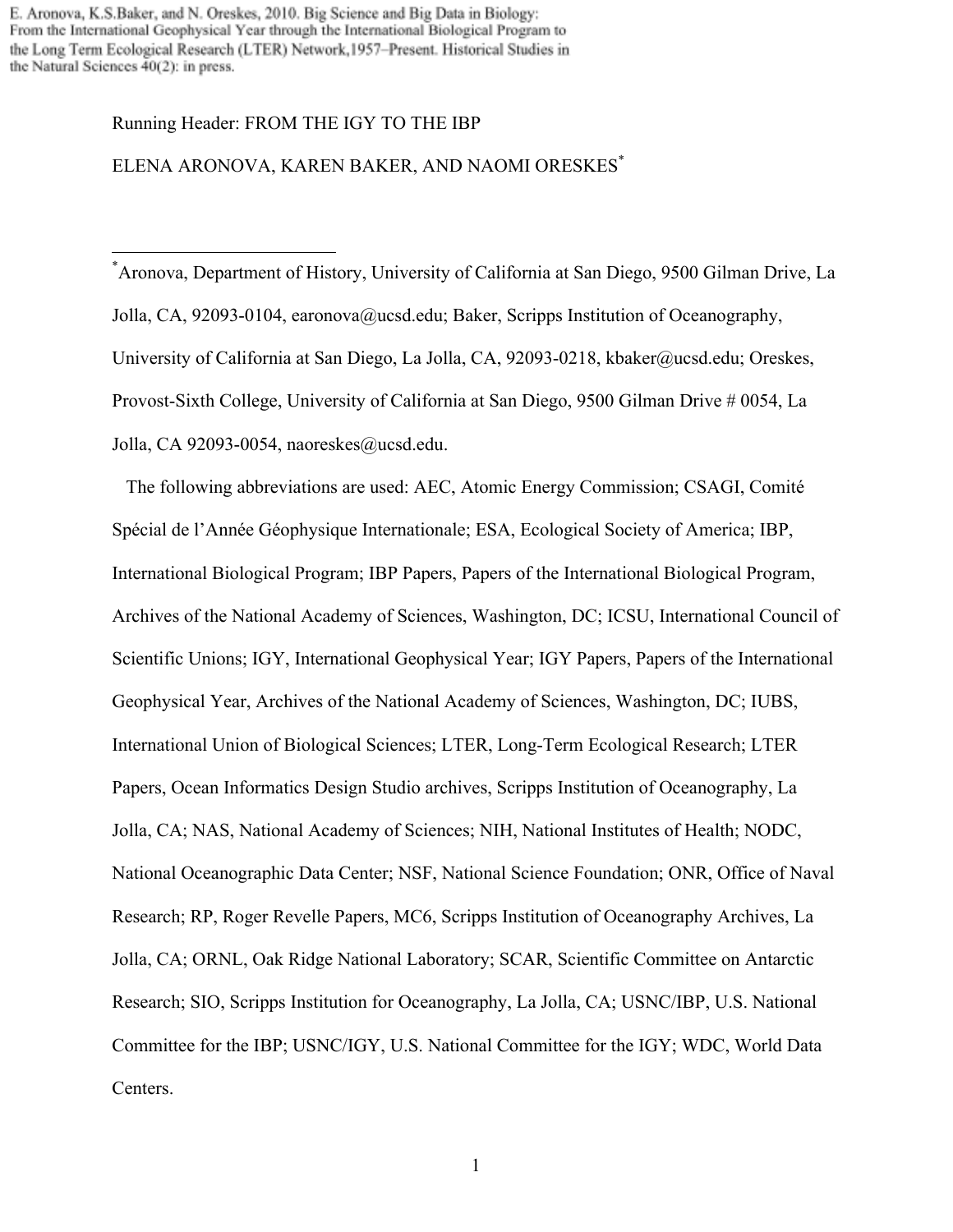**Big Science and Big Data in Biology: From the International Geophysical Year through the International Biological Program to the Long Term Ecological Research (LTER) Network, 1957–Present**

#### **ABSTRACT**

This paper discusses the historical connections between two large-scale undertakings that became exemplars for worldwide data-driven scientific initiatives after World War II: the International Geophysical Year (1957–1958) and the International Biological Program (1964– 1974). The International Biological Program was seen by its planners as a means to promote Big Science in ecology. As the term Big Science gained currency in the 1960s, the Manhattan Project and the national space program became paradigmatic examples, but the International Geophysical Year provided scientists with an alternative model: a synoptic collection of observational data on a global scale. This new, potentially complementary model of Big Science encompassed the field practices of ecologists and suggested a model for the natural historical sciences to achieve the stature and reach of the experimental physical sciences. However, the program encountered difficulties when the institutional structures, research methodologies, and data management implied by the Big Science mode of research collided with the epistemic goals, practices, and assumptions of many ecologists. By 1974, when the program ended, many participants viewed it as a failure. However, this failed program transformed into the Long-Term Ecological Research program. Historical analysis suggests that many of the original incentives of the program (the emphasis on Big Data and the implementation of the organizational structure of Big Science in biological projects) were in fact realized by the program's visionaries and its immediate investigators. While the program failed to follow the exact model of the International Geophysical Year, it ultimately succeeded in providing a renewed legitimacy for synoptic data

2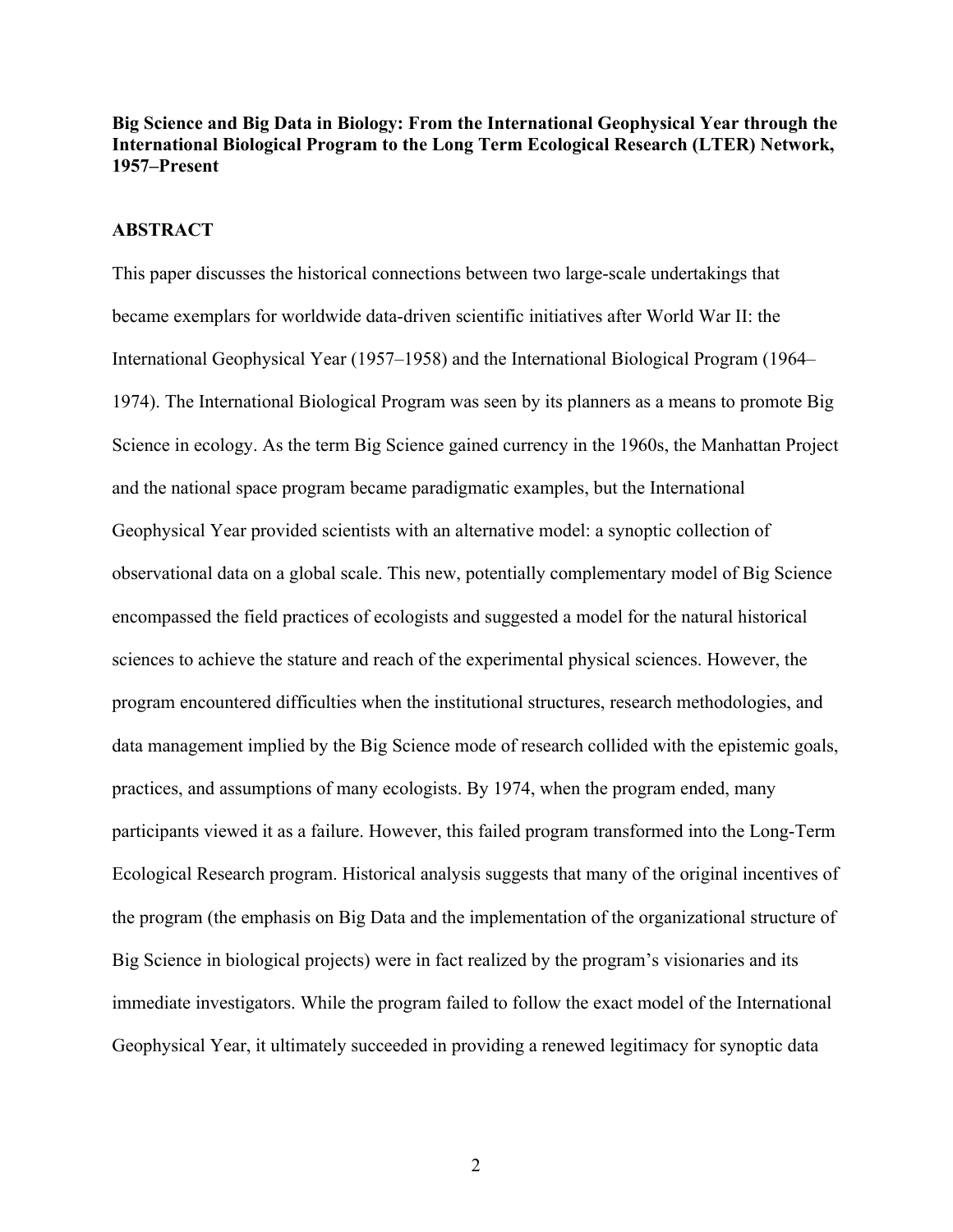collection in biology. It also helped to create a new mode of contemporary science of the Long Term Ecological Research (LTER Network), used by ecologists today.

KEY WORDS: Big Science, International Geophysical Year (IGY), International Biological Program (IBP), Roger Revelle, data-driven research, data management

In 1961 Alvin Weinberg, director of the Oak Ridge National Laboratory and a member of the President's Science Advisory Committee, reflected on the phenomenon he called Big Science. He pointed out that since World War II, academic research had increasingly become bonded to big government and big industry, transforming science from an individual initiative into a collective enterprise, with big interdisciplinary government-funded teams of researchers as a major feature of this novel organizational form of scientific research.<sup>1</sup> After Weinberg's influential essay, Big Science became identified with the changes in the organization of scientific research that placed scientific production in line with postwar modernization and economic growth, appropriating the lessons of wartime mobilization of science. In the 1960s, as the term Big Science gained currency in the United States, the Manhattan Project and the national space program—centralized, large-scale scientific research efforts of unprecedented magnitude—had, for many people, become paradigms of Big Science.

Big Science is usually understood as an organizational form of science that was exemplified in the postwar weapons laboratories, high-energy physics operations and

 <sup>1</sup> Alvin M. Weinberg, "Impact of Large-Scale Science on the United States," *Science* 134 (1961): 161–64; see also Alvin M. Weinberg, *Reflections on Big Science* (Oxford: Pergamon Press, 1967).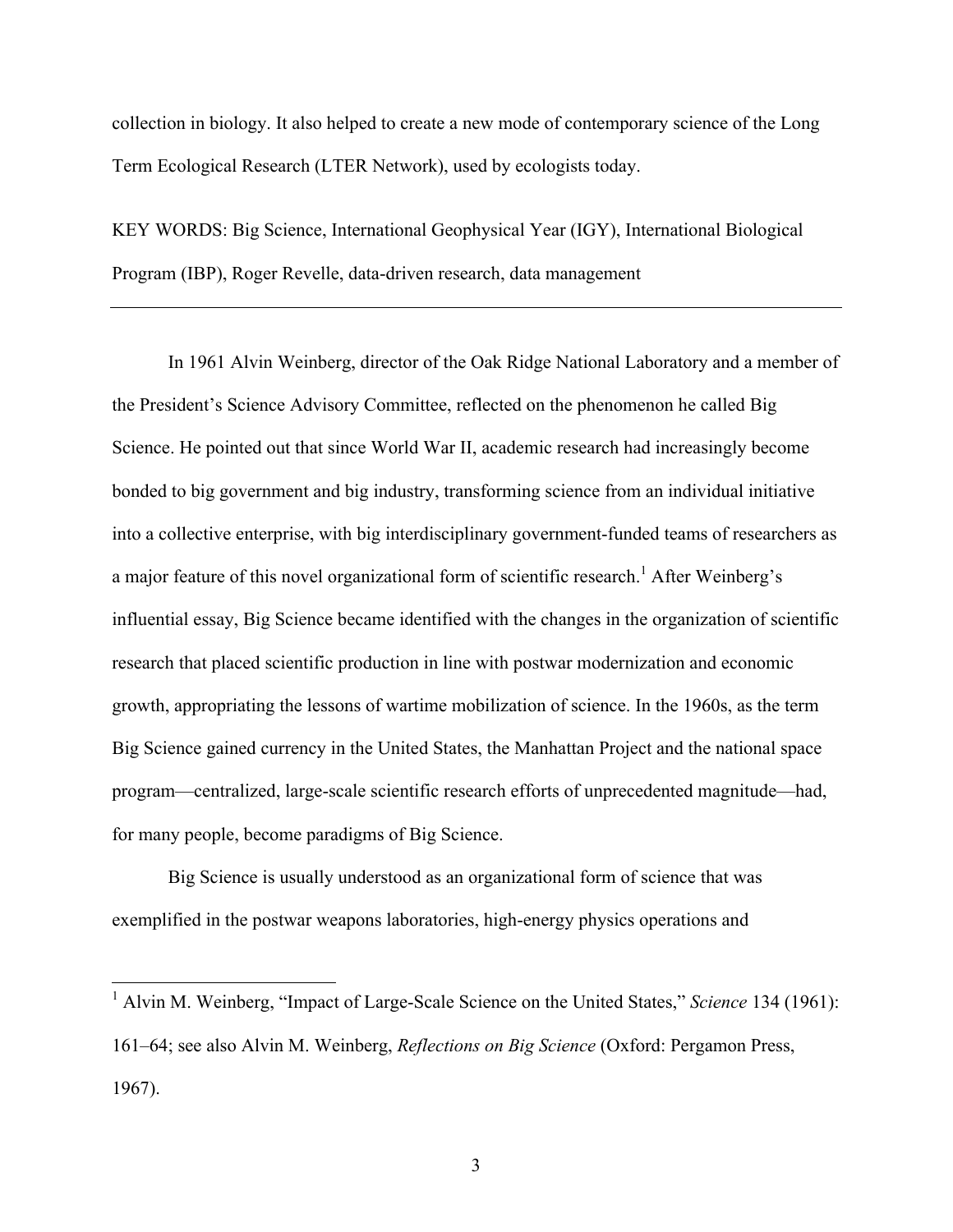installations, rockets, and superconductors.<sup>2</sup> In this paper we seek to extend the historiographic account of Big Science, drawing attention to a specific mode of large-scale organization of research that differed from the one implemented in high-energy physics laboratories and the U.S. (or Soviet) space program. The International Geophysical Year (IGY, 1957–1958), we argue, provided scientists with a model of Big Science that was different in some crucial ways from physicists' undertakings. One of the important features of the IGY was its data-driven mode of research, as contrasted with the hypothesis- or instrument-driven mode of most physicists' work and with the platform-driven character of much of the space program.<sup>3</sup>

<sup>2</sup> See for example: James H. Capshew and Karen Rader, "Big Science: Price to the Present," *Osiris, 2nd series* 7 (1992): 3–25; Peter Galison and Bruce Hevly, eds., *Big Science: The Growth of Large-Scale Research* (Palo Alto, CA: Stanford University Press, 1992); Catherine Westfall, "Rethinking Big Science: Modest, Mezzo, Grand Science and the Development of the Bevalac, 1971–1993," *Isis* 94 (2003): 30–56; Daniel Kevles, "Big Science and Big Politics in the United States: Reflections on the Death of the SSC and the Life of the Human Genome Project," *Historical Studies in the Physical and Biological Sciences* 27, no. 2 (1997): 269–97.

<sup>3</sup> On the distinction between "data-driven" and "hypothesis-driven" modes of research, as distinct scientific epistemologies, see D. B. Kell and S. G. Oliver, "Here is the Evidence, Now Where is the Hypothesis? The Complementary Roles of Inductive and Hypothesis-Driven Science in the Post-Genomic Era," *Bioessays* 26 (2003): 99–105; Ulrich Krohs and Werner Callebaut, "Data without Models Merging with Models without Data," in *Systems Biology: Philosophical Foundations*, ed. F. C. Boogerd, F. G. Bruggeman, J. S. Hofmeyr, and H. V. Westerhoff (Amsterdam: Elsevier, 2007): 181–213; Sabina Leonelli, "On the Locality of Data and Claims about Phenomena," *Philosophy of Science* 76 (2009): 5–14. For historical accounts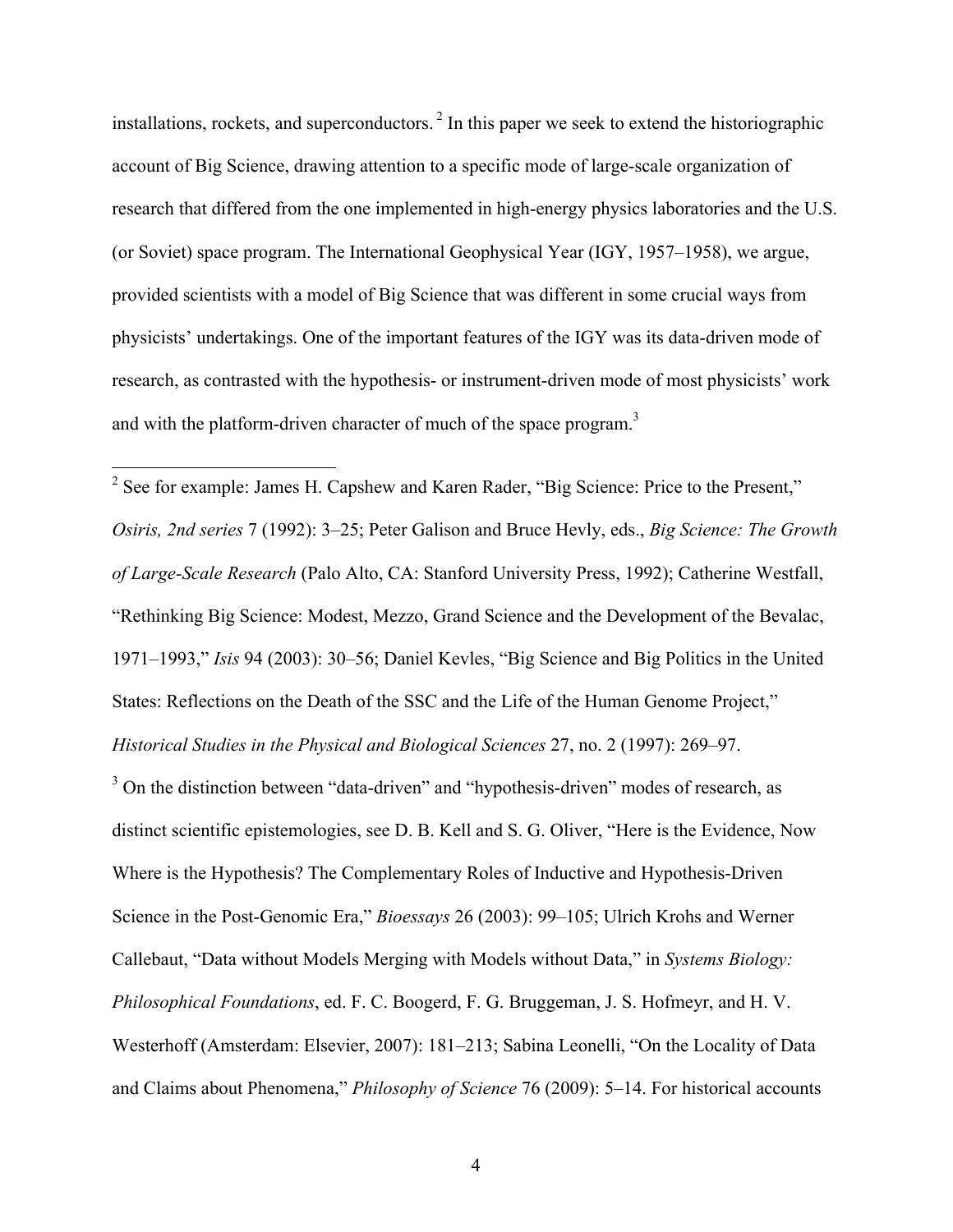While geophysicists in the 1950s were interested in many theoretical questions, the IGY, as a Big Science project, largely lacked targeted theoretical drivers. Its foci were supplied by various motivations to collect data around the globe. To be sure, individual scientists may have had theories that informed their methodologies and interpretative frameworks; however, the motivation for the overall project was not to test any hypotheses or theories but, primarily, to collect data. Although Big Science in physics and geophysics shared many organizational features, the Big Science of the IGY was distinguished by its emphasis on and the visibility of Big Data—a synoptic collection of observational data on a global geographic scale. The IGY World Data Centers (WDC), created to keep and organize the IGY data, were not only one of the very important aspects of the success of the IGY, they were also an innovative offshoot of the IGY, and its only institutionalized form that was a significant scientific, institutional, and social resource.

The International Biological Program (IBP, 1964–1974), conceived shortly after the end of IGY, intended to emulate it by setting up a worldwide research initiative to accumulate a vast array of datasets on different living phenomena on a global scale, deploying standardized methods and interdisciplinary collaborations. The IBP is often referred to as one of the first realized Big Science projects in biology, and is often cited anecdotally as a biological version of

of theory-driven and instrument-driven research in physics see Peter Galison*, Image and Logic*: *A Material Culture of Microphysics* (Chicago: University of Chicago Press, 1997). On platformdriven research in the space program see David de Vorkin, *Science with a Vengeance: How the Military Created the U.S. Space Science after World War II* (New York: Springer-Verlag, 1992).

 $\overline{a}$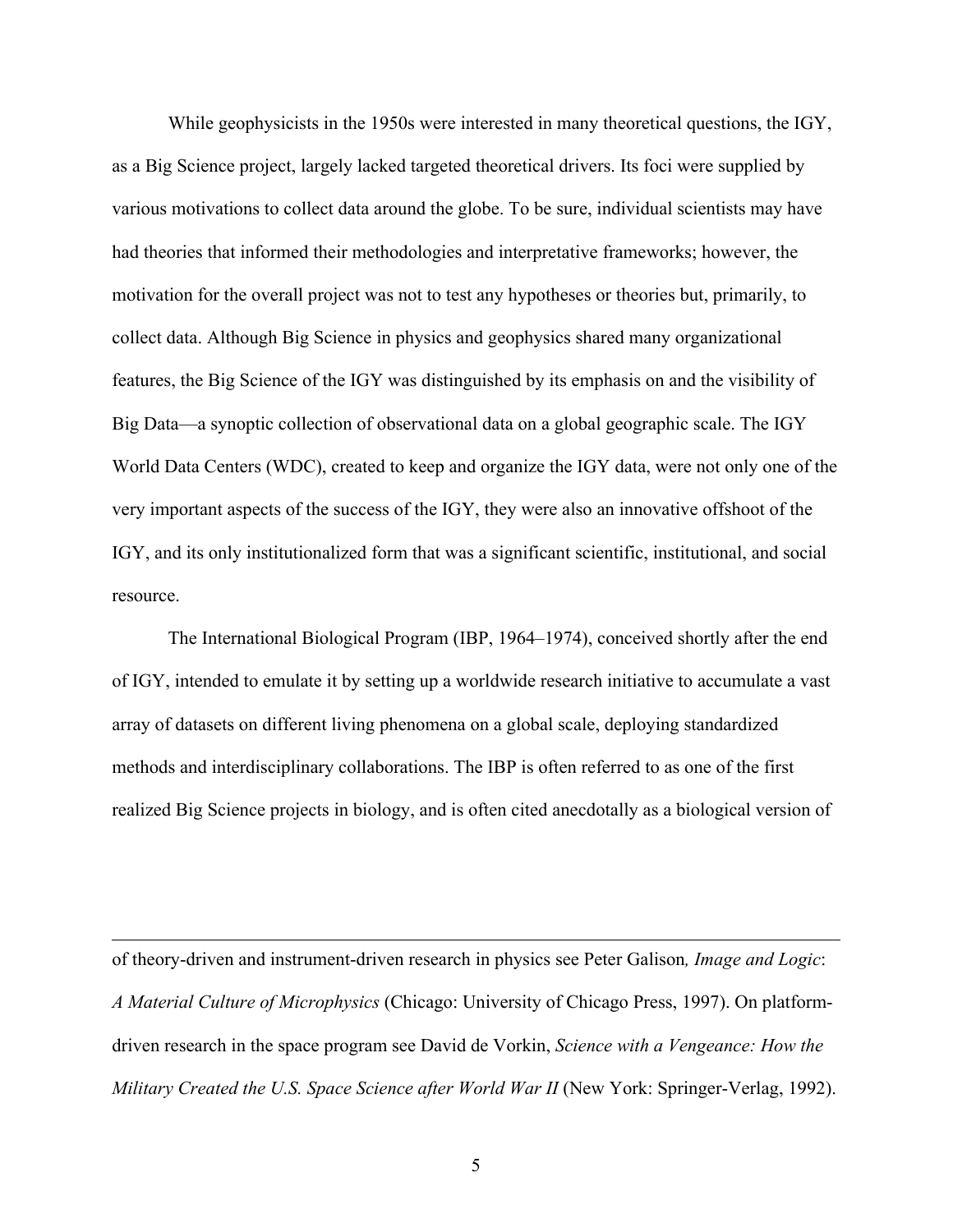the IGY.<sup>4</sup> Chunglin Kwa, in discussing the organization of the Grassland Biome—the most Big Science–like project launched under the auspices of the IBP—pointed out that the IBP adopted many features of the organizational culture typical for Big Science as described by Alvin Weinberg.<sup>5</sup> We argue in this paper, however, that although Big Science of the large physics and engineering operations was a reference point for the IBP science, the model for the IBP was not physics but geophysics. The history of the attempts to emulate the IGY in biology provides a window into a particular model of Big Science, driven by data and centered on field observations. In the United States in particular, the IBP was seen by its planners as a means to promote a Big Science model of research in biology and to transform ecology—one of the most naturalistic and "little science" fields of biology—into a modern Big Science.

 4 See Joel B. Hagen*, An Entangled Bank*: *The Origins of Ecosystem Ecology* (New Brunswick, NJ: Rutgers University Press, 1992); Frank Benjamin Golley, *A History of the Ecosystem Concept in Ecology: More Than the Sum of the Parts* (New Haven: Yale University Press, 1993); Chunglin Kwa, "Representations of Nature Mediating between Ecology and Science Policy: The Case of the International Biological Programme," *Social Studies of Science* 17 (1987): 413–42; Chunglin Kwa, "Modeling the Grassland," *Historical Studies in the Physical and Biological Sciences* 24, no. 1 (1993): 125–55; Toby A. Appel, *Shaping Biology: The National Science Foundation and American Biological Research, 1945–1975* (Baltimore: Johns Hopkins University Press, 2000); Sharon E. Kingsland, *The Evolution of American Ecology, 1890–2000* (Baltimore: Johns Hopkins University Press, 2005); Conrad Waddington, "The Origin," in *The Evolution of IBP*, ed. E. B. Worthington (Cambridge: Cambridge University Press, 1975), 4–11.  $<sup>5</sup>$  Kwa, "Modeling the Grassland" (ref. 4), 127.</sup>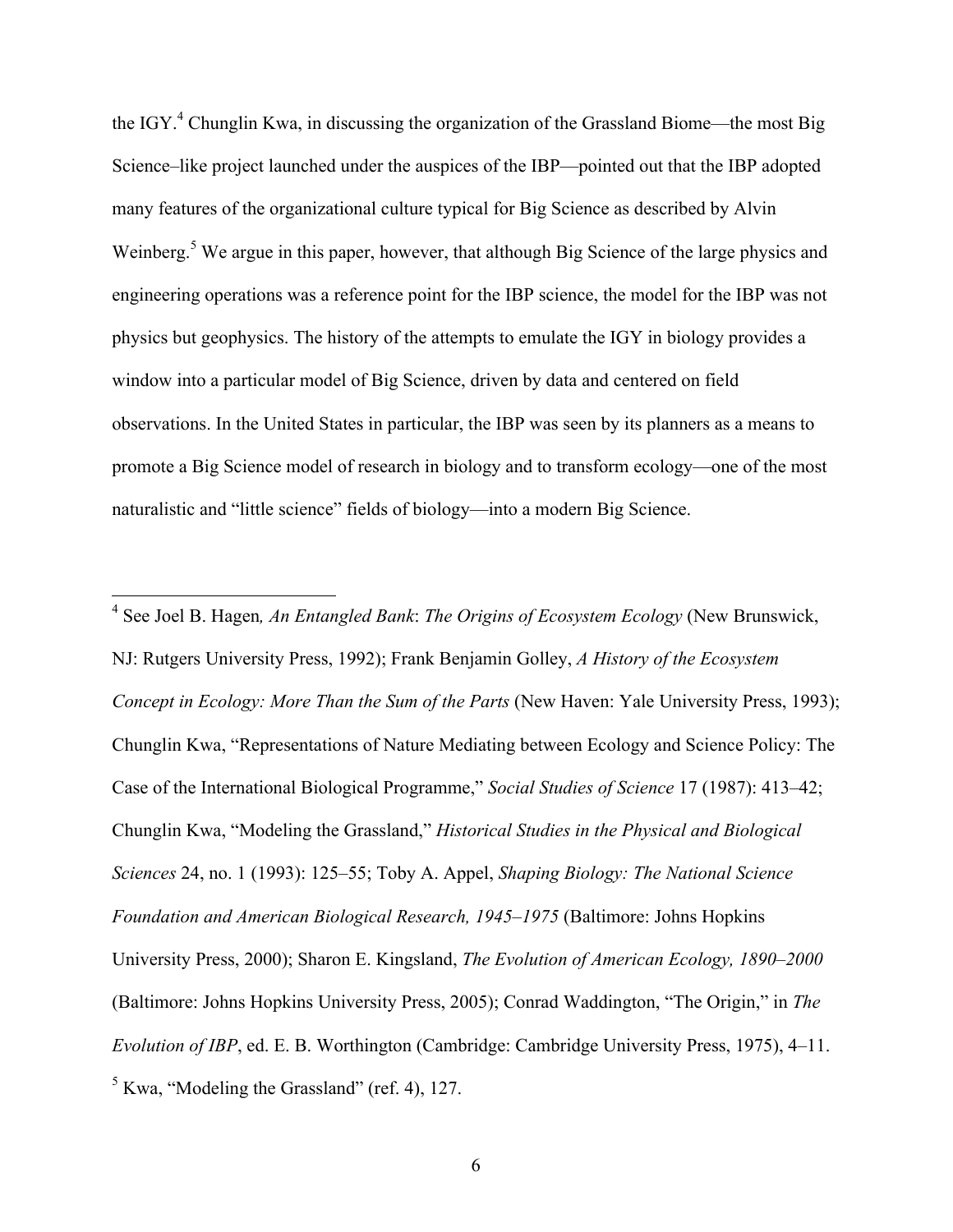The model of Big Science provided by the IGY was closer to extant field practices of ecologists than the model provided by the Manhattan Project or the space program. It nevertheless met substantial difficulties when the institutional structures it required were set in motion. Data organization turned out to be a major problem, as attempts to emulate the IGY World Data Centers—to store and to distribute data and the information accumulated during the IBP—failed notoriously, creating bad publicity for the program and a long-lasting memory of felt failure. Tracing the history of the IBP from its conceptualization in 1958 to its transformation into the Long-Term Ecological Research program (LTER) after the official end of the IBP in 1974 allows us to see, nevertheless, that the original emphasis on Big Data and the Big Science organizational features in biological research were finally fully legitimized by the program's visionaries and its immediate investigators. The Big Science programs in biology failed to follow the exact model of IGY, but they ultimately succeeded in providing a renewed legitimacy for synoptic data collection in biology. Large-scale data collection in biology, intrinsic to nineteenthcentury natural history, astronomy, oceanography, and other examples of Humboldtian science, acquired a new significance in the 1950s and 1960s as a part of the Big Science enterprise in a world shaped by the post-atomic age and Cold War sensibilities. In the process, the template for Big Science in biology was transformed by the negotiations among scientific communities, funding bodies, and the U.S. public. $<sup>6</sup>$ </sup>

 $6$  This paper is largely, although not exclusively, an American story. While there was an international dimension to these programs, the American IBP story more than in other countries was shaped by the efforts of American scientists to negotiate the recognition of the Big Science biological program by funding bodies, scientific communities, and the public.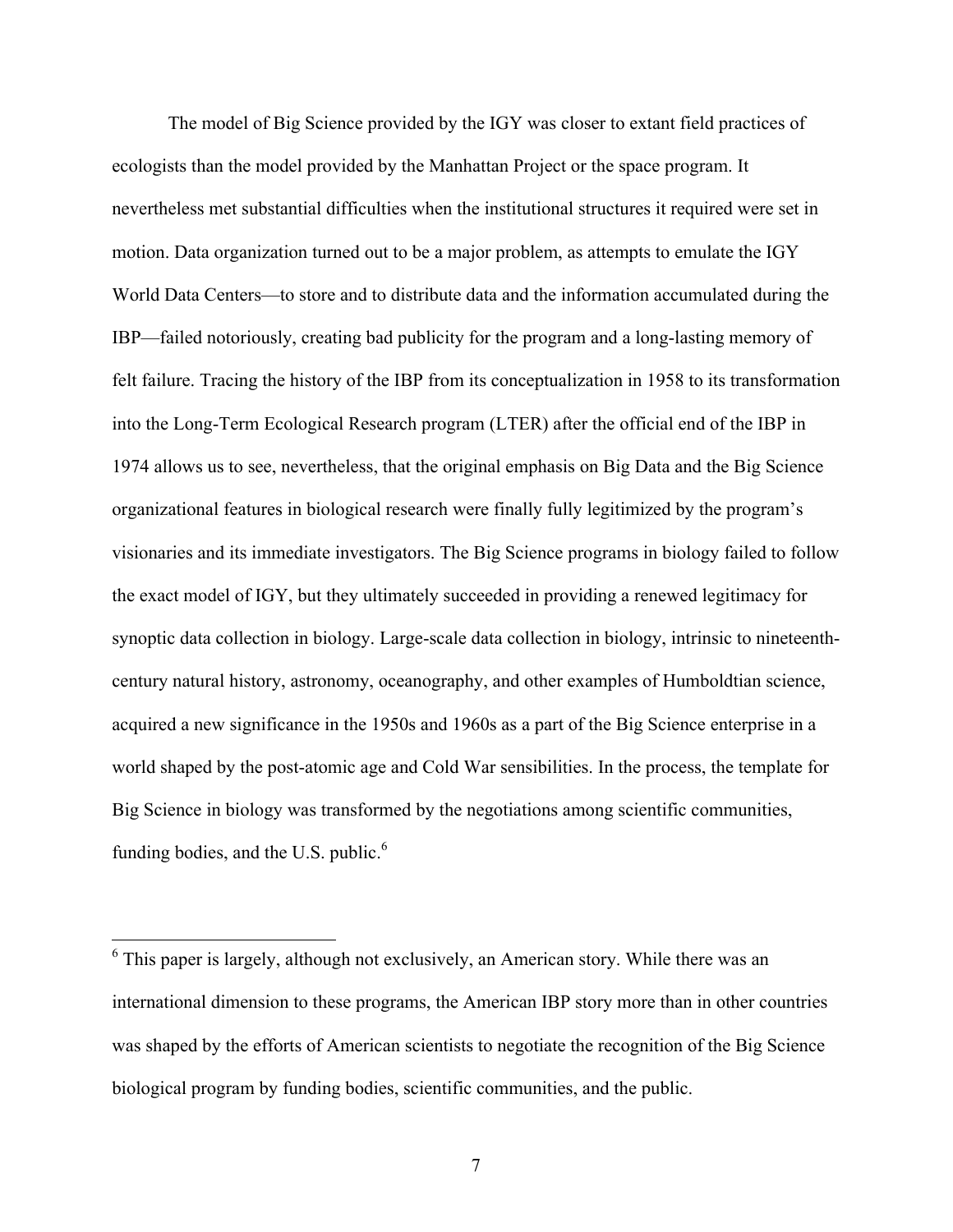# [FIRST LEVEL HEADING] **BIOLOGY AND OTHER NON-GEOPHYSICAL SCIENCES IN THE IGY**

The International Geophysical Year is remembered as a remarkably successful cooperative scientific effort of worldwide simultaneous geophysical observations, which created new forms of international scientific collaboration and organizational infrastructure for large-scale datadriven research. Well before the official end of the program in December 1958, it had become clear that the worldwide, coordinated cooperative effort of simultaneous geophysical observations had proven more valuable than even the most optimistic forecasts. Occurring at the time of the Cold War, the IGY transcended national and professional boundaries, created new forms of international scientific collaborations, and produced valuable scientific data and results. Chief among these were the launching of the first artificial satellites, beginning with Sputnik as a Russian contribution to the IGY; the exploration of Antarctica; and the detection of Van Allen belts (radiation belts around Earth named for their discoverer, James Van Allen).<sup>7</sup> The success

 7 On the history of the IGY see Rip Bulkeley, "The Sputniks and the IGY," in *Reconsidering Sputnik: Forty Years since the Soviet Satellite*, ed. Roger D. Launius, John Logsdon, and Robert W. Smith (Amsterdam: Harwood Academic Press, 2000), 125–60. Patrick McCray, "Amateur Scientists, the International Geophysical Year, and the Ambitions of Fred Whipple," *Isis* 7 (2006): 634–58; Allan A. Needell, *Science, Cold War, and the American State: Lloyd V. Berkner and the Balance of Professional Ideals* (Amsterdam: Harwood Academic Publishers, 2000); Fae L. Korsmo, "Shaping Up Planet Earth: The International Geophysical Year (1957–1958) and Communicating Science through Print and Film Media," *Science Communication* 26 (2004): 162–87; Fae L. Korsmo, "The International Geophysical Year of 1957 to 1958: An Analysis of Why Both the Executive and Legislative Branches of the U.S. Government Funded the IGY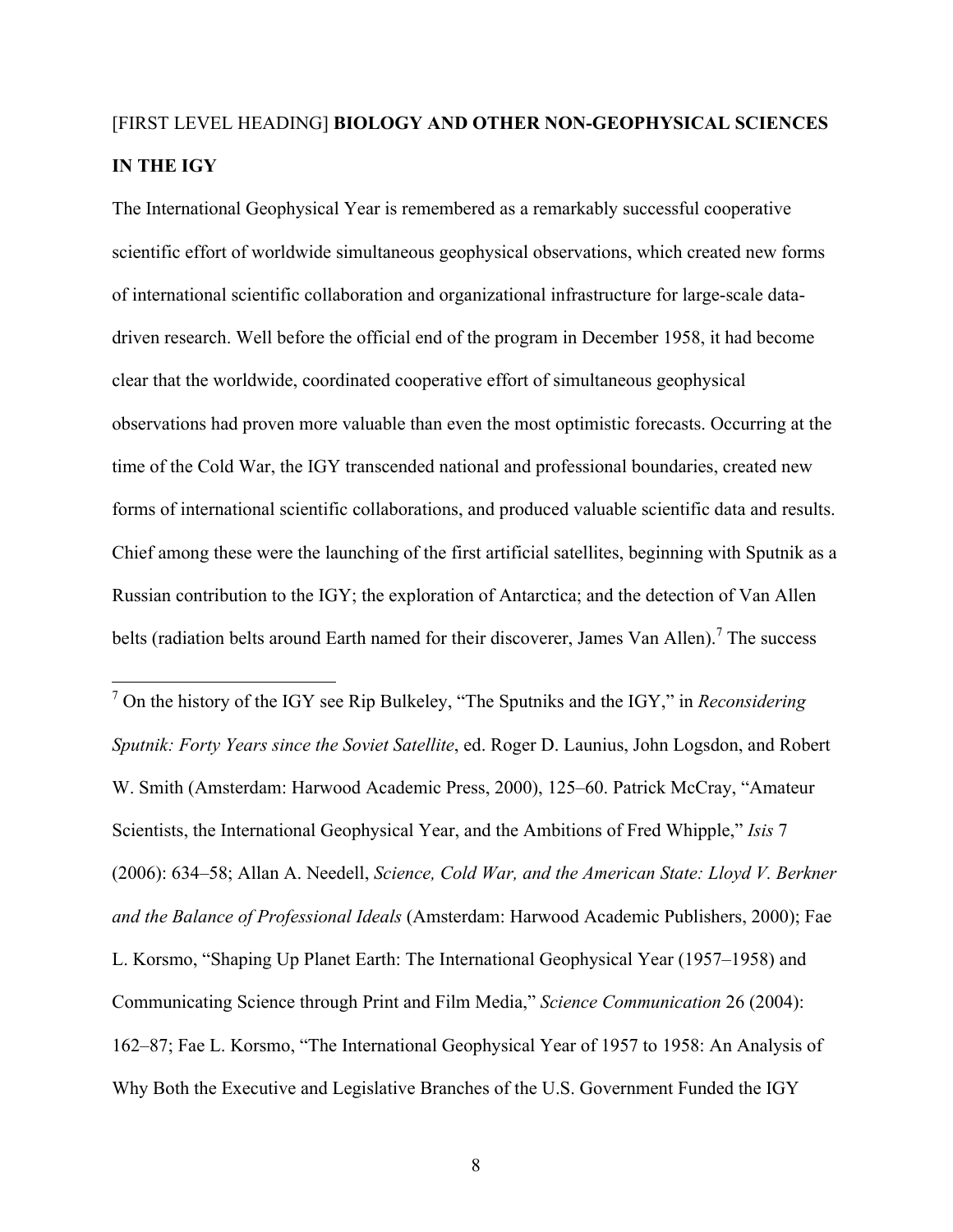and scale of the IGY captured the imagination of the larger scientific world and engendered enthusiasm for projects that previously had not been considered possible or even imaginable, such as the International Year of the Quiet Sun, International Cooperation Year, International Year for the Preparation of Disarmament, and the Freedom from Hunger Campaign.

The possibility of including biological sciences within the scope of IGY activities was discussed from its earliest planning days. At the fifth meeting of the U.S. National Committee for the IGY (USNC/IGY) in March 1955, the Executive Committee adopted a resolution encouraging "the implementation of all types of non-geophysical research during the IGY, particularly in the biological sciences."<sup>8</sup> At the suggestion of Hugh Odishaw, the Executive Secretary of USNC/IGY, an advisory committee was formed to evaluate proposals in these other fields. In 1956 and early 1957, a series of USNC/IGY meetings was devoted to discussing the possibility of collecting botanical and zoological data and specimens, and of launching studies of human psychology and physiology, as well as marine biology and geology of the Antarctic region.<sup>9</sup>

1957 to 1958," *Science, People and Politics* 2, no. 1 (2007), available online at http://www.gavaghancommunications.com/sppkorsmoigy.html (last accessed 3 Mar 2010); Christy Collis and Klaus Dodds, "Assault on the Unknown: The Historical and Political Geographies of the International Geophysical Year (1957–8)," *Journal of Historical Geography* 34, no. 4 (2008): 555–73; Simon Naylor, Katrina Dean, and Martin Siegert, "The IGY and the Ice Sheet: Surveying Antarctica," *Journal of Historical Geography* 34, no. 4 (2008): 574–95. <sup>8</sup> "Advisory Committee for Special Studies," IGY Papers, Drawer 28, Regional Programs: Antarctic: Special Studies, Medical-Biological: General Correspondence, 1955–1958. <sup>9</sup> Hugh Odishaw, 8 Mar 1957, IGY Papers, ibid.

 $\overline{a}$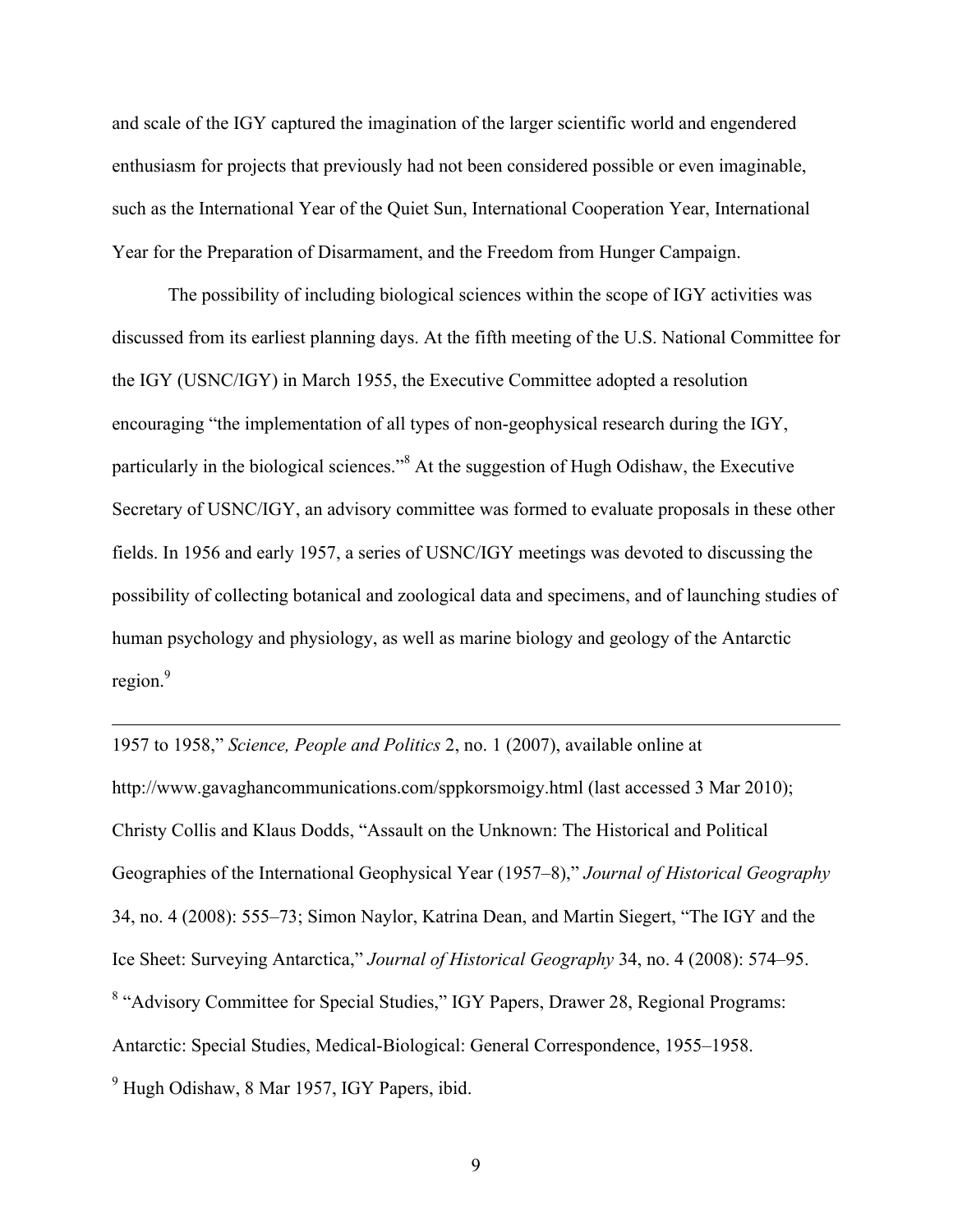Although the idea to extend the IGY beyond geophysical areas was supported by many members of the Executive Committee, a few, including the IGY's major architect, Lloyd Berkner, expressed reservations "in view of the possibility of causing … financial embarrassment."10 The special status of the Antarctic Research program provided an opportunity to extend the IGY programs beyond geophysics by attracting additional funding sources rather than by diverting funds allocated for geophysics programs to other areas of research (the latter scheme was apparently Berkner's concern). The recognition of the military and diplomatic importance of the Antarctic region, and the generous support of the IGY Antarctic component by the military, was enough to justify the extension of the IGY activities there. As Berkner's biographer, Allan Needell, has pointed out, the national security and scientific motivations behind the IGY blended when the idea of the IGY gained momentum. The IGY developed its programs with multiple motivations and multiple goals, having important political and intelligence dimensions along with scientific ones.<sup>11</sup> Likewise, the inclusion of non-geophysical research programs within the IGY was motivated by an amalgam of political, intelligence, and scientific goals.

The unique environment of the Antarctic region provided the rationale for envisioning projects in several biological domains, related to its distinctive microflora and fauna, the adaptability of humans in extreme conditions, and even, as one of the proposals stated, "to examine speculative theories on 'life from outer space.'"<sup>12</sup> And then there was dentistry. The Committee of Dentistry of the Division of Medical Science at the National Academy of Sciences

<sup>&</sup>lt;sup>10</sup> "Advisory Committee for Special Studies," IGY Papers, ibid.

<sup>11</sup> Needell, *Berkner* (ref. 7).

<sup>&</sup>lt;sup>12</sup> "Antarctic Microbiology Research Program," draft of 25 Mar 1957, IGY Papers (ref. 8).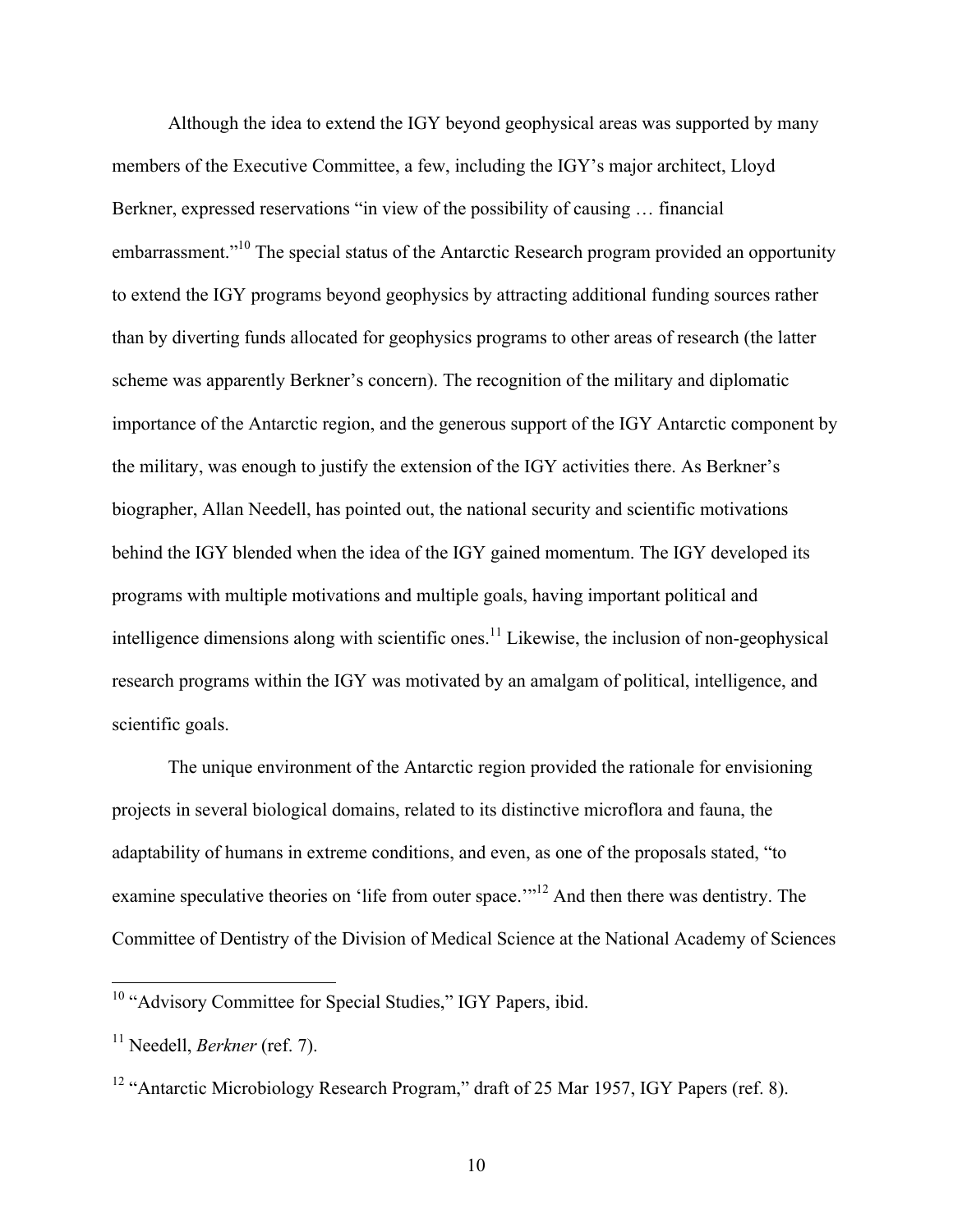(NAS) insisted that the possibilities for dental research, which included testing various materials and devices as well as psychosomatic factors and stress on human physiology, receive special consideration. Dental disorders, which caused considerable trouble during the early polar expeditions, became the justification for including within the IGY Antarctic program a sizable dentistry research effort, supported by the U.S. Navy's Bureau of Medicine and Surgery.<sup>13</sup>

In January 1957 the Executive Committee approved the inclusion of non-geophysical studies in IGY Antarctic programs. This, in turn, provided the IGY planners with a precedent to consider other IGY-related but non-geophysical programs outside the Antarctic environment. The Executive Committee authorized Odishaw to establish a special committee for nongeophysical IGY programs in the areas of "first, geology, tectonology and volcanology; second, geography, cartography and exploration; and third, medicine, biology (including studies of flora and fauna), and psychology (particularly studies of man in arduous environment)."<sup>14</sup> The resolution adopted by the Executive Committee encouraged establishment of the special advisory committee "to facilitate the participation of American biologists [in the IGY] … and to encourage ... biologists to contribute to future world-wide scientific surveys."<sup>15</sup>

The Advisory Committee for Special Studies, responsible for the evaluation of the projects in biological and medical sciences proposed for inclusion in the IGY program, was

<sup>14</sup> "Advisory Committee for Special Studies: USNC/IGY Ninth Meeting, November 7, 1955," IGY Papers, ibid.

<sup>&</sup>lt;sup>13</sup> "Non-Geophysical Research during 1957 Period of the IGY Antarctic Program," 4 Feb 1957, IGY Papers, ibid.

<sup>&</sup>lt;sup>15</sup> "Resolution Concerning Participation of Biologists in the International Geophysical Year," n/d, IGY Papers, ibid.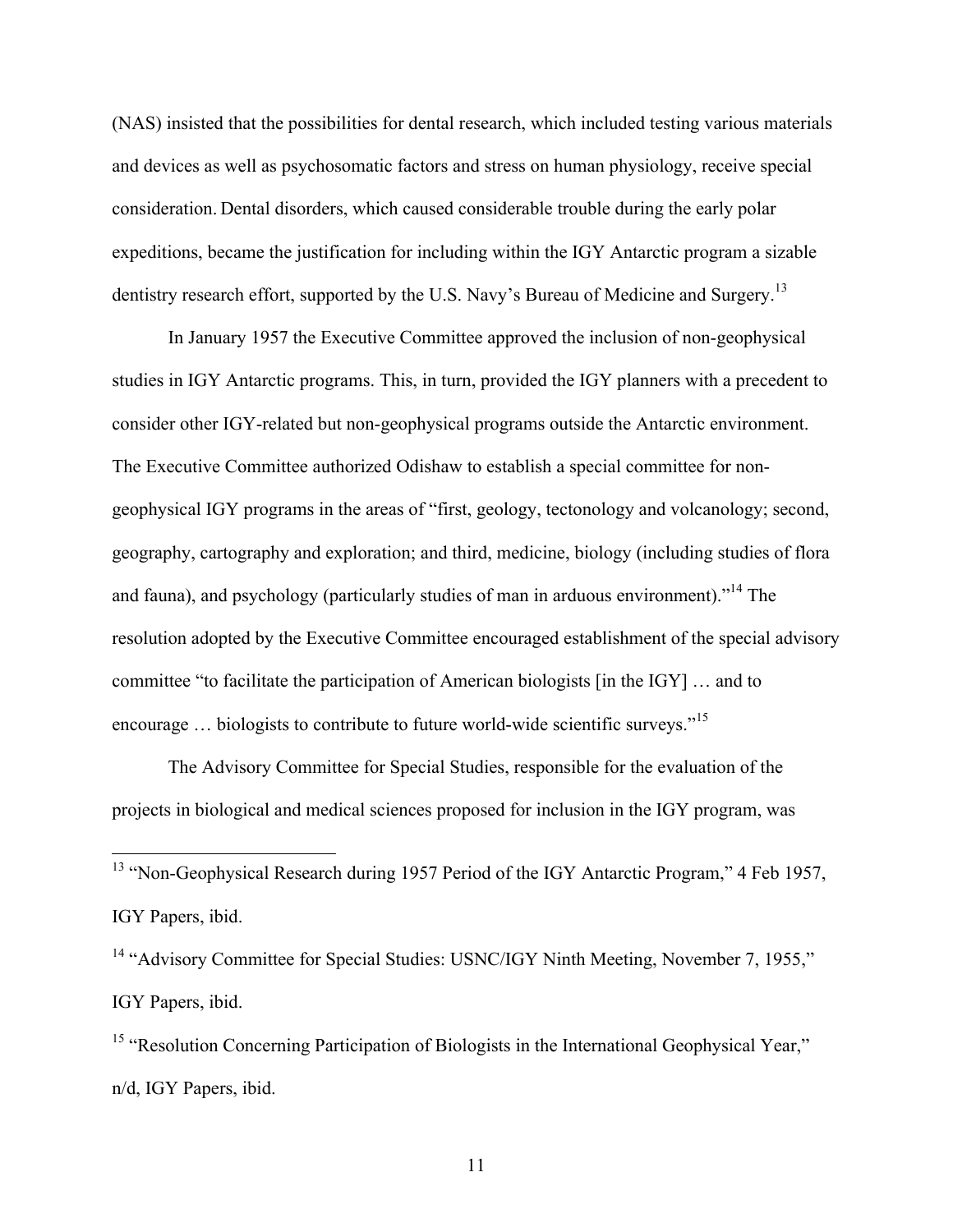established in March 1957. Committee membership included Frank L. Campbell, the representative of the NAS Division of Biology and Agriculture; W. Consolazio of the National Science Foundation (NSF); Charles L. Dunham, the Atomic Energy Commission's (AEC) Director of the Division of Biology and Medicine; Ernest Allan of the National Institutes of Health (NIH); Hayden Cox of the American Institute of Biological Sciences; Howard Page of the Psychological Sciences Division of the Office of Naval Research (ONR); and O. E. Reynolds representing the Biological Sciences Division of ONR.<sup>16</sup> The approved projects were in the areas of hydrobiology (mostly those that emphasized ecological and productivity studies), marine and terrestrial microbiology, botany, and zoology (studies of flora and fauna of Antarctica and programs in bird and seal banding), physiology (studies of a human's ability to adapt to extremely severe environments), and psychology (studies on the influence of stress, isolation, and deprivation on the personnel of the polar stations).<sup>17</sup>

The biological projects under the auspices of the IGY were less integrated than the geophysics' work, partly because of the variety of financial sources involved. In contrast to the centralized worldwide coordination of the geophysical research initiatives during the IGY, the biological activities were without exception the result of individual initiative, with support coming from diverse sources, including USNC/IGY, ONR, and the U.S. Naval Support Force,

<sup>17</sup> As Fae Korsmo documents, biological research was also done in conjunction with glaciological projects under the auspices of IGY. Fae L. Korsmo, "Glaciology, the Arctic, and the U.S. Military, 1945–1958," in *New Spaces of Exploration: Geographies of Discovery in the Twentieth Century*, ed. Simon Naylor and James Ryan (New York: I. B. Tauris, 2010), 125–47.

 $16$  R. C. Peavey, W. M. Smith "Establishment of Advisory Committee for Special Studies," 21 Mar 1957, IGY Papers, ibid.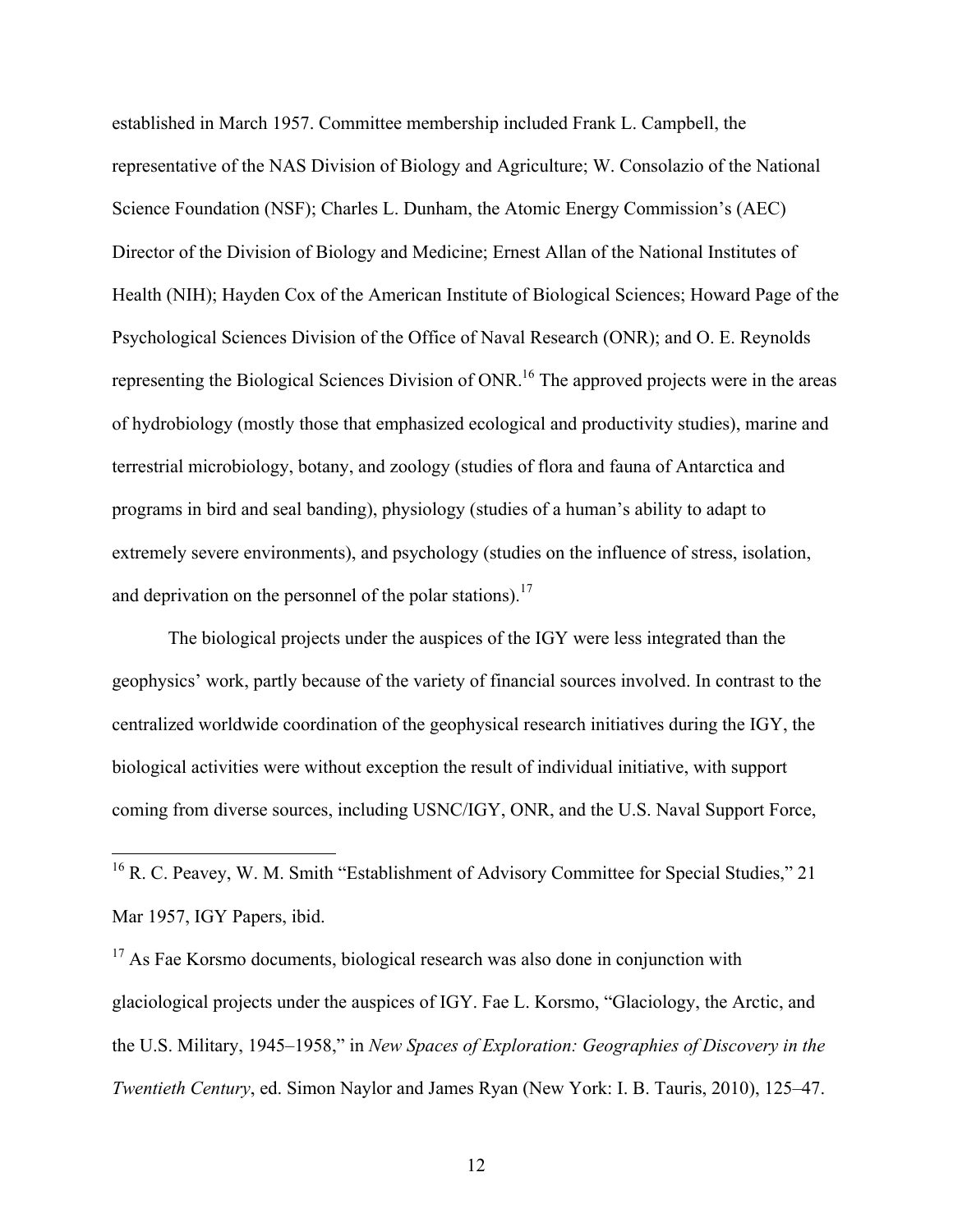U.S. Navy (for dentistry) and U.S. Air Force (supporting projects in physiology and psychology).<sup>18</sup> USNC/IGY played the role of clearinghouse and evaluated the scientific merit of the submitted proposals. $^{19}$ 

The organizational flexibility and diversity of funding sources furthered the continuation of the IGY-initiated biological programs into the post-IGY years. The Antarctic programs in biology, in particular, continued to flourish, even as the emphasis of the other post-IGY Antarctic programs shifted to other fields, particularly geology. During the final stages of the IGY, the Scientific Committee on Antarctic Research (SCAR) was organized to continue and coordinate national activities on this continent. In the 1958–1959 austral summer, six long-term biological programs were launched as part of the U.S. Antarctic Program. In summer 1959–60 biologists and geologists outnumbered other specialists in all teams participating in the U.S. Antarctic Research Program.<sup>20</sup> In 1962–1963 fifteen field biological programs operated in Antarctica and an exploratory survey was made to investigate possible sites on the Palmer Peninsula for the first U.S. Antarctic station designated primarily for biological research.<sup>21</sup>

Biological programs launched under the auspices of the IGY became the first testing ground for the planning of the IBP. As the report submitted to the First General Meeting of the IBP noted, "the activities of SCAR over the past eight years have in certain respects paralleled

 <sup>18</sup> *IGY Bulletin* (1957–1965), Sep 1960.

<sup>19</sup> S. R. Galler to William Smith, 8 Mar 1957, IGY Papers (ref. 8).

<sup>20</sup> *IGY Bulletin*, Sep 1960.

<sup>21</sup> *IG Bulletin*, Sep 1963.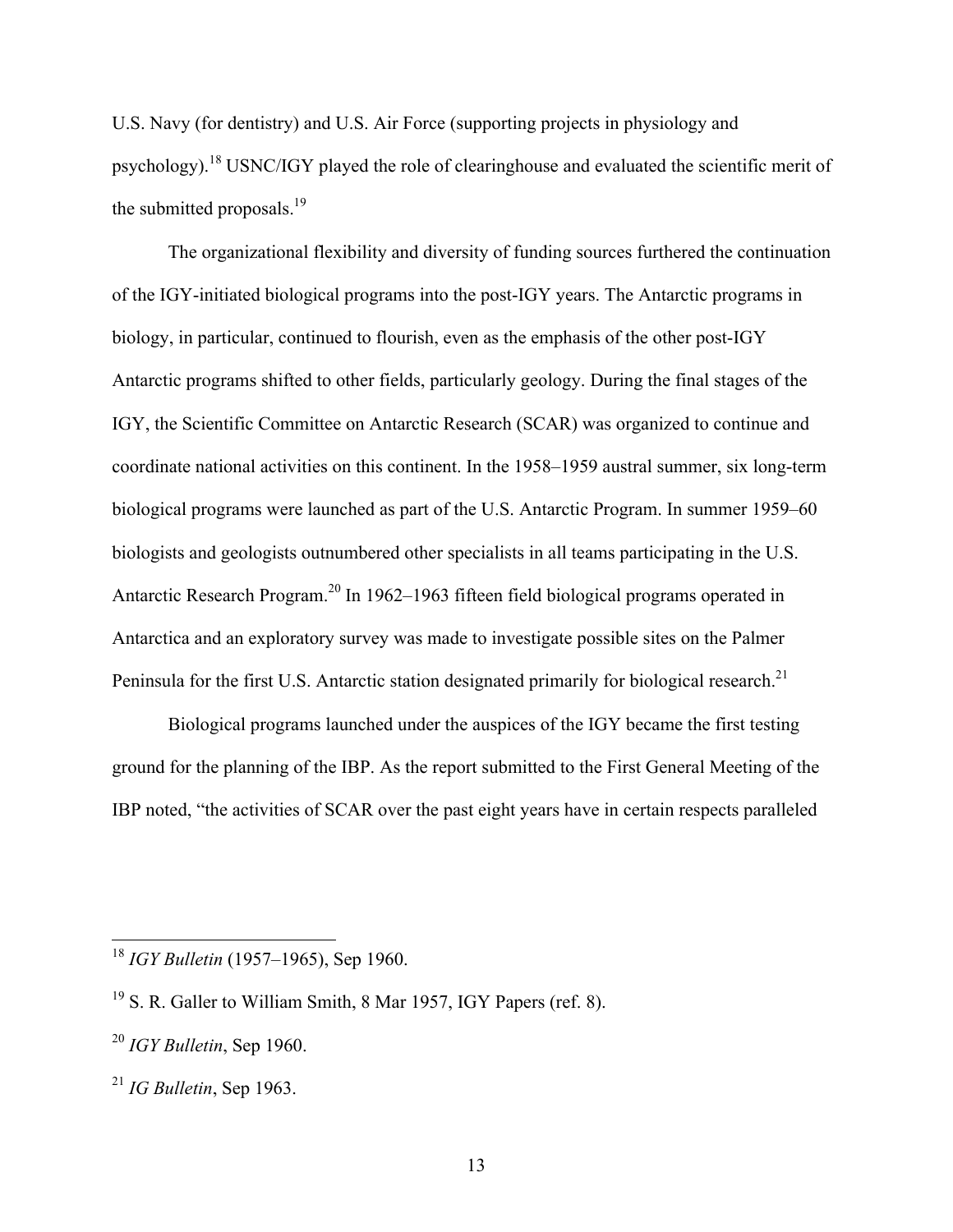those envisaged by IBP."<sup>22</sup> In 1964, when the planning for the IBP started to take shape, biological research in the Antarctic included programs in terrestrial ecology and productivity studies, soil bacteriology, conservation, freshwater research (including biomass measurements and measurements of primary production), marine biology, and research on human adaptation.

Many proposals for biological research within the IGY, submitted to the IGY Committee for Special Studies, emphasized the value of worldwide ecological and productivity studies conducted simultaneously in the Antarctic and the Atlantic, Western Pacific, and Mediterranean Oceans, in conjunction with geophysical projects. The inclusion of the non-geophysical programs within the IGY not only extended its scope, but also the very concept of the worldwide survey of the Earth, complementing geophysical data with biological data to create a broader and unifying framework of the studies of the environment. Within this framework, the properties of the Earth were regarded as determined not only by the chemical and physical properties of the Earth but also by biological activities, which in turn were controlled, at least partially, by the physical properties of the environment. Hence, if the living organisms could be studied as definitive indicators of physical and chemical processes, then the worldwide surveys should include monitoring changes in world fauna and flora as correlated with geophysical changes. $2<sup>3</sup>$ 

#### [Second Level Heading] **The Proposed Inclusion of the Social Sciences within the IGY**

<sup>&</sup>lt;sup>22</sup> M. W. Holdgate, "Biological Activities of SCAR," IBP Papers, Series 6: ICSU, Folder Special Committee on Antarctic Research (SCAR) 1964.

<sup>&</sup>lt;sup>23</sup> "Resolution Concerning Participation of Biologists in the International Geophysical Year," n/d, IGY Papers (ref. 8).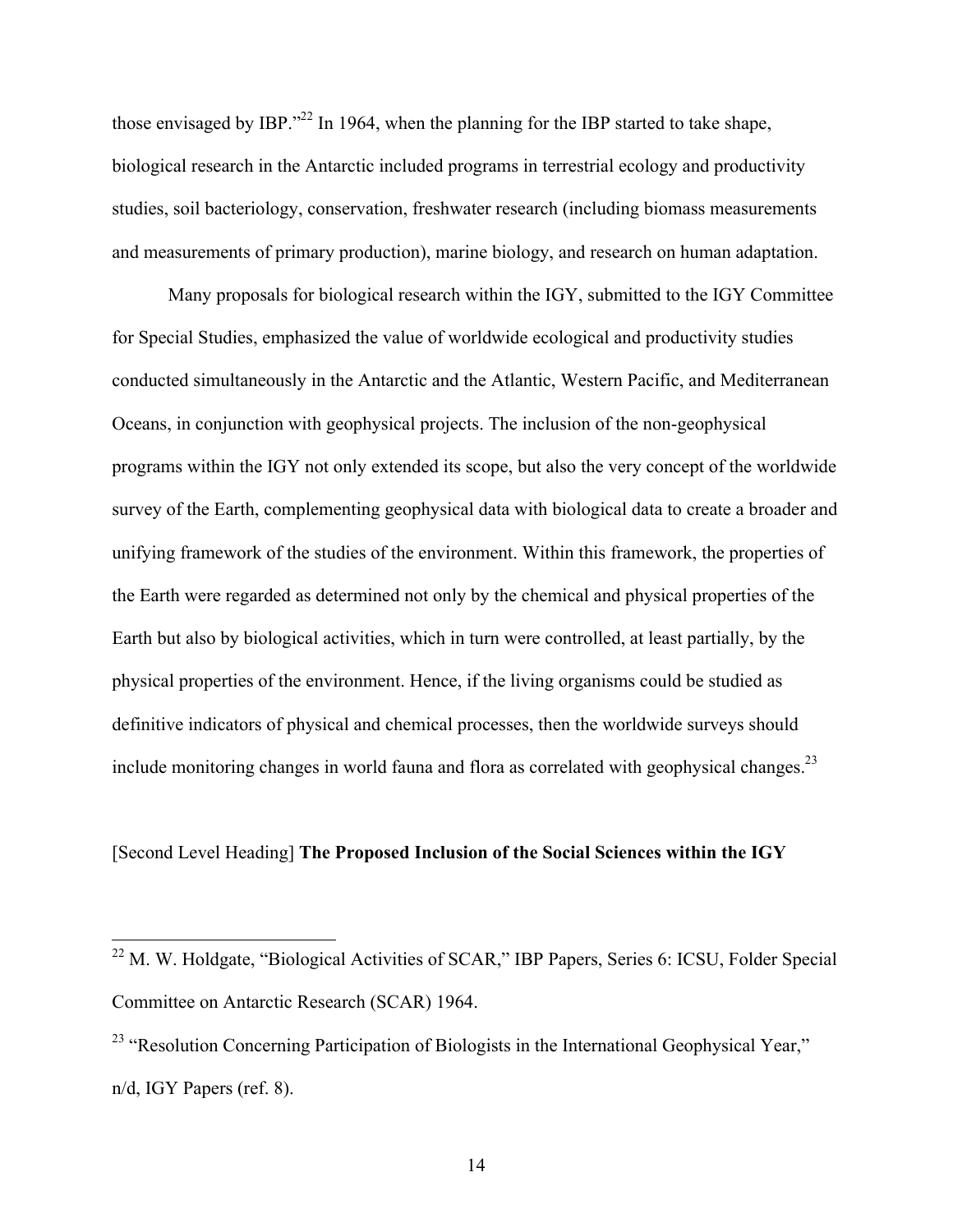A broad vision of the IGY not only linked geophysical sciences to biology but also, through biology, the physical to the social sciences. In July 1957, a meeting on biology and IGY included a proposal for a "Committee for Biological and Social Sciences in Conjunction with the IGY," submitted by medical physicist Stanley H. Clark and sociologist Joseph B. Ford.<sup>24</sup> The IGY program, they suggested, could be connected to social-scientific questions, such as bioclimatology, biometeorology, medical and psychological studies, and sociological, ecological, and criminological investigations.<sup>25</sup> Clark and Ford proposed to include Ludwig von Bertalanffy as a committee member, not only stressing the necessity of interdisciplinary communication but also implicitly suggesting the possibility of importing a theoretical framework from systems theory to facilitate the kind of interdisciplinary communication envisioned in their proposal.<sup>26</sup> In the 1950s Bertalanffy had promoted general-systems theory as a framework for the formulation of concepts and principles of organization valid for systems in general. That is to say that underlying structural similarities or isomorphisms in different fields**—**for example, physics, biology, engineering, sociology— provided a basis for their unification.<sup>27</sup> Clark and Ford stressed not only that the social sciences could profit from inclusion in the IGY, but that the IGY

<sup>&</sup>lt;sup>24</sup> Frank Campbell, Memorandum on "Biology and IGY," 5 Aug 1957, IGY Papers, ibid.

<sup>&</sup>lt;sup>25</sup> Stanley H. Clark and Joseph B. Ford to Detlev Bronk, 12 Feb 1957, IGY Papers, Drawer 31, Miscellaneous IGY Files: Coordinating Committee for Biological and Social Sciences: proposed.  $26$  Ibid.

 $27$  On the "systems movement" inspired by Bertalanffy in postwar America, see Debora Hammond, *Science of Synthesis. Exploring the Social Implications of General Systems Theory* (Boulder: University Press of Colorado, 2003).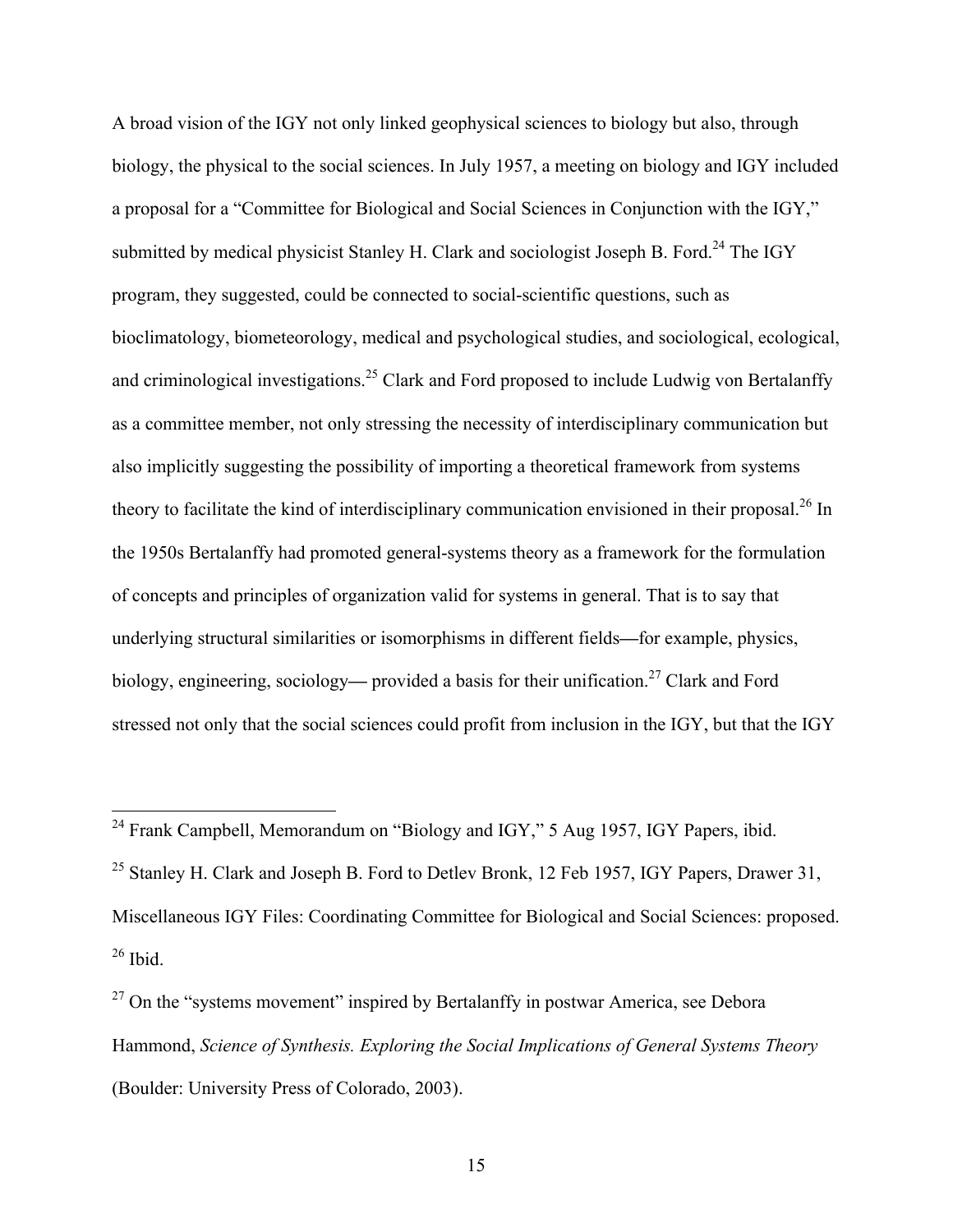might also profit from the social sciences.<sup>28</sup> Moreover, the IGY itself could be studied by social scientists, perhaps leading to a better understanding of science.<sup>29</sup>

This proposal in particular, and the possibility of introducing the needs of social science into IGY planning in general, were discussed in August 1957 at a meeting with the representatives of governmental agencies, such as NIH, ONR, NSF, AEC, the Fish and Wildlife Service, and the Office of the Surgeon General.<sup>30</sup> Although the idea received attention, the committee concluded that the proposal was too late in coming, too far from the core of the program, and perhaps a bit too random.<sup>31</sup>

The establishment of the Coordinating Committee for Biological and Social Sciences in conjunction with the IGY also appeared to be more difficult to accomplish than the Committee for Special Studies that oversaw projects in earth sciences, biological sciences, and medical sciences. NAS executive officers S. D. Cornell and R. C. Peavey, responding to a request by Hugh Odishaw to review the proposal, considered the proposal to be "somewhat different" from the USNC discussions, as it advocated coordination between the physical sciences and the biological sciences, whereas "earlier discussions have been concerned with requests from scientists in the biological and social science fields to take advantage of IGY activities in remote

<sup>&</sup>lt;sup>28</sup> Frank Campbell, Memorandum on "Biology and IGY," 5 Aug 1957, IGY Papers (ref. 8).

<sup>&</sup>lt;sup>29</sup> Stanley H. Clark and Joseph B. Ford to Detlev Bronk, 12 Feb 1957, IGY Papers (ref. 25).

<sup>30</sup> Frank Campbell. Memorandum on "Biology and IGY," 5 Aug 1957, IGY Papers (ref. 8).  $31$  Ibid.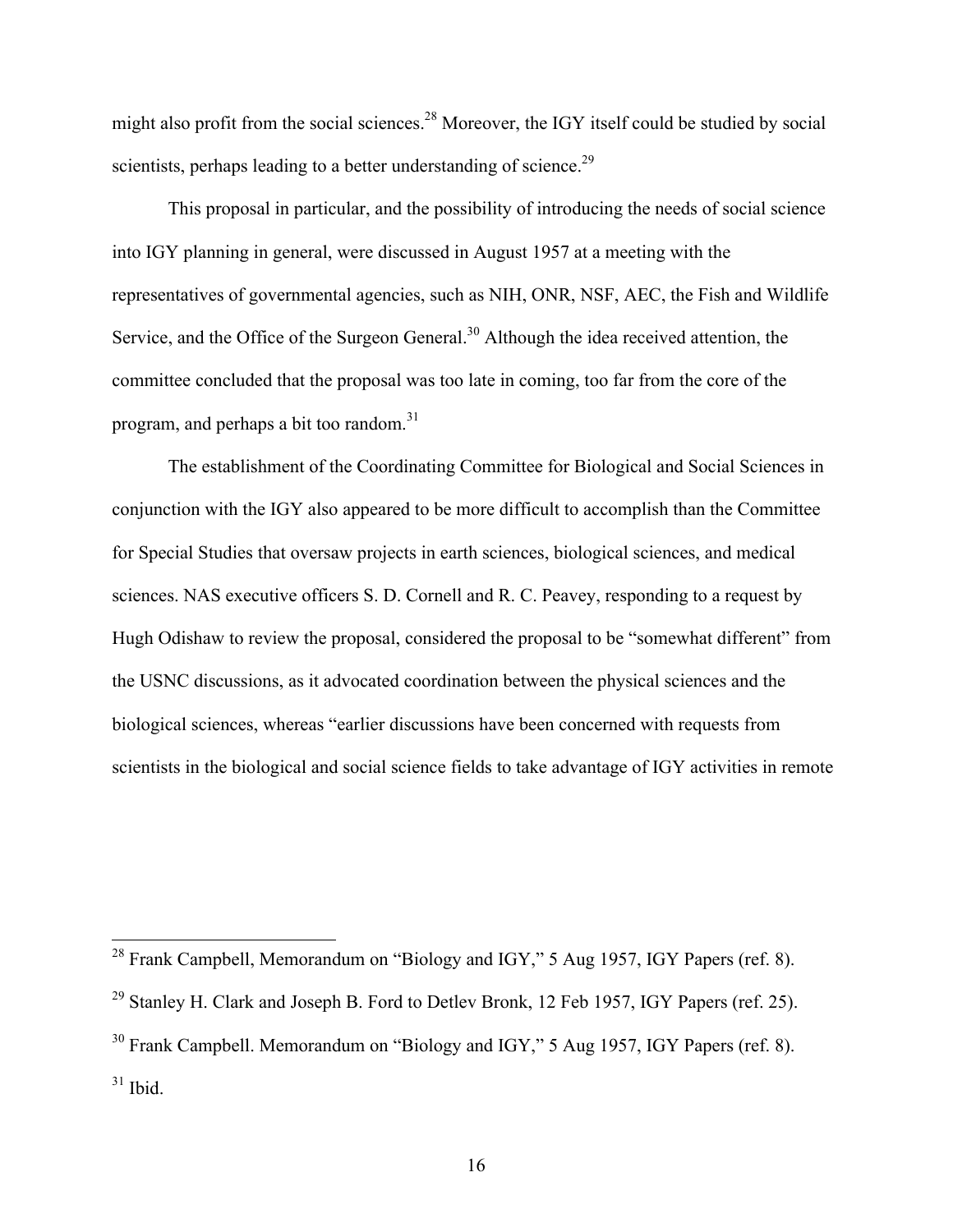locations to make appropriate studies." They concluded: "We are aware that we must deal without delay with proposals in the latter category."<sup>32</sup>

So the proposal died, but not without making an impression on Odishaw, who revived some of its arguments in an article published in *Isis* in 1962. Odishaw called scholars' attention to the IGY's World Data Centers as a unique offshoot of the IGY that attempted "formally to establish a method for interchange of raw or semi-processed data … [and where] decisions on data interchange were made by the scientific community [and] in each field, the specialists themselves determined the nature and form of data interchange." The IGY and its data centers could become a subject for future historians, sociologists, and students of public affairs.<sup>33</sup>

So while the IGY did not include the social sciences, Odishaw recognized its social implications as a model of scientific cooperation and data exchange. The IGY World Data Centers had been created to process the data resulting from IGY activities, and Odishaw highlighted them as an innovative and valuable offshoot. Indeed, the World Data Centers were a very important (although little emphasized) aspect of the success of the IGY, and were the only institutionalized form of it that continued to operate after the year was over.<sup>34</sup> Moreover, the WDC were used by the IBP planners as a model for the organization of their data, too.

<sup>&</sup>lt;sup>32</sup> "Establishment of Coordinating Committee for Biological and Social Sciences in conjunction with the IGY," memorandum of 8 Apr 1957. IGY Papers (ref. 25).

<sup>33</sup> Hugh Odishaw, "What Shall We Save in the Geophysical Science?," *Isis* 53, no. 1 (1962): 80– 86.

<sup>&</sup>lt;sup>34</sup> See Stanley Ruttenbergh and Henry Rishbeth, "World Data Centers—Past, Present and Future," *Journal of Atmospheric and Terrestrial Physics* 56, no. 7 (1994): 865–70; Fae L.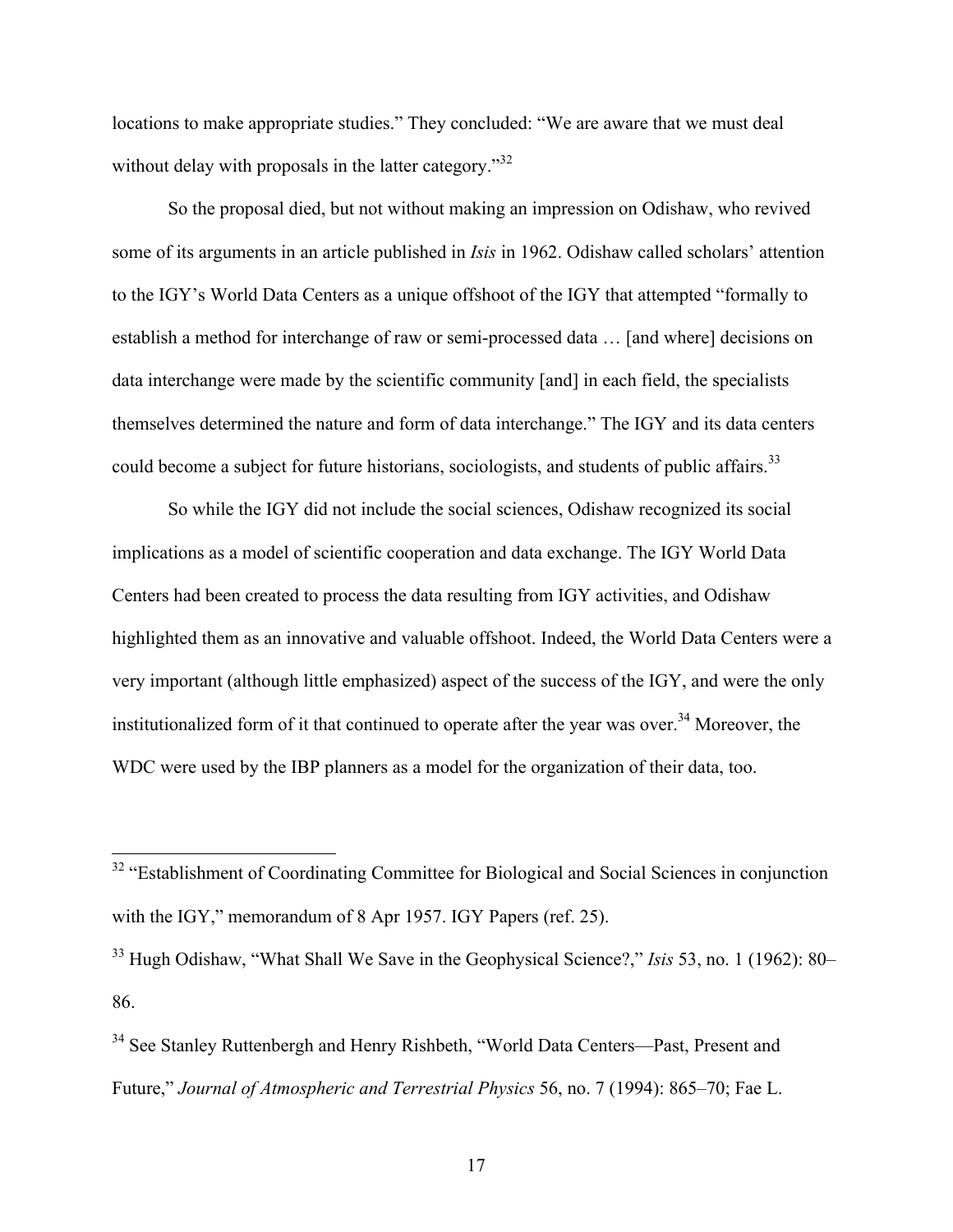#### [Second Level Heading] **IGY World Data Centers and Biological Data**

The organization of the IGY data, and the assurance that it would be properly stored, indexed, catalogued, and available for researchers, was the subject of intense deliberations for two years preceding the IGY. It was clear from the outset that vast quantities of data would be collected; with ten thousand scientists and amateur observers from more than sixty nations taking measurements and observations at more than two thousand stations around the world, this expectation was easily fulfilled.<sup>35</sup> According to the participants' reports, published in the *Annals of the IGY*, the representatives from the United States and the Soviet Union competed to establish centers for the complete set of IGY records during one of the first organizational meetings of Comité Spécial de l'Année Géophysique Internationale (CSAGI) in 1955.<sup>36</sup> Ultimately, three centers were created: one in the United States (WDC–A), one in the USSR (WDC–B), and one center intended to serve Western Europe and the Pacific (WDC–C). Each center consisted of a number of scientific institutes in different geophysical disciplines that provided storage for the IGY. Data reaching one center would be exchanged with the other two, insuring that each center held a complete set of the data.<sup>37</sup> IGY publications presented this triplicate organization of WDC

Korsmo, "The Origins and Principles of the World Data Center System," *Data Science Journal* 8  $(2010): 55-65.$ 

 $35$  On amateur observers contributing to the IGY see McCray, "Amateur Scientists" (ref. 7).

<sup>36</sup> *IGY Bulletin*, no. 2 (Aug 1957). For the detailed history of the origin of the concept of the IGY WDC, see Korsmo, " Origins" (ref. 34).

<sup>37</sup> *Annals of the IGY* (1957–1970), vol. 2 A (1957–1958), 367–68.

 $\overline{a}$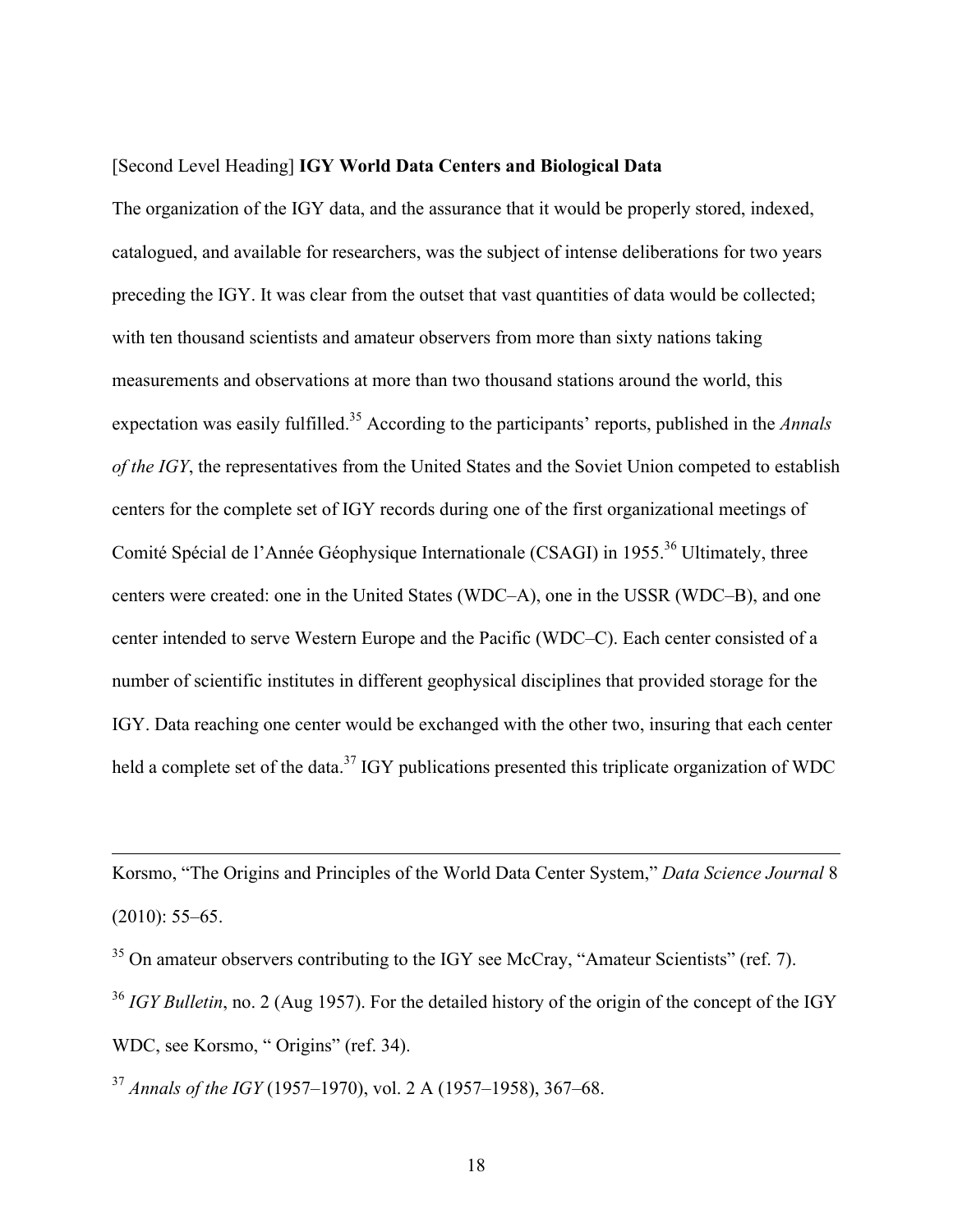as a means to assure the safety of the information and the geographic accessibility to users.<sup>38</sup> However, as Diana Crane has pointed out, the map of the data centers mirrored the geopolitical map of the Cold War world, even as the WDC concept enshrined ideals of scientific internationalism.39

By the beginning of the IGY, all three centers were established and functional. The WDC-A in the United States was divided by disciplines among eleven institutions that together represented all IGY disciplines.<sup>40</sup> Working groups in each discipline designed detailed data management plans, establishing procedures for data submission and data services, and provided scientists with instructions concerning which data to forward to the center, what format those data should take, what categories of data the centers would store, and the policies regarding the time schedule for dispatch of data, plans for interchange of data between the branches, and possible forms of final publications.<sup>41</sup> The nature and form of data stored at WDC varied. In

<sup>38</sup> Hugh Odishaw, "International Geophysical Year: A Report on the United States Program," *Science* 127 (1958): 115–28; Odishaw, "What Shall We Save?" (ref. 33).

<sup>39</sup> Diana Crane, "Transnational Networks in Basic Science," *International Organization* 25, no. 3 (1971): 585–601. In the post-IGY time the principle of multiple data set copies was modified and the WDC data policy concerning the keeping of three identical copies was not extended to newer types of data (ICSU Panel on WDC, *Guide to the World Data Center System*, 5th ed. (Boulder,

CO: World Data Center A, NOAA/NGDC, 1987)

<sup>40</sup> *IGY Bulletin*, no. 2. Each U.S. institution that served as an archive center for the IGY had "a history of active scientific interest and competence in the given geophysical discipline":

Odishaw, "What Shall We Save?" (ref. 33).

<sup>41</sup> *Annals of the IGY* (1957–1958), 614–20.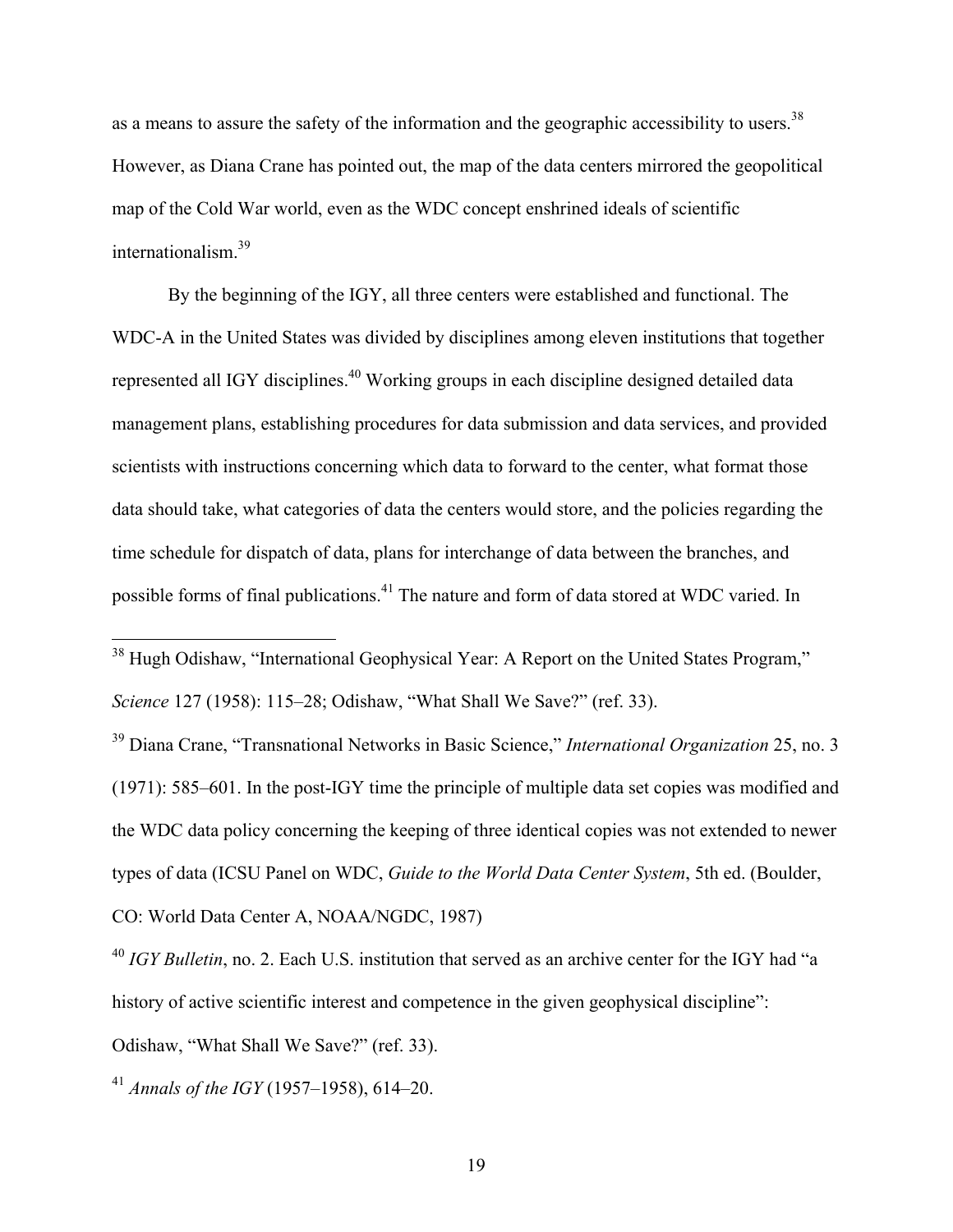some disciplines, copies of original records were exchanged (ionogram films, all-sky camera observations of aurorae); in others, tabular observational data were collected (e.g., meteorological observations and cosmic ray count rates). In several disciplines, such as glaciology, rocketry, and satellites, the volume of raw data exchanged was small and data were provided mostly in the form of reports and publications.<sup>42</sup>

The question of where to keep the biological data collected under the auspices of the IGY was not resolved or even seriously posed during the program's lifetime, for the WDC had been planned only for data collected by geophysicists and in closely related fields. While it was assumed that IGY geophysical data would be used by scientists in other fields, the reverse was not assumed: IGY biological data were not supposed to be kept in the World Data Centers.<sup>43</sup>

In practice, biological data collected in conjunction with the IGY projects (such as oceanographic cruises) mostly ended up with geophysical data at the WDC anyway. The biological observations were included as one of the provisional types of data that would flow to the IGY WDC-A: Oceanography, one of eleven sub-centers that comprised WDC-A.<sup>44</sup> The *WDC Guide* specified that biological data forwarded to the IGY WDC-A: Oceanography should provide the quantity and composition of plankton layers in the standardized format, accompanied by a chart showing the positions of cruise stations at which the observations were made.<sup>45</sup> Such data could then be transferred in a machine-readable form (which at that time meant punched

<sup>&</sup>lt;sup>42</sup> On military limitations and regulations concerning data on rockets and satellites and on the experiments in space see Sullivan, *Assault on the Unknown* (ref. 7).

<sup>43</sup> M. Oakles ,"Inter-Office Memorandum," 28 Mar 1957, IGY Papers (ref. 8).

<sup>44</sup> *Annals of the IGY* (1957–1958), 629.

<sup>45</sup> ICSU Panel on WDC, *Guide to the World Data Center System* (Boulder, CO), 300.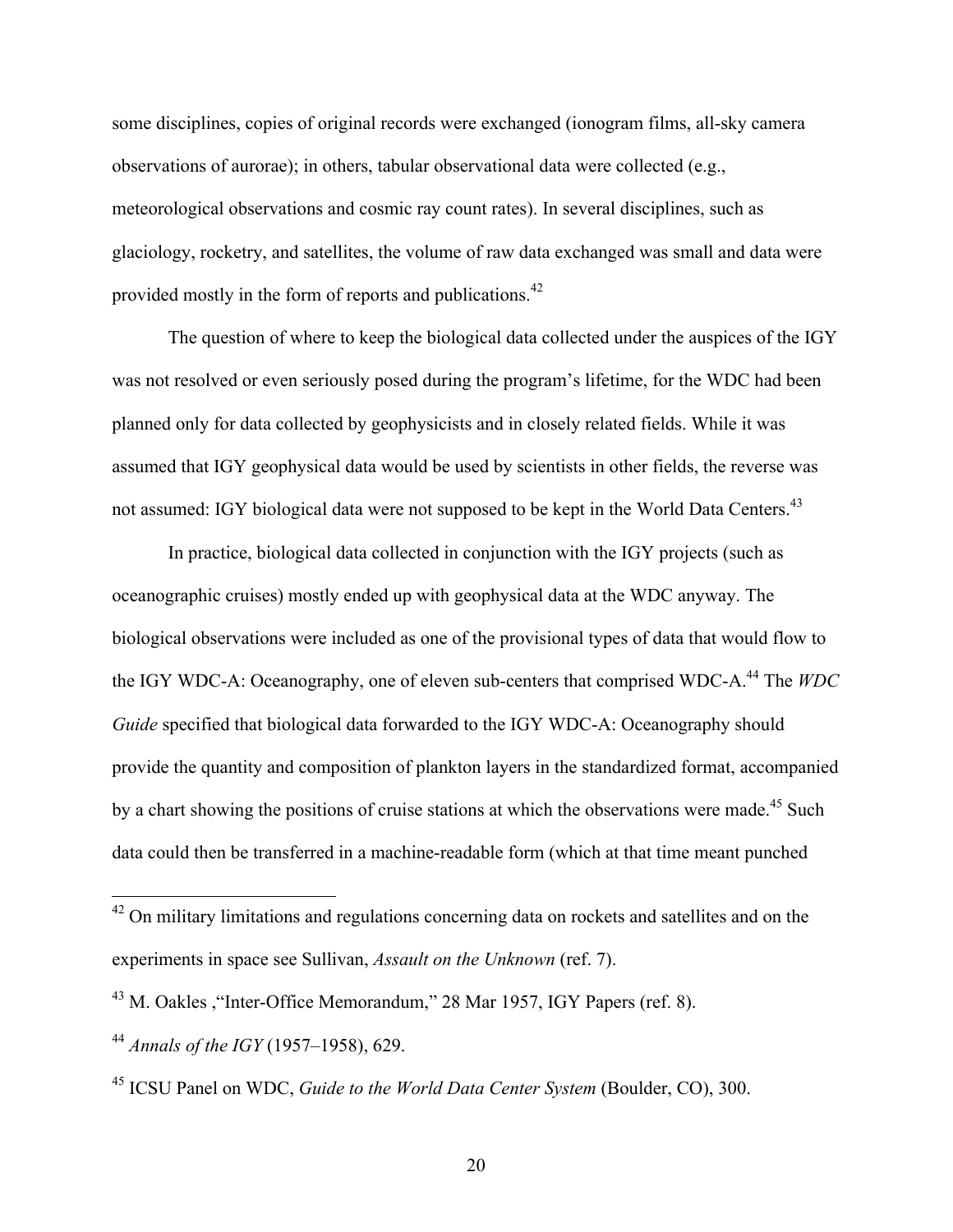IBM cards), run through an IBM 709 computer operated at the Texas A&M College's Data Processing Center, and then displayed in a way suitable for the work envisioned. In practice, biological material collected during the IGY's oceanographic cruises turned out to be much more diverse and heterogeneous than anticipated. In 1961, Luis R. A. Capurro, the Associate Director of the IGY WDC A: Oceanography, together with Maxwell S. Doty, Professor of Botany at the University of Hawaii, tried to assemble all biological data on plankton collected during the IGY WDC-A: Oceanography. They succeeded in displaying a large amount of biological data in a serial IGY-WDC publication.<sup>46</sup> However, this experience demonstrated many difficulties in organizing and handling the biological data on marine productivity. The plankton measurements were obtained with widely differing techniques (including the radiocarbon method, pigment analysis, and estimations of plankton biomasses), and were not standardized and thus hard to compare. As a result, the presentation of a coherent collection of biological measurements was achieved, but at the cost of the exclusion of vast amounts of data.<sup>47</sup> These difficulties resurfaced a few years later during the IBP.

# [FIRST LEVEL HEADING] **THE IGY AS A MODEL FOR THE IBP: CREATING A CONCEPTUAL AND INSTITUTIONAL FRAMEWORK FOR A LARGE-SCALE DATA-DRIVEN PROGRAM IN BIOLOGY**

 <sup>46</sup> Maxwell S. Doty and Luis R. A. Capurro, eds., *Productivity Measurements in the World Ocean* (IGY Oceanography Report No. 4, 1961).

<sup>&</sup>lt;sup>47</sup> Only data obtained by the radiocarbon  $(C^{14})$  method and phytoplankton pigment analyses have been presented in the publication: ibid., iii.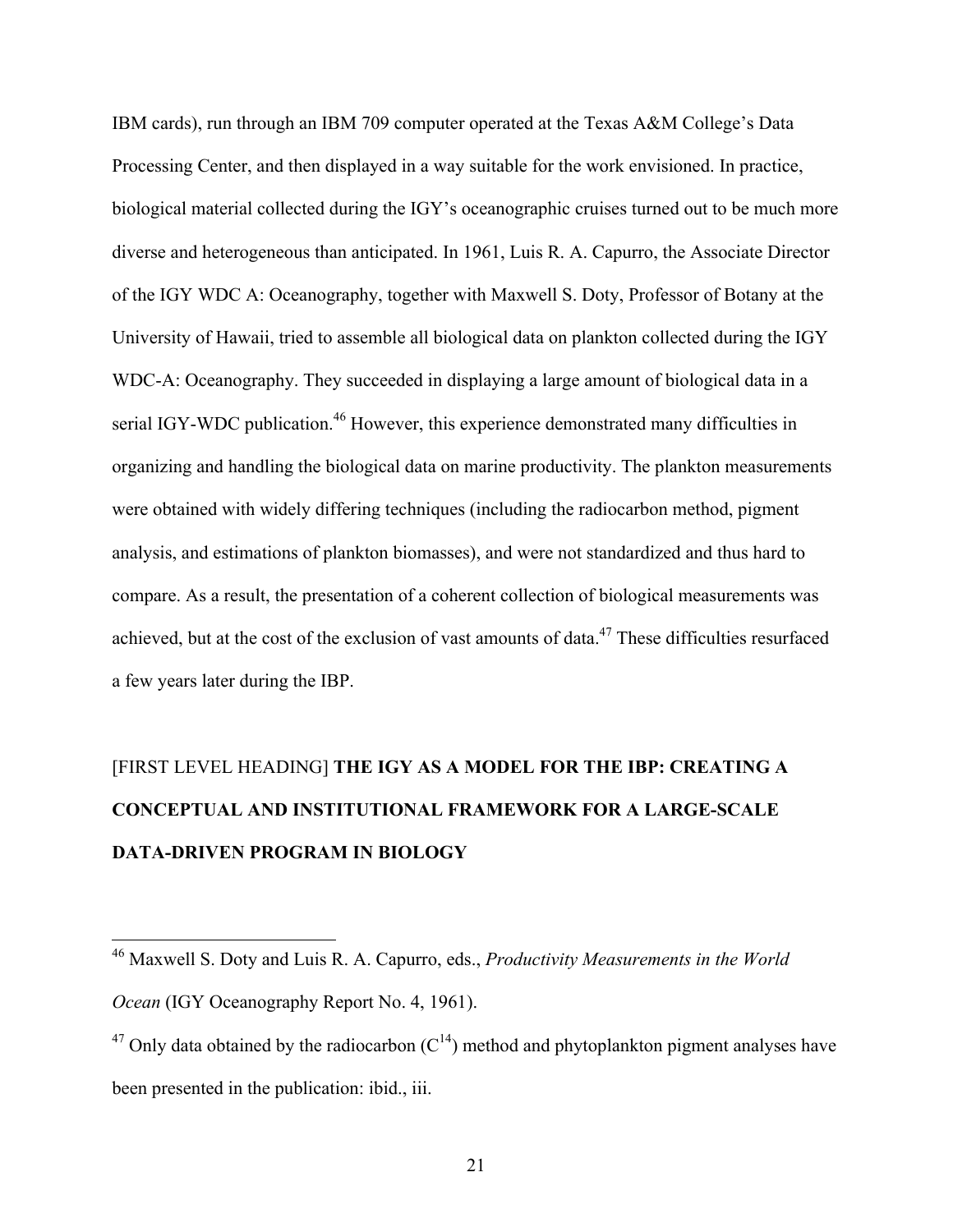As the IGY came to a close, biology emerged as the scientific field most likely to profit from a similar large-scale international effort. Insiders' histories of the IBP trace the beginning of the program back to an historical conversation similar to the one that launched the IGY. As the story goes, in March 1959, Lloyd Berkner, past President of the International Council of Scientific Unions (ICSU) and one of the major visionaries of the IGY; British physicist Rudolph Peters, then President of ICSU; and Italian geneticist Guiseppe Montalenti, then President of the International Union of Biological Sciences (IUBS), began to envisage the biological version of the IGY.<sup>48</sup> What was initially called the International Biological Year was conceived by the Executive Board of ICSU in October 1959 as a logical continuation and an extension of the forms of organization of scientific research propelled during the IGY. However, the idea of a single year (or even eighteen months, as the IGY turned out to be) was soon rejected as too limited a time period to accomplish the organized collection of a significant amount of biological

<sup>48</sup> In the United States, the idea to have a biological program similar to IGY was discussed in the NSF as early as in 1956; see Appel, *Shaping Biology* (ref. 4), 228. On the history of the IBP see Kwa, "Representations of Nature" (ref. 4); Kwa, "Modeling the Grassland" (ref. 4); Chunglin Kwa, "Local Ecologies, Global Science: Discourses and Strategies of the International Geosphere-Biosphere Programme," *Social Studies of Science* 35 (2005): 923–50; Golley, *History of the Ecosystem Concept*. (ref. 4); Sharon E. Kingsland, *The Evolution of American Ecology, 1890–2000* (Baltimore: Johns Hopkins University Press, 2005); Hagen, *An Entangled Bank* (ref. 4). For the insiders' accounts of the IBP's history see: E. B. Worthington, ed., *The Evolution of IBP* (Cambridge: Cambridge University Press, 1975); W. Frank Blair, *Big Biology: The US/IBP*  (Stroudsburg, PA: Dowden, Hutchinson & Ross, 1977).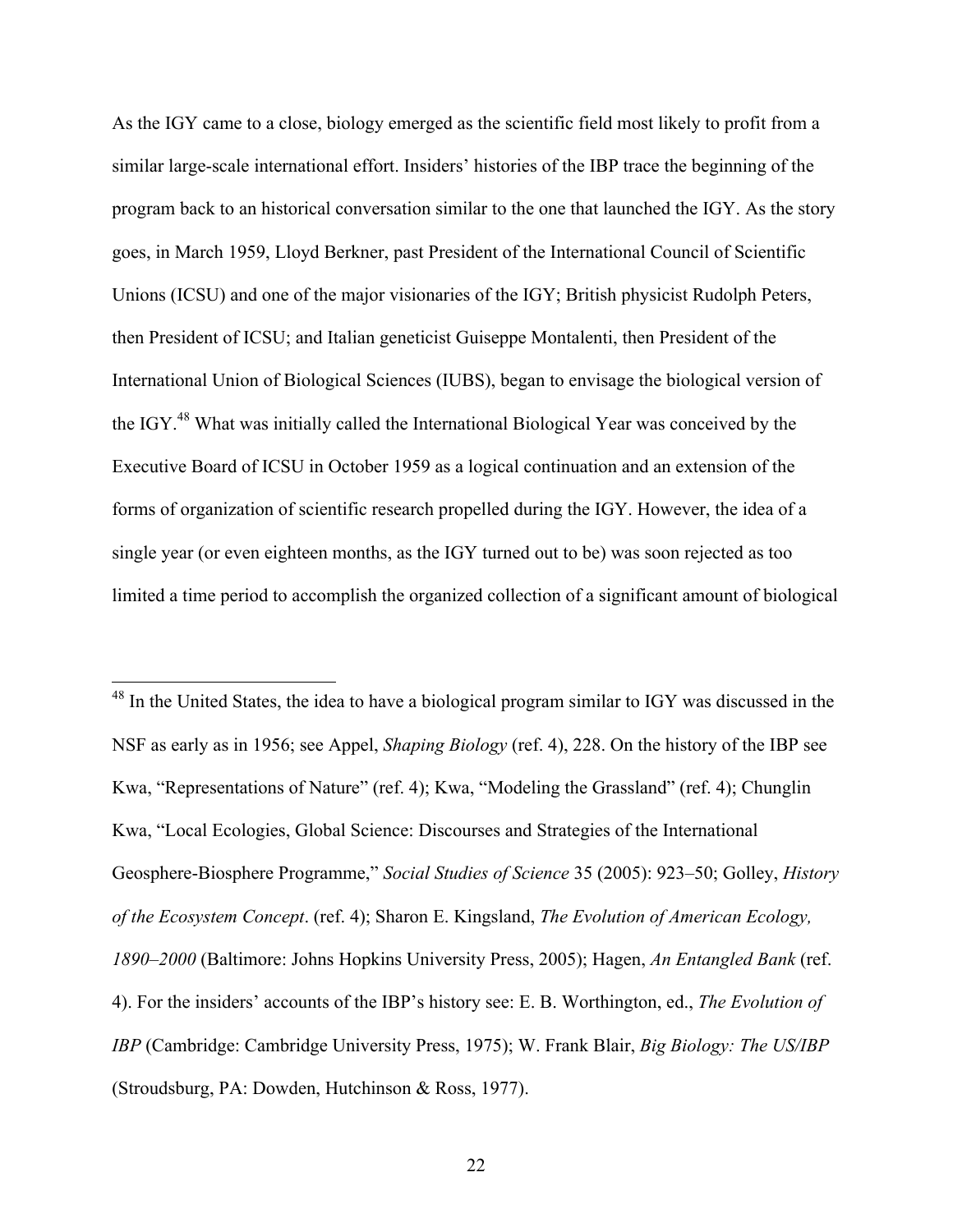information. 49 Instead, a five- to seven-year International Biological Program was proposed, to be operated according to the same organizational scheme used for the IGY. The national committees for the programs would be set up in each participating country under the auspices of the National Academy of Sciences (NAS).

Although the general organizational scheme of the IBP was similar to the IGY—big and centralized, financed, and structured around large collaborative projects involving constant sharing of resources and data among various institutions—the model quickly broke down. In the United States, it soon became apparent that the IBP functioned in a much less centralized and hierarchical manner than the geophysicists' program. The IBP accommodated far more smallscale investigations and local initiatives. In 1967, by the end of the preparatory phase and the beginning of the operational phase of the program, the IBP planners observed that "administration of the US/IGY was more centralized than that now planned for the US/IBP."<sup>50</sup> Funding, particularly, was much less centralized. For the IGY, the U.S. Congress had appropriated funds for the new research programs initiated by USNC/IGY, and specifically identified them in the National Science Foundation budget. Once identified, the disbursements of funds for the IGY were made in centralized fashion, at the request of the USNC/IGY technical panels. The panels also made the evaluations and decisions concerning these disbursements. In

 $50$  The report highlighted at the same time the positive features of a decentralized mode of operation. "Information on the International Biological Program prepared for the Subcommittee on Science, Research and Development of the Committee on Science and Astronautics of the U.S. House of Representatives," 30 Aug 1967, IBP Papers, Series 8: Government, Folder Congress: Subcommittee on Science R&D: Information of IBP Prepared by NAS-IBP Staff.

 <sup>49</sup> Worthington, ed., *Evolution* (ref. 4).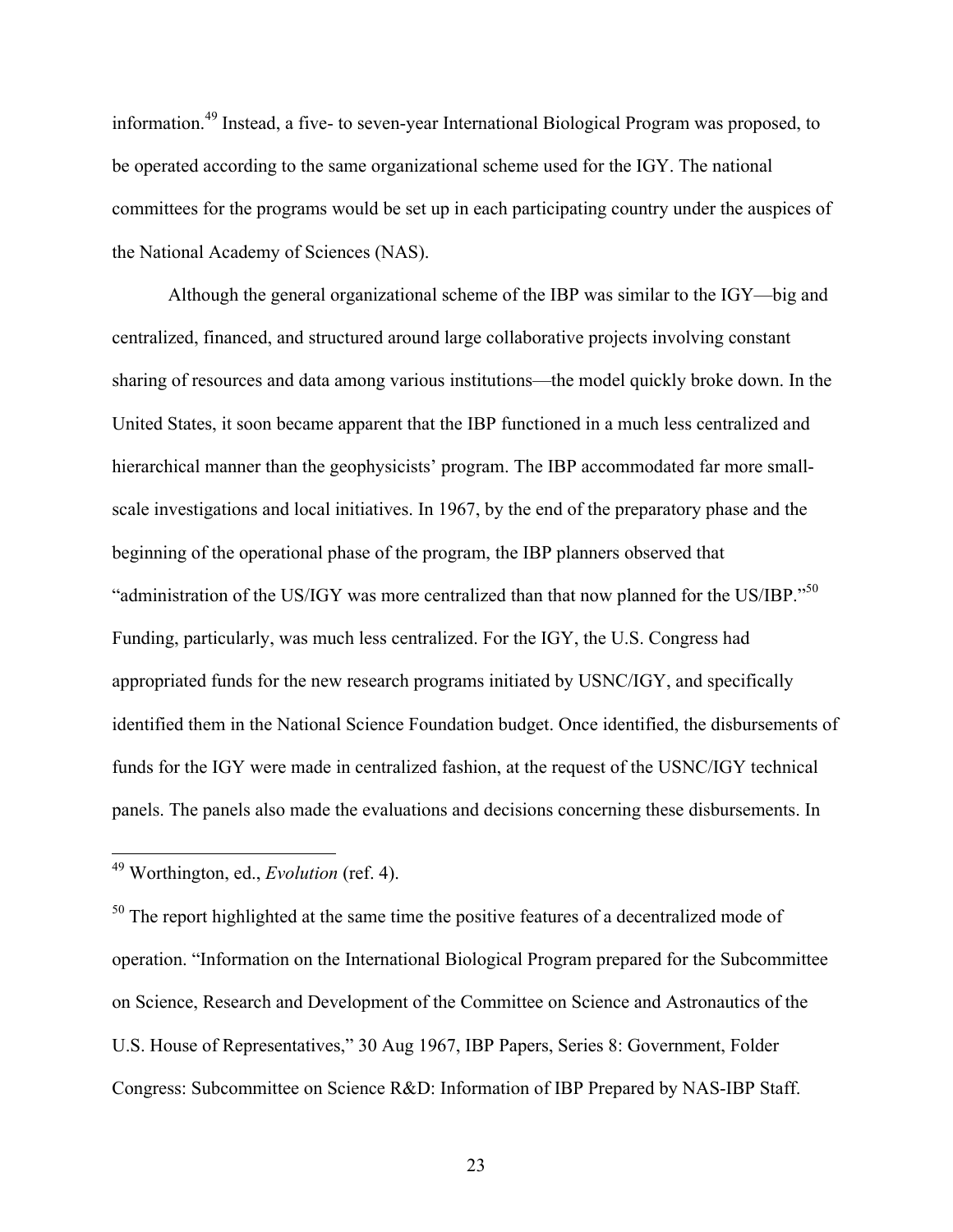contrast, the financial support for the USNC/IBP's research projects was provided directly "to the proposal originator by the appropriate granting agency on the basis of evaluations and decisions made within the agency."51

An even greater difference between IGY and IBP was the lack of agreement among biologists on a conceptual core that would provide the justification for a worldwide cooperative scientific undertaking in biology.<sup>52</sup> Why was it difficult for biologists to identify a unifying theme for a worldwide biological program? In the IGY, the Earth itself was the unifying theme, and had long provided geophysicists with motivation and justification for international cooperation.<sup>53</sup> Its physical properties, from the upper atmosphere to the deep ocean floors, and from the tropics to the poles, provided geophysicists with a material object—the globe itself—on which they focused their program. Biologists, on the other hand, as F. Golley put it in his insider's historical account of the IBP, "were required to create a global purpose" for cooperation, being unable to turn the existing material object of their science into a unifying

 $51$  Ibid.

 $52$  Ibid.

<sup>&</sup>lt;sup>53</sup> For the history of large-scale projects in the earth sciences see Naomi Oreskes, "Earth" Sciences, History of," *Encyclopedia of Physical Science and Technology, Third Edition,* Volume 4 (2002): 761–73; Ronald E. Doel, *Solar System Astronomy in America: Communities, Patronage, and Interdisciplinary Research, 1920–1958* (New York: Cambridge University Press, 1996); Ronald E. Doel, "Constituting the Postwar Earth Sciences: The Military's Influence on the Environmental Sciences in the USA after 1945," *Social Studies of Science* 33, no. 5 (2003): 635–66.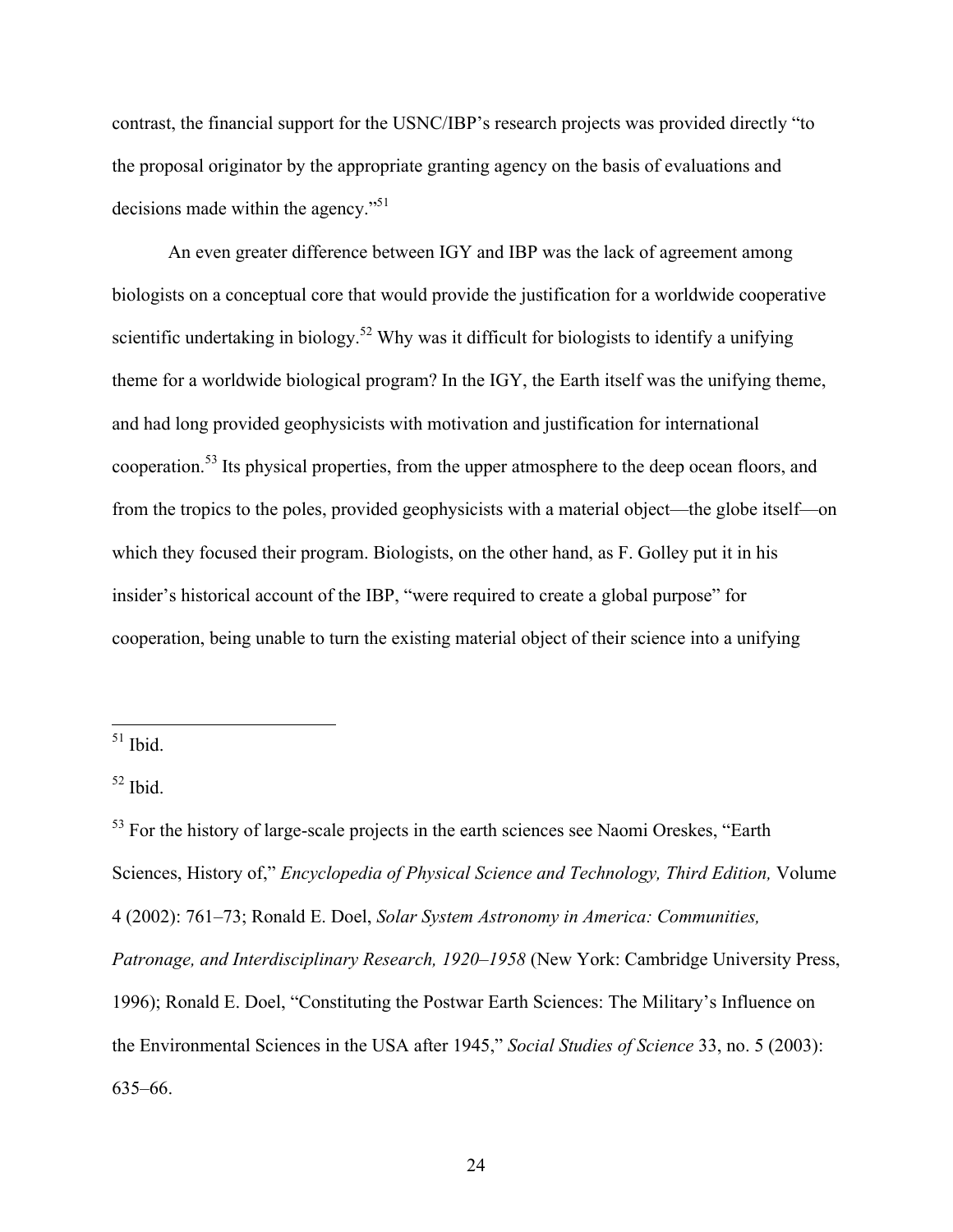theme.54 The debate about the conceptual core of a worldwide biological program persisted throughout the program, as the aims and purposes of the IBP were repeatedly questioned, reshaped, and refocused throughout its lifetime.

In 1961, when ICSU formally established the Planning Committee for the IBP, the conceptual areas of the planned program were defined by the areas of interest of the IBP promoters at ICSU: human heredity (suggested by IUBS President G. Montalenti), plant genetics and breeding (suggested by G. L. Stebbins, the Secretary-General of IUBS), and conservation and the study of "natural biological communities which are liable to undergo modification or destruction," proposed by Jean Baer, Chairman of the Division of Zoology of IUBS.<sup>55</sup> But only the latter theme felt global. Moreover, when Conrad Waddington assumed the leadership of IUBS in 1961, he was quite critical of the entire enterprise "of organizing something on a large worldwide scale, comparable to the IGY," with "no firm grasp of how it should be financed or organized" and with a program comprised of "a small number of rather definite projects in fairly restricted areas."56 Waddington latter admitted that his first impulse was "to kill the whole thing before it went any further."<sup>57</sup>

But he didn't kill it. Instead, under Waddington's leadership, the proposal for IBP started to take shape. During 1962–1963 its core theme was narrowed to ecology, with emphasis on studies of biological productivity, food supply, and the human population. In 1964, the program formally began under the unifying theme "The Biological Basis of Productivity and Human

 <sup>54</sup> Golley, *History of the Ecosystem* (ref. 4), 111.

 $55$  Waddington, "Origin" (ref. 4), 4.

 $56$  Ibid., 5.

 $57$  Ibid.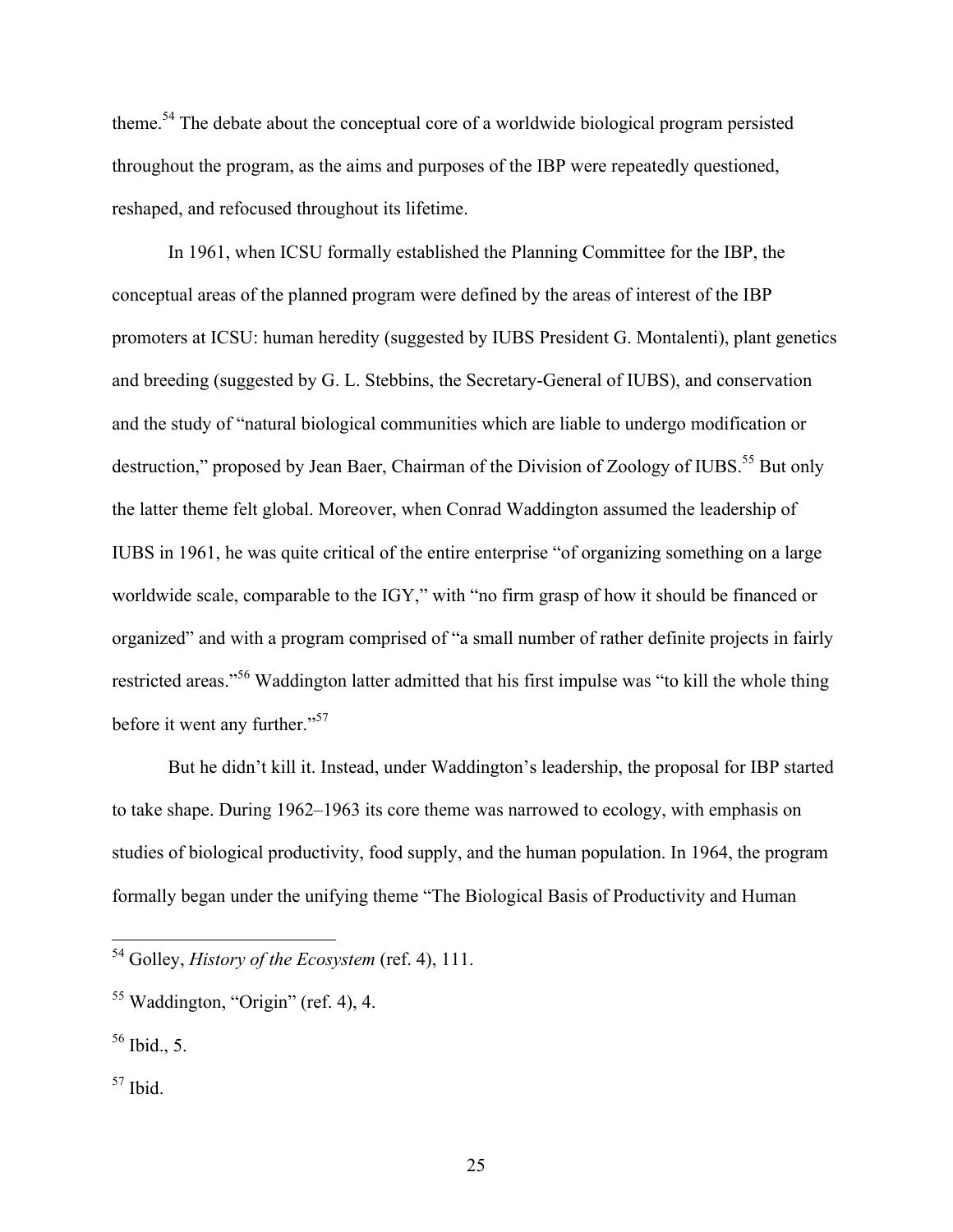Welfare." Waddington later explained the change of the focus: "[We] felt that the only possible line would be to formulate a programme around something which was indubitably of major social and economic importance for mankind as a whole.… The most attractive field [for the IBP], I thought, was something to do with the way in which solar energy is processed by the biological world into the formation of complex molecules which man can use, as food or otherwise."58 The focus on biological productivity and Earth's biological resources also suggested a certain continuity with the IGY, as it assumed the collection of basic physical and biological environmental data on a global scale, transgressing the disciplinary boundaries between geophysics and biology. The unifying theme of global biological productivity required simultaneous, worldwide observations by methods that would ensure the standardization of data, similar to how it had been implemented during the IGY. The standardization of methods of observation was emphasized as an important feature of IBP-supported projects: "The IBP will afford means of standardizing observations and for establishing communication between investigations internationally."59 Global environmental measurements also promised to link the biological sciences to oceanography, meteorology, and other disciplines concerned with the environment in a broad sense.

But there was a problem. Although the focus on biological productivity and human welfare provided biologists with a rationale for a global program, these themes held little interest for most of the immediate investigators. To many biologists, these themes did not sound like genuine *scientific* problems, or at least not *biological* research problems. Duke University zoologist David Livingston wrote, "it is important to all of us as *people*, but to few of us as

 <sup>58</sup> Ibid.

 $59$  "Information" 30 Aug 1967, IBP Papers (ref. 50), 10.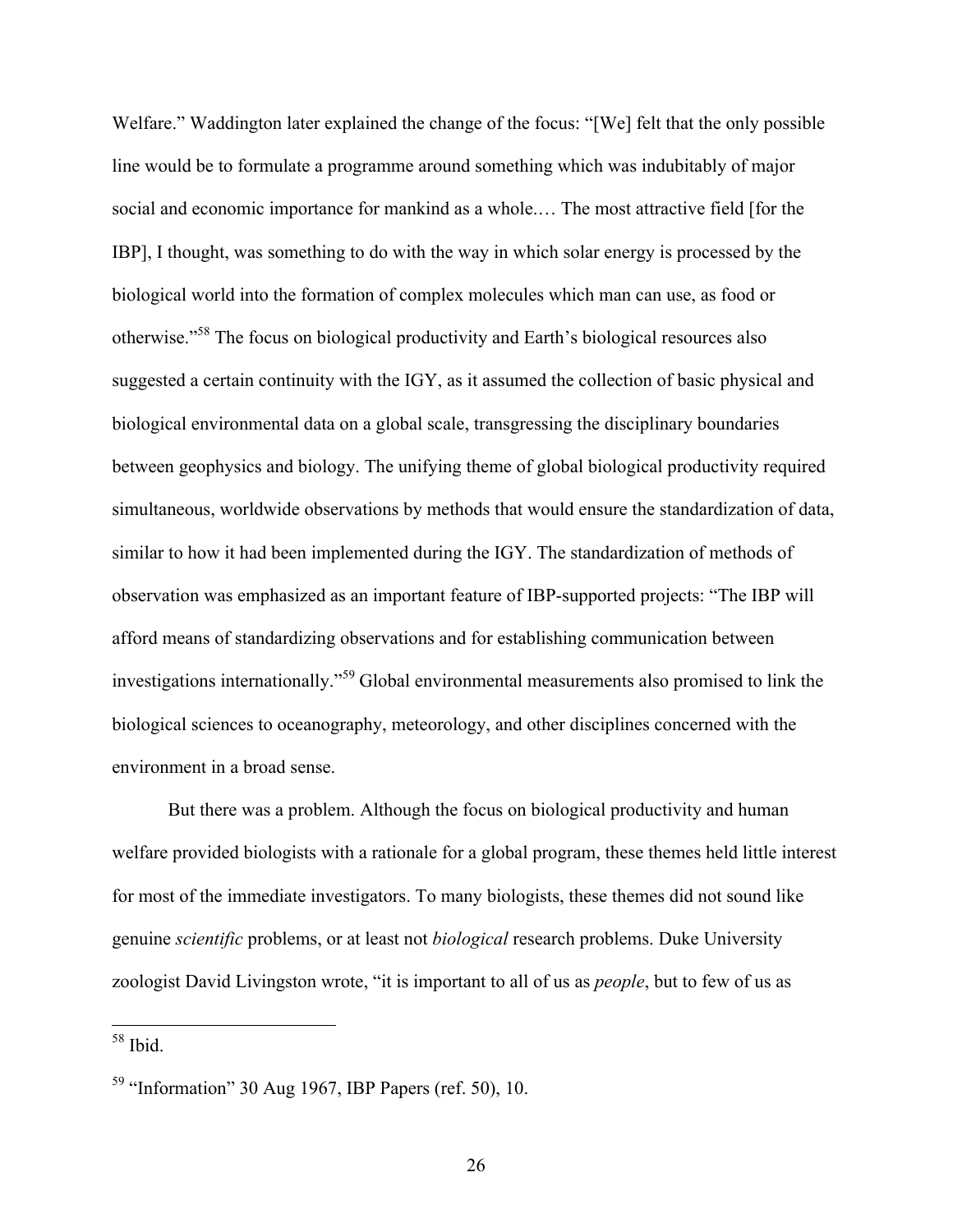*biologists*. There are interesting social, psychological and physiological aspects to the problem, but it is not a biological problem in the sense that cracking the DNA code or understanding the role of species diversity in natural communities are biological problems. The success of the IGY was due to its concern with genuine geophysical problems. It was not promoted to prevent earthquakes, control the weather or make skyscraper construction safer, but to understand the world. Our [biological] international program ought to have the same aim."<sup>60</sup>

In the 1960s, as ecology and environmental politics evolved to the point where they became inseparable in the public imagination, the topic of biological productivity in its relation to environment and overpopulation problems had come to denote an overtly political concern. As Barry Commoner's biographer Michael Egan put it, "professional ecologists found their discipline under siege by political activists."<sup>61</sup> The political overtones of ecological and environmental problematics made the American planners and prospective investigators of the IBP skittish. During the 1960s, the rise of the radical social criticism and post-atomic cultural (and countercultural) movements created what historian Tina Stevens has called the "culture of post-atomic ambivalence" in which at least some American intellectual elites struck a posture of

 60 D. A. Livingston to Frank Campbell, 14 Feb 1964, IBP Papers, Series 1: USNC/IBP: Ad hoc, Folder Membership: D. C. Frey: Survey of Biologists re Interest in IBP (emphasis added). Of course, the IGY *did* have pragmatic goals related to rocketry and communications; see Allan A. Needell, *Science, Cold War, and the American State: Lloyd V. Berkner and the Balance of Professional Ideals* (Amsterdam: Harwood Academic Publishers, 2000).

<sup>61</sup> Michael Egan, *Barry Commoner and the Science of Survival: The Remaking of American Environmentalism* (Cambridge, MA: MIT Press, 2007), 103.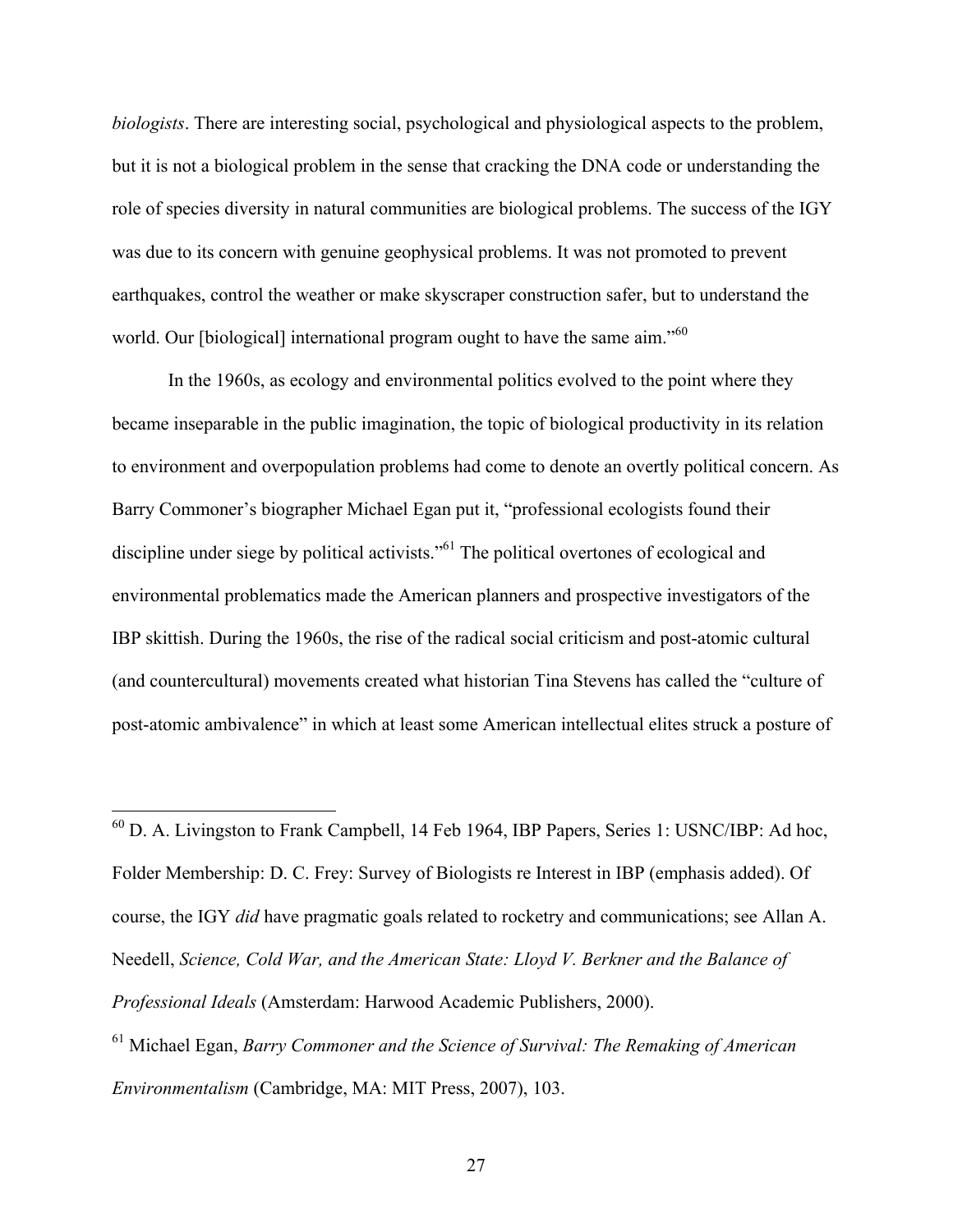autonomy and independence from political interests.<sup>62</sup> The President of the National Academy of Sciences, Frederick Seitz, underscored that "the USNC should endorse the study of population biology [qua biology] ... but should exclude controversial political overtones."<sup>63</sup>

But the most important concerns remained scientific. To many people the whole project seemed misconceived. In the planning phase of the IBP American biologists accused the planners of endorsing a "me too" approach rather than justifying the IBP through genuine scientific needs.<sup>64</sup> Cornell ecologist Lamont Cole called the IBP "a boondoggle designed to ride the coattail" of the IGY, as he saw "nothing in IBP that would require international cooperation"

63 Minutes of the 19–20 Mar 1966 meeting of the USNC/IBP, IBP Papers, Series 2: USNC/IBP, Folder Meetings: 1920 March 1966. Ironically, Seitz later engaged in many overtly political activities; see Naomi Oreskes and Erik M. Conway, *Merchants of Doubt* (New York: Bloomsbury, 2010).

<sup>64</sup> Ecologist W. Edmondson summarized the common sentiment, noting: "When the matter first came up some years ago it was presented as having a biological equivalent of the International Geophysical Year, and the problem then seemed to be what could be done. Looking back on it, it is interesting that the decision seemed to be first 'let us do something' and later 'what shall we do?'" (W. T. Edmondson to David G. Frey, 9 Mar 1964, IBP Papers (ref. 60).

 <sup>62</sup> Tina M. L. Stevens, *Bioethics in America: Origins and Cultural Politics* (Baltimore: Johns Hopkins University Press, 2000).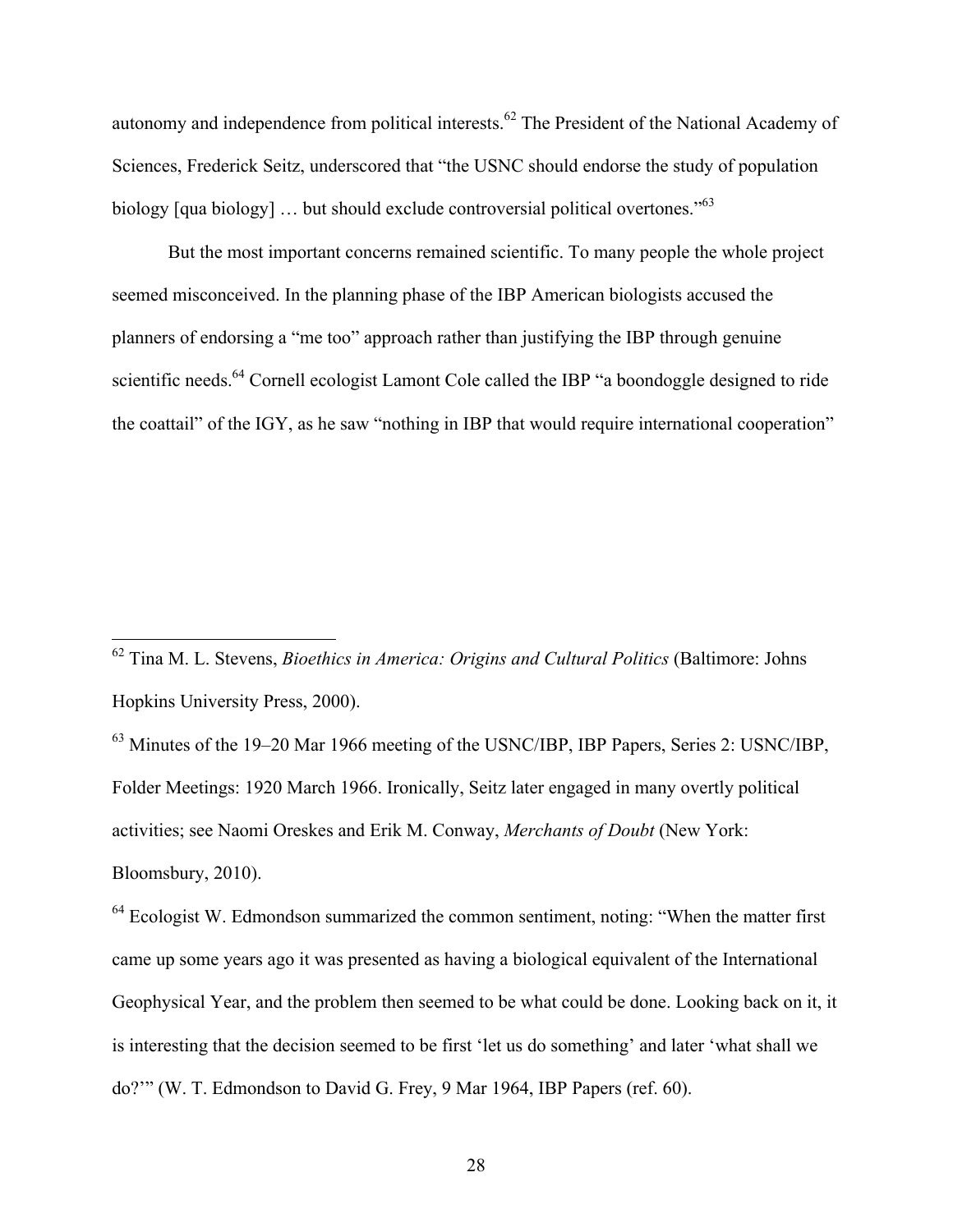nor any "attempt to make a case for simultaneous studies."<sup>65</sup> Others, such as ecologist David Livingston, agreed.<sup>66</sup>

Biologists saw the IBP as mimicking the IGY without acknowledging the epistemic differences between the geophysical and biological sciences. Many stressed the differences between their practices and those of geophysical science, especially in their discussion of the standardization of data and measurements. This was the major requirement of a "synoptic data effort," as Hugh Odishaw defined the impetus of the  $IGY<sup>67</sup>$  But standardization appeared not only unrealistic in many areas of biological sciences, but also *undesirable*: such an effort would impede the development of their science rather than promote it. Harvard biological oceanographer Gordon Riley, for example, thought it was a waste of time:

I do not know how to make meaningful measurements of marine productivity. Chlorophyll and  $C^{14}$  presumably can be standardized. But it so happens that nonliving organic matter frequently outweighs the phytoplankton, and a significant and eventually usable fraction of primary production is secreted by the phytoplankton into the water and therefore cannot be measured by the  $C^{14}$  method. These are matters for exploratory

 <sup>65</sup> Lamont C. Cole to Frank Blair, 6 Mar 1964, IBP Papers, Series 1: USNC/IBP: Ad hoc, Folder Membership: Chairman: S. A. Cain. Survey of Biologists re Interest in International Biological Program I(BP).

<sup>66</sup> D. A. Livingston to Frank Campbell, 14 Feb 1964, IBP Papers (ref. 60).

<sup>67</sup> Hugh Odishaw, "International Geophysical Year," *Science* 128, no. 3339 (1959): 1599–609.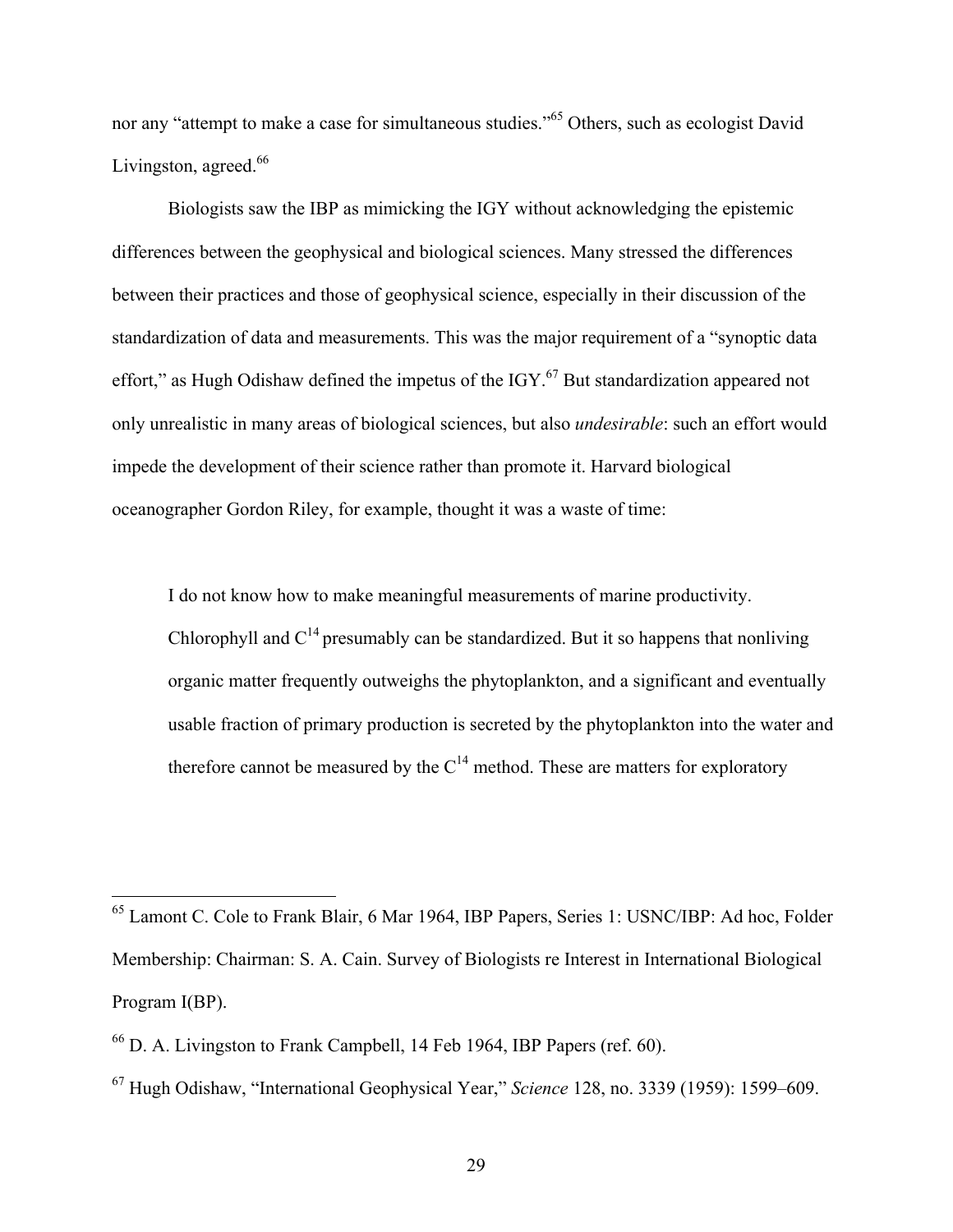research. There are no standard methods. We are not sure yet just what it is we need to measure.<sup>68</sup>

 Botanist Francis Raymond Fosberg viewed standardization as an effect rather than a cause of scientific progress:

For ecologists to be required to use specified methods … would … be a backward step. In the field of productivity most of the methods that I have heard of are so completely unconvincing that it would seem to be catastrophic to freeze any of them. I would much prefer to encourage originality and hope that some methods that would really measure productivity, or, more correctly, production, might develop … [T]he attempts to get existing workers to change what they are doing ... do not appeal to me.<sup>69</sup>

Ecologists had already warned IBP planners about the difficulties they had experienced during the IGY when they tried to organize the biological data using the IGY/WDC system. Indeed, as the early experience with biological programs under the auspices of the IGY had shown, the IGY mode of research implied an inevitable centralization, leading to homogeneity in research methods and approaches. "Do the anticipated benefits from a 'Big Science' kind of

 <sup>68</sup> Gordon A. Riley to Bostwick H. Ketchum, 5 Mar 1964, IBP Papers, Series 1: USNC/IBP: Ad hoc, Folder Membership: B. H. Ketchum. Survey of Biologists re Interest in IBP. On Riley see Eric L. Mills, *Biological Oceanography. An Early History, 1870–1960* (Ithaca, NY: Cornell University Press, 1989).

<sup>69</sup> F. Raymond Fosberg to Stanley Cain, 1 Apr 1964, IBP Papers (ref. 65).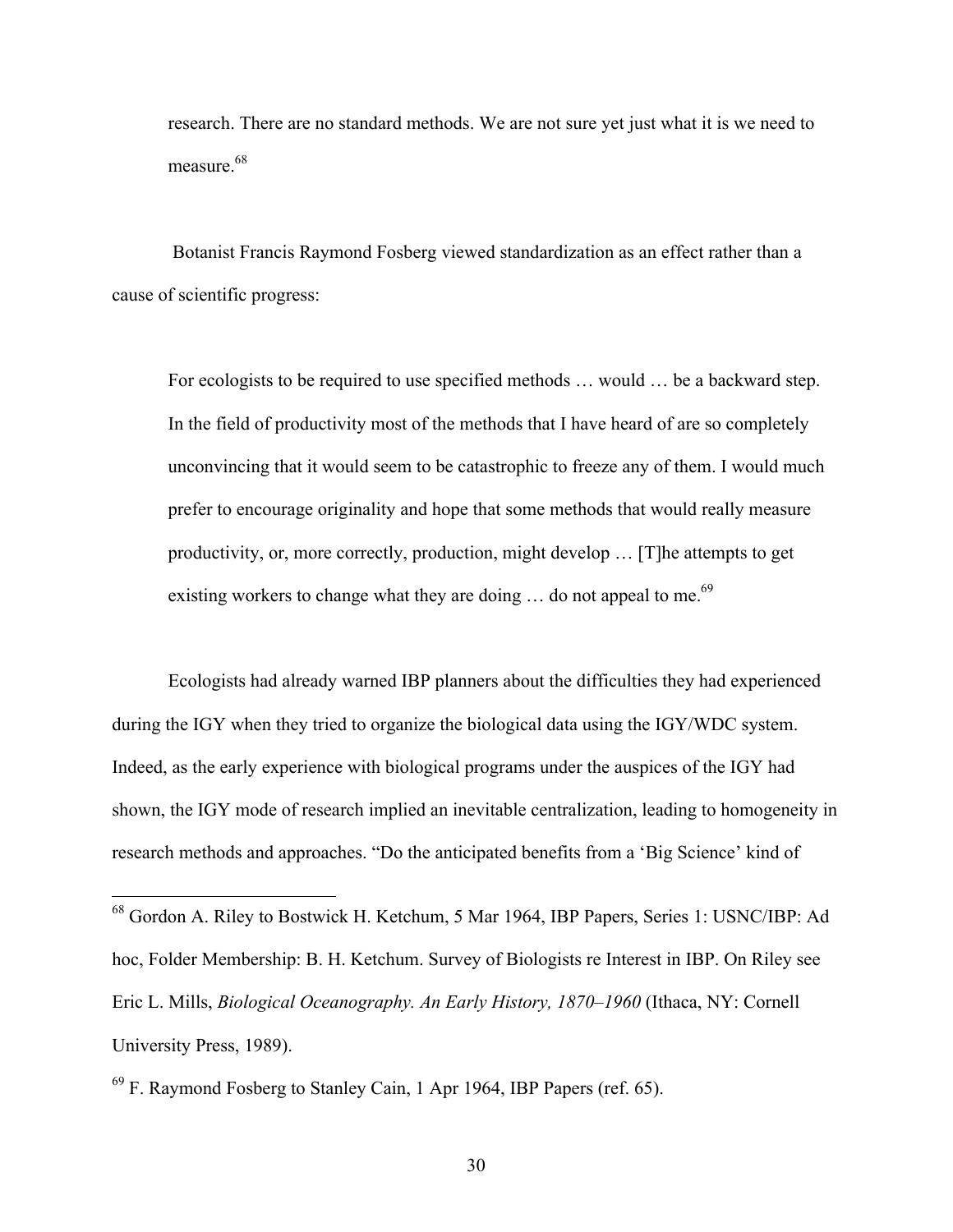biology outweigh those that we presently enjoy from the 'Little Science' nature which has always been the core of biology?" Fosberg asked.<sup>70</sup> The answer, for Fosberg at least, was no.

Ecologists were not unique in their negative assessment of the implications of Big Science projects. Alvin Weinberg, who was responsible for the original rhetorical framing of Big Science, also warned scientists and the public about the consequences of the "pathologies" the Big Science mode of scientific research embedded.<sup>71</sup> Because of their size and complexity, Big Science projects could not be possible without becoming embroiled in institutional, bureaucratic, and national politics. Centralization of the research decision-making through centralization of facilities was another issue that compromised the ideal of science as the free pursuit of knowledge. While maintaining faith in the fundamental health of American science, and using Big Science rhetoric to advocate even larger funding allocations, Weinberg nevertheless argued that the funding for large-scale research should be confined to national laboratories, "to prevent the contagion" of Big Science from spreading.<sup>72</sup>

Others agreed. For many scientists in the 1960s, Big Science was a disturbing disease rather than a healthy growth of science to a more mature state. The Rockefeller Institute's biologist Paul Weis, for example, wrote about "irrelevance, triviality, redundancy, lack of perspective, [and] an unbounded flair for proliferation" as "just some of the symptoms of Big

 $70$  F. Raymond Fosberg to Stanley Cain, 4 Apr 1964, IBP Papers, ibid.

 $71$  Capshew and Rader, "Big Science" (ref. 2)

<sup>72</sup> Alvin M. Weinberg, *Reflections on Big Science* (Oxford: Pergamon Press, 1967). Likewise, De Solla Price presented similar ideas in his essay on the dangers of large-scale research entitled "Disease of Science" (in Derek J. De Solla Price, *Science Since Babylon* (New Haven: Yale University Press, 1961)). See discussion in Capshew and Rader, "Big Science" (ref. 2).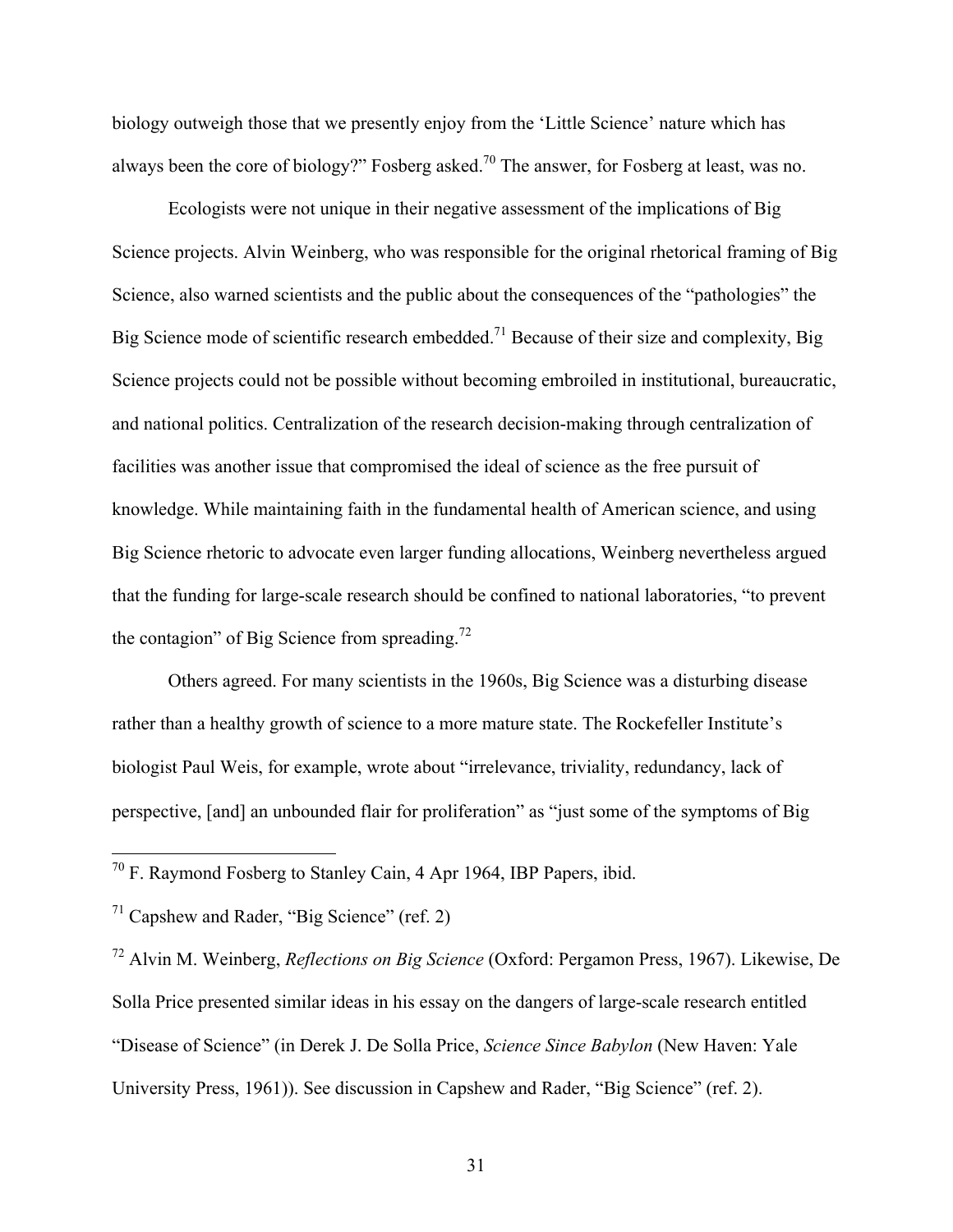Science in biology."<sup>73</sup> Fosberg warned the planners of the IBP that "biologists, in their envy of the support afforded 'Big Science' in the fields of physics and oceanography, are attempting to change the character of biology, and particularly ecology, from its present emphasis on individual effort to something like the impersonal group effort nature of the multi-million dollar programs in the physical sciences."74 This, he concluded, was not a good thing.

Stanley Cain, one of the members of the Ad Hoc U.S. Committee on IBP, responded to these concerns by expressing an unusual faith in the U.S. Congress, suggesting that Congress would not fund the IBP if it were not good science, or at least good for science.<sup>75</sup> The die, however, was already cast, for the IBP was not merely modeled after the IGY, but actually born *within* it.

#### [Second Level Heading] **Roger Revelle and the Early Planning of the IBP**

The experience of the IGY affected and influenced the early planning of the IBP. The continuity between the two programs was assured through oceanographer Roger Revelle, who introduced many of the IGY ideals in the planning of the American contribution to the IBP.

Revelle entered the field of oceanography in the 1930s, when the subject was scarcely known in the United States. As Director of the Scripps Institution for Oceanography (SIO) since 1951, Revelle had continued the efforts of his teacher, Harald Sverdrup, to transform this small institution into one of the major centers of oceanography in the world, promoting postwar

 <sup>73</sup> Paul Weiss, "Experience and Experiment in Biology," *Science* 135 (1962): 468–71.

<sup>74</sup> F. Raymond Fosberg to Stanley Cain, 4 Apr 1964, IBP Papers (ref. 65).

<sup>75</sup> Stanley Cain to Lamont C. Cole, 10 Mar 1964, IBP Papers, ibid.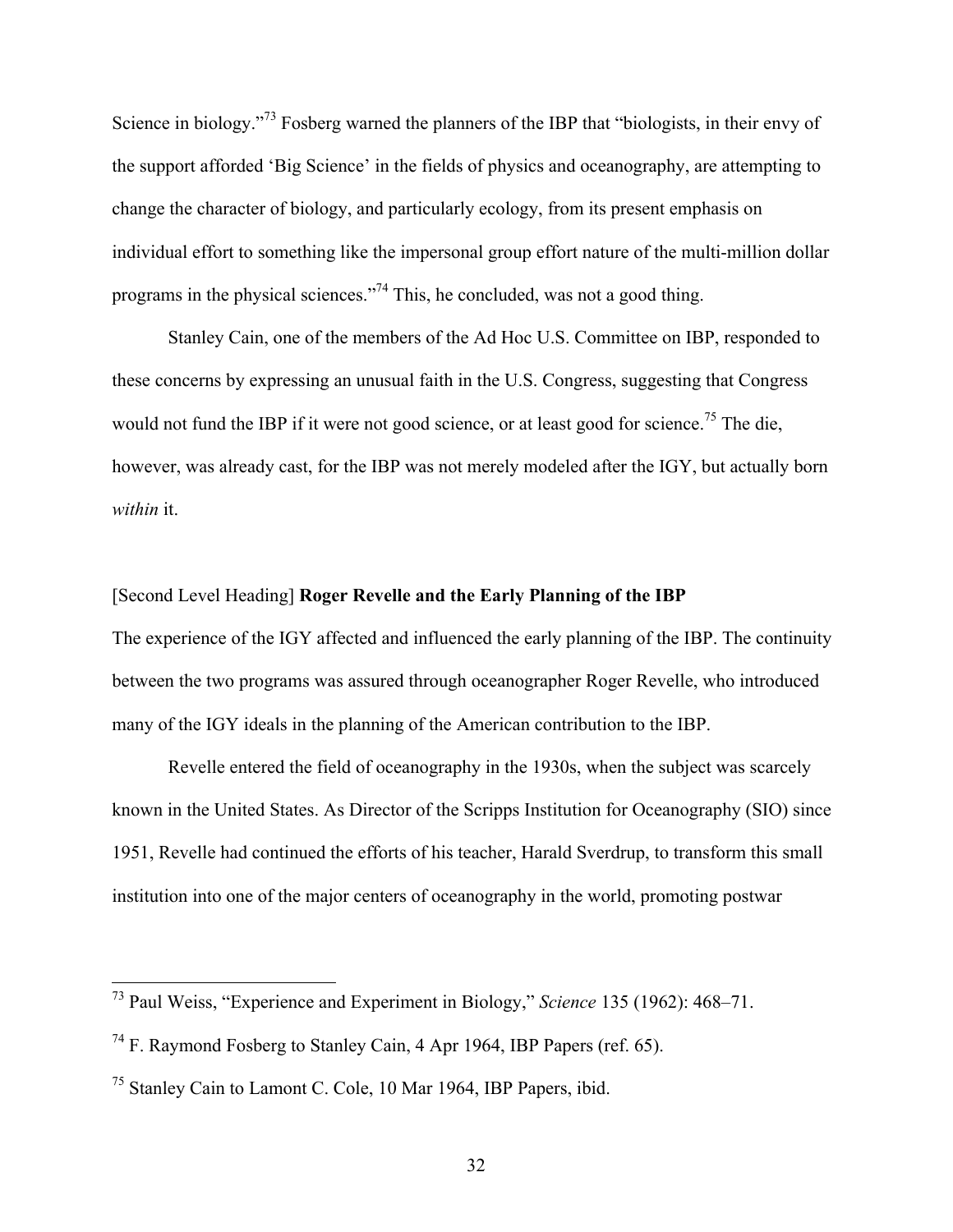oceanography through the powerful combination of military support and fundamental research.<sup>76</sup> Revelle participated in the IGY from its early stages as a member of the Technical Panel on Oceanography at USNC/IGY, and was elected to the National Academy of Sciences in 1958, during the IGY.<sup>77</sup> In 1961 he moved to Harvard University, where he established the Center for Population Studies, which he headed as director from 1964 to 1974 and continued as chair until 1978.<sup>78</sup>

In late 1964, when the National Academy of Sciences set up the U.S. Ad Hoc National Committee on the IBP, Revelle was asked to lead the program during its three-year planning period. Waddington was pleased with this appointment, remarking with satisfaction: "Americans

 76 Naomi Oreskes and Ronald Rainger, "Science and Security before the Atomic Bomb: The Loyalty Case of Harald U. Sverdrup," *Studies in the History and Philosophy of Modern Physics* 31B (2000): 309–69; Ronald Rainger, "Patronage and Science: Roger Revelle, the U.S. Navy, and Oceanography at the Scripps Institution," *Earth Sciences History* 19, no. 1 (2000): 58–89; Ronald Rainger, "Constructing a Landscape for Postwar Science: Roger Revelle, the Scripps Institution and the University of California, San Diego," *Minerva* 39 (2001): 327–52; see also Chandra Mukerji, *A Fragile Power*-*Scientists and the State* (Princeton: Princeton University Press, 1990).

 $77$  As a member of the ICSU Joint Committee on Oceanography since 1954, Revelle participated in the working groups designing the IGY's oceanographic component ("International Council of Scientific Unions—8th General Assembly, Sep–Oct 1958," RP, Box 7, Folder 49).  $78$  In this new position Revelle coupled the concerns of population change with broader environmental and social issues (RP, Revelle's Oral History, 1984).

<sup>33</sup>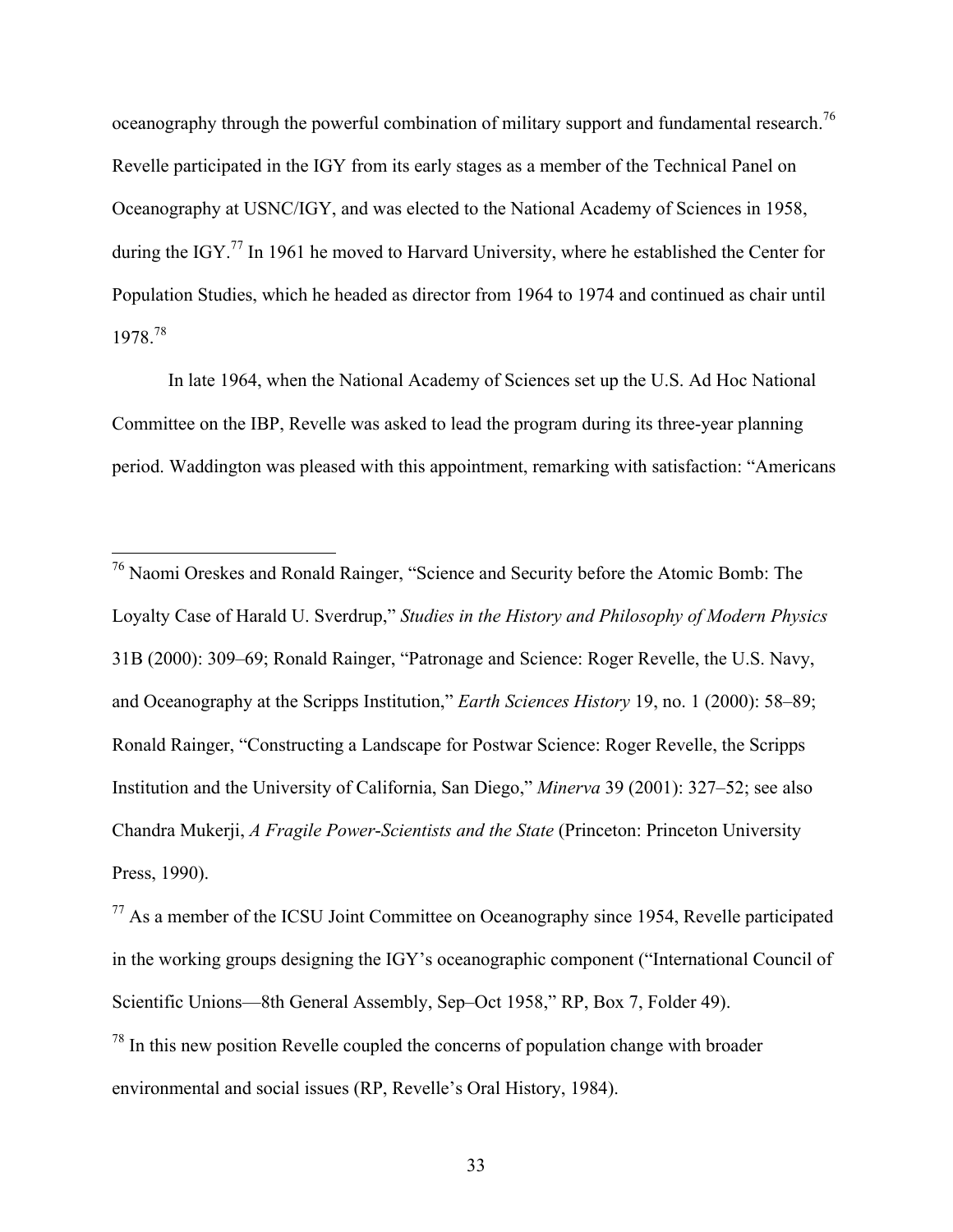put in charge someone with the reputation of a real thruster."<sup>79</sup> Many American biologists, however, wondered why a physical scientist was heading the biological program. Cornell ecologist Lamont Cole suggested that it was "most unfortunate that the problem [of planning the IBP] was not at least handed to the two ecologists (A. E. Emerson and G. E. Hutchinson) who are the members of the [National] Academy [of Sciences]."80 In fact, the NAS had solicited nominations for the IBP planning committee from the Ecological Society of America (ESA) and other biological societies. <sup>81</sup> Stanley Cain, a leading American ecologist and a former ESA president, was appointed a vice chairman of USNC/IBP. However, with no ecologists on the National Science Board, which directed NSF policy, the possibilities were limited for ecologists to lobby for their own candidates. $82$ 

Despite these criticisms, Revelle was a feasible candidate for a chairman of the committee, given his strong credentials in international science, his reputation as a visionary institution-builder, and the declared purpose of the Ad Hoc Committee: not to promote the IBP among biologists but to explore the organizational and conceptual possibilities to implement the program in America. Revelle presented himself not as a physical scientist, but as an oceanographer, whom he jokingly defined as "a sailor who uses long words."83 Following a tradition that dated from Henry Bigelow, the first director of the Woods Hole Oceanographic

 $79$  Waddington, "Origin" (ref. 4), 10.

<sup>80</sup> Lamont Cole to Frank Blair, 11 Feb 1964, IBP Papers (ref. 65).

<sup>81</sup> Stanley Cain to Lamont Cole, 10 Mar 1964, IBP Papers, ibid.

 $82$  This point was made in Kwa, "Representations of Nature" (ref. 4), 416.

<sup>83</sup> Walter Sullivan, *Assault on the Unknown: The International Geophysical Year* (New York: McGraw-Hill Book Company, 1961), 346.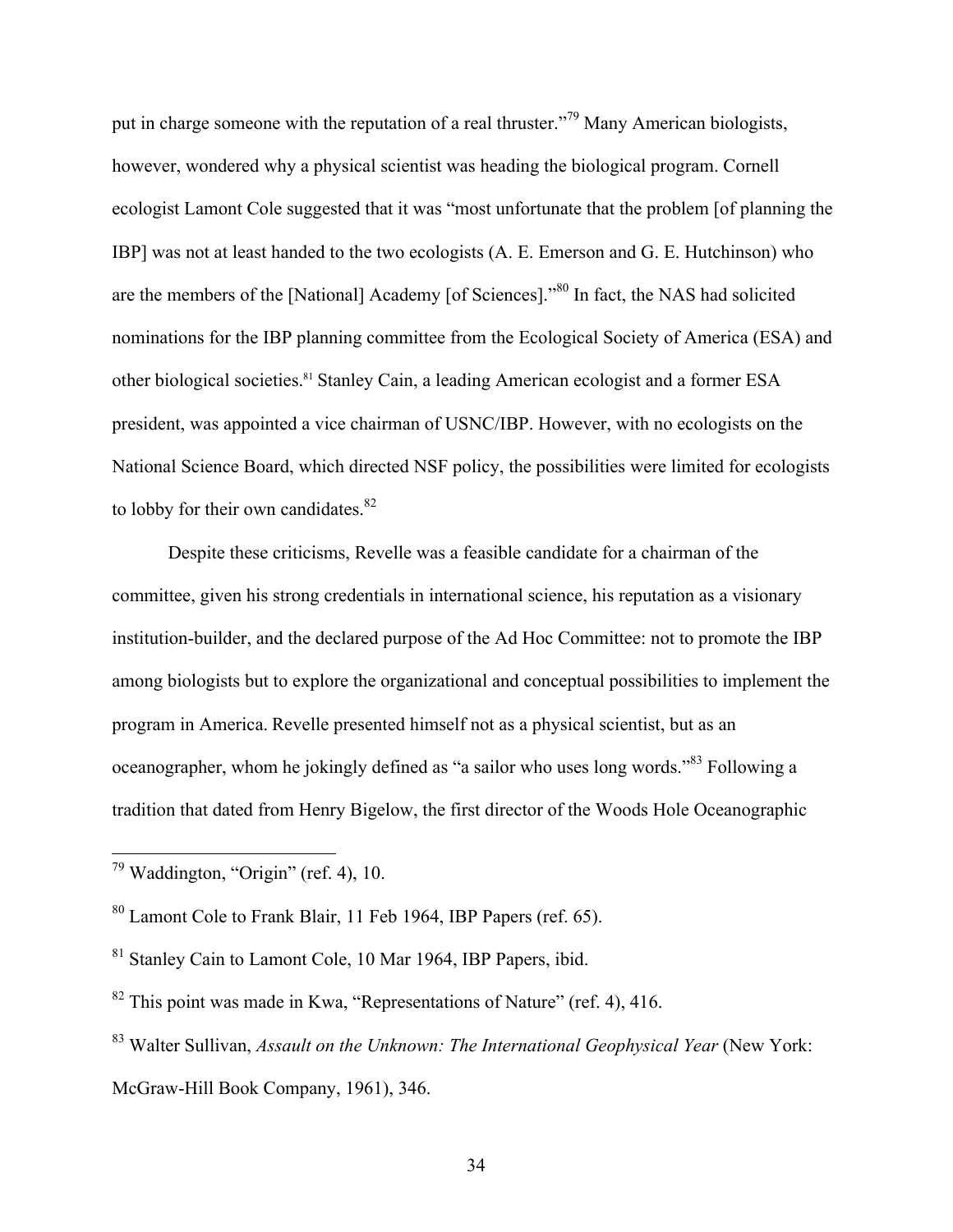Institution, Revelle saw oceanography as the scientific field that embraced any kind of research that might be done from a ship. $84$  Bigelow had promoted the unity of three major oceanographic disciplines—geological, physico-chemical, and biological—bounded together by the "uniformity of the sea" and by the unifying influence of the international coordinating institutions aimed at synthetic investigations.<sup>85</sup> Revelle built on this vision of oceanography as a science that stretches from geotectonic research of the earth's crust beneath the ocean to studies of oceanic life in all its interaction.<sup>86</sup> Biology, for Revelle, was one part of this bigger project.<sup>87</sup> During Revelle's time at SIO, Revelle endorsed a bold vision of a "new marine biology" that relied upon and employed modern methods and theoretical principles.<sup>88</sup> As Ronald Rainger has pointed out, Revelle saw the "new marine biology" as a link that would fill the gap between the two branches of modern biology: molecular biology, rooted in physical and chemical sciences, and evolutionary biology, which linked natural history with genetics and relied on population genetics and probability models as a cornerstone of "neo-Darwinian synthesis." The "new

 84 Henry B. Bigelow, *Oceanography, Its Scope, Problems and Economic Importance* (Boston: Houghton Mifflin Co., 1931).

 $85$  Ibid., 9.

<sup>86</sup> Rainger, "Patronage and Science" (ref. 76).

 $87$  Ibid.

<sup>88</sup> See Rainger, "Constructing a Landscape" (ref. 76). Revelle's involvement with biology continued in the late 1950s as the chairman of the Oceanography and Fisheries Panel of the Committee on the Biological Effects of Atomic Radiation. See Thomas F. Malone, Edward D. Goldberg, and Walter H. Munk, "Roger Randall Dougan Revelle, 1909–1991," *Biographical Memoirs of the National Academy of Sciences* 75 (1998): 3–23.

35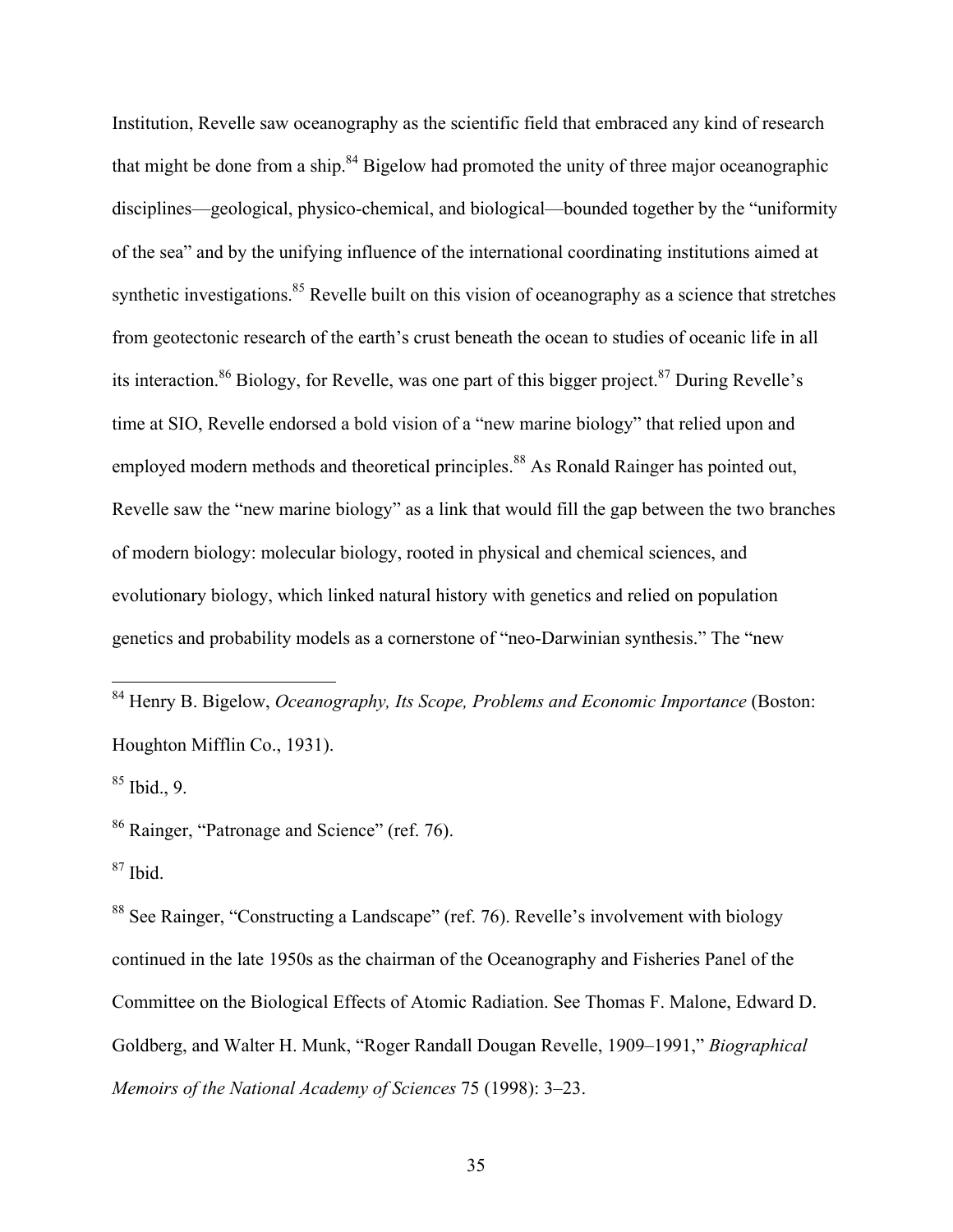marine biology," as an examination of organisms in relation to their "chemical ecology on the one hand, and the analysis of how turbulence, diffusion and movement of water masses influence population structure, on the other," would bridge the two branches of modern biology in what Revelle called "a new synthetic biology." In this way, Rainger concluded, "Revelle was calling for 'a new biology,' but one based on his views of physical oceanography."<sup>89</sup>

This vision of a new biology that transcended disciplinary boundaries and was united by the subject of its study—the Earth's biosphere—shaped Revelle's vision for the IBP in a manner that was informed by the IGY: an extension of the geophysical description of the Earth to include its living component. Revelle saw the IBP as a way to investigate and correlate the dispersal patterns of geological, geophysical, atmospheric, and biological changes in the biosphere, where "man is becoming a geological and biological agent."<sup>90</sup>

Exploring the Earth through "measuring the Earth" was the credo of the IGY, "a key to a complete understanding of the planet we live on."<sup>91</sup> Measuring and quantifying "a thin web of living creatures"—the "web of life"—became one of the IBP's major goals. <sup>92</sup> At the same time, this required an adjustment of the existing institutional and conceptual organization of the research in the life sciences. Revelle explained to the U.S. Congress: "the geophysicists [during the IGY] were generally engaged in a straightforward business of making various kinds of

 <sup>89</sup> Rainger, "Patronage and Science" (ref. 76), 42.

<sup>90</sup> IBP Press Release, 21 Sep 1967, IBP Papers, Series 2: USNC/IBP, Folder Meeting: General: 28–29 Oct 1967.

<sup>91</sup> Werner Buedeler, *The International Geophysical Year* (Paris: UNESCO, 1957), 60, 68.

<sup>92</sup> Subcommittee on Science and Astronautics, *U.S. House of Representatives*, *Hearings,* 90th Cong., 9 May, 6 Jun, 12 Jul, 3 and 9 Aug 1967, 10.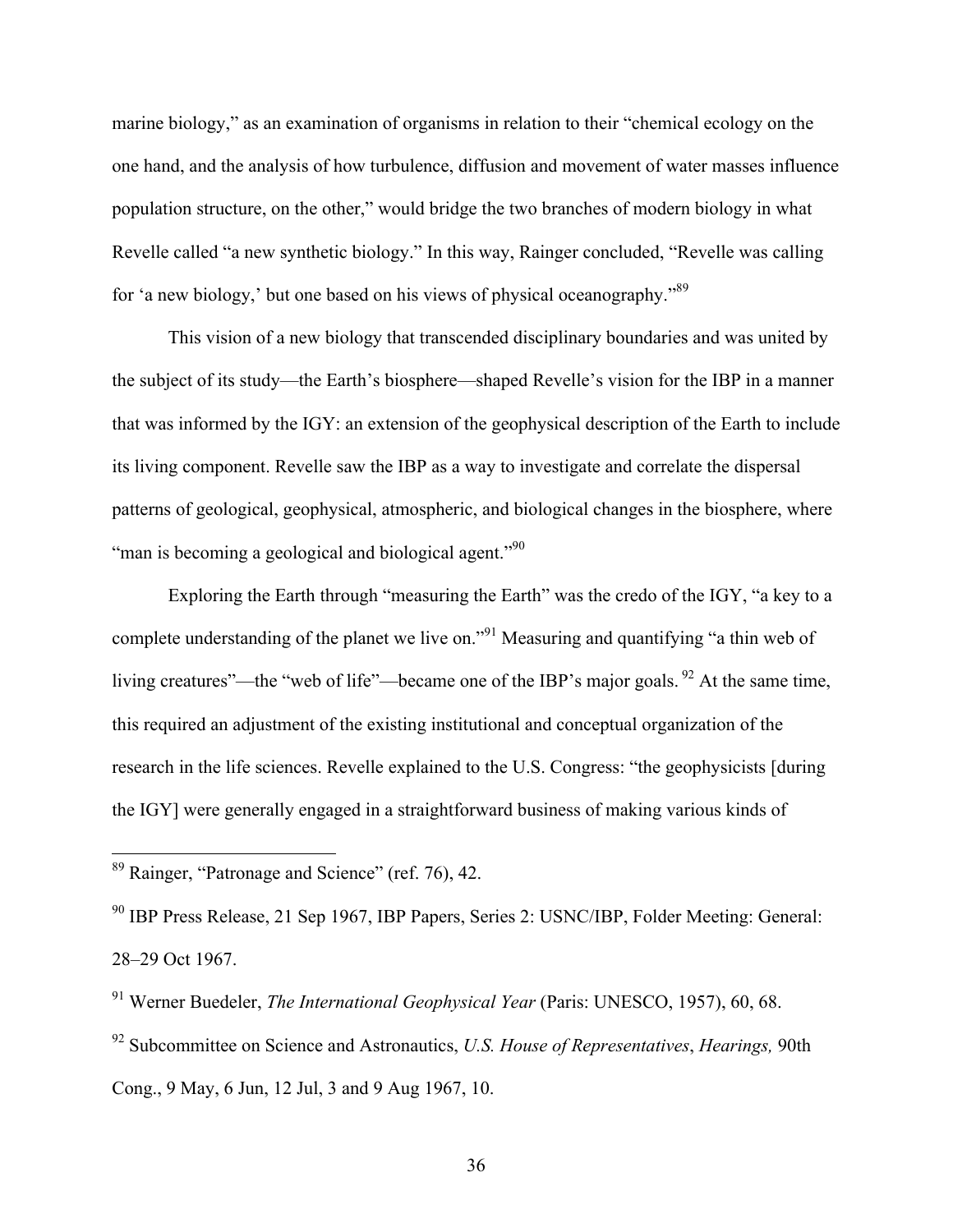measurements … [I]n our case [of IBP] we have to find out what kind of measurements to make … We have to develop new methods and new techniques, and we have to train people because the kind of scientists who are needed for this program just do not exist in sufficient number."93 New techniques included the worldwide biological surveys by satellites, "to improve our description of the biosphere," and to achieve "greater compatibility of methods of measurement and adequate arrangements for data handling."<sup>94</sup> The planning for the IBP included not only research programs but also a program for training biologists "in modern methods of investigating natural and managed ecosystems."<sup>95</sup> Ecology would be central to the IBP: "Ecology has been a science which inevitably tended to lag behind the laboratory biological sciences.… The time has come [for] ecology. [IBP] is a device for pushing ecology and for formalizing our support and our interest in ecology among all the scientists of the United States."96

Neither Revelle's vision for "a new synthetic biology" nor his plan for the IBP met with much enthusiasm among his biological colleagues at SIO, and still less among the broader biological community. Many biologists with whom Revelle had worked at SIO in the 1940s had been skeptical about his understanding of ecology and marine biology, complaining that he obtained his view of these fields "from the work of other people, often [with] too much

<sup>96</sup> *The International Biological Program: Its Meaning and Needs,* Report of the Committee on Science and Astronautics, Subcommittee on Science, Research, and Development, 90th Congress, 2nd sess., 1968, 25.

 <sup>93</sup> Ibid., 9.

 $94$  Ibid., 3.

<sup>&</sup>lt;sup>95</sup> David Pimentel to Roger Revelle, 5 Jan 1968, IBP Papers, Series 2: USNC/IBP, Folder Meeting: Agenda: 20–21 Jan 1968.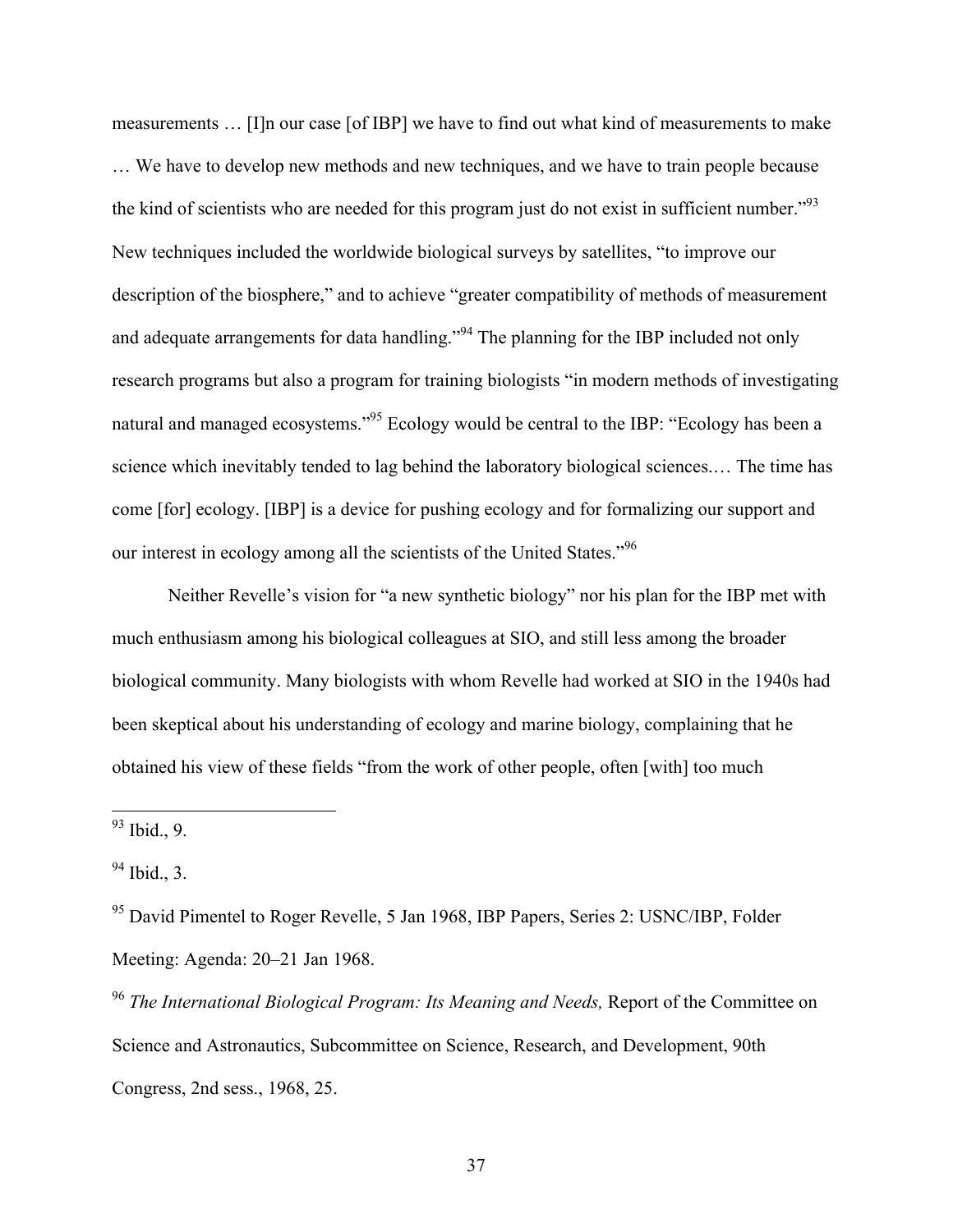enthusiasm and too little critical assessment."97 Similar reservations were expressed by ecologists twenty years later. In early 1968, when the USNC/IBP was ready to move into its fiveyear operational stage, Revelle resigned from the chairmanship of USNC/IBP, and was succeeded by Frank Blair, zoology professor from the University of Texas and member of the Ad Hoc IBP Committee. Blair later depicted Revelle's early leadership of IBP as evidence of an "arrogant disregard for biology on the part of NAS/NRC [who] place[d] a physical scientist at the head of the U.S. effort in the International Biological Program."<sup>98</sup>

The complaints expressed by Blair, however, didn't amount to a conceptual disagreement. Both leaders of the USNC/IBP endorsed the systems approach in biology, which they promoted as a way to organize and focus ecological research. Revelle saw the role of the IBP as stimulating the "new approaches to worldwide biological surveys … needed to improve the level of description of the biosphere."<sup>99</sup> The ecosystems concept would refine "biological"

<sup>98</sup> Blair, *Big Biology* (ref. 48), 21. Revelle himself, however, did not make any negative remarks upon his apparent dismissal. The President of NAS, Frederick Seitz, described Revelle's attitude toward the change in the IBP leadership in a most cheerful way to Frank Blair: "I spoke with Roger Revelle with regard to the changing of chairmanship of the International Biological Program. He was deeply pleased to learn that you had accepted the position as the new chairman. His pleasure was multiple since he, in fact, had proposed you in the first place." (Frederick Seitz to Frank Blair, 19 Dec 1967, IBP Papers, Series 2: USNC/IBP, Folder Membership, 1966–1968). <sup>99</sup> Roger Revelle, "International Biological Program," *Science* 155 (1967).

38

 $97$  Rainger, "Patronage and Science" (ref. 76), 2. As a result, in the late 1940 biologists at Scripps had strongly opposed Revelle's candidacy for Director, fearing that his emphasis and orientation would make biology secondary to physics and chemistry (ibid.).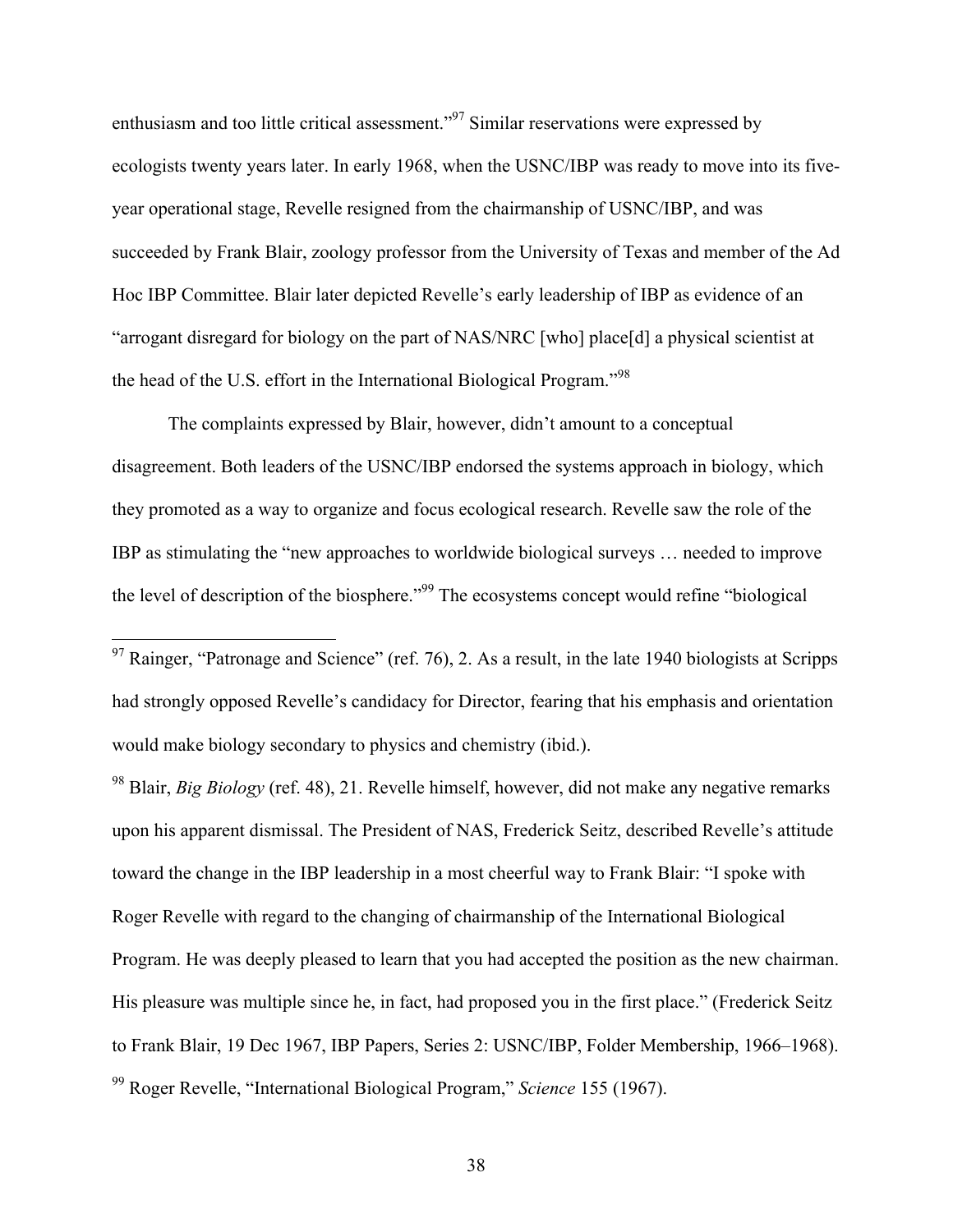surveys," turning them into a "modern" science, one which relied on sound theoretical principles and employed modern methods. Reconciliation of the measurement of the "web of life" with comprehensive studies of the ecosystems would bring biologists onto the same page as physicists: "Our programs are not surveys, but [are intended] to solve problems. They are problem-solving oriented, e.g., analysis of ecosystems."<sup>100</sup>

## [Second Level Heading] **The IBP: Big Science and Big Data**

Since the 1950s the Atomic Energy Commission had been the largest supporter of systems ecology in the United States.<sup>101</sup> The USNC/IBP relied on the resources of the Oak Ridge National Laboratory (ORNL) in Tennessee and Brookhaven in New York, the leading American centers of ecosystems ecology and radiation ecology at the time of the IBP planning. Eugene Odum, a consultant for the ORNL, and Oak Ridge systems ecologists, such as George Van

<sup>&</sup>lt;sup>100</sup> Draft Minutes of the meetings, IBP Papers, Series 2: USNC/IBP, Folder Meetings: Minutes: 20–21 Jan 1968. In retrospect, Revelle saw the endorsement of the system approach as the most valuable achievement of the IBP (Revelle to Paul Kramer, nd. (~1975), RP, Box 7, Folder 40).  $101$  On the role of AEC in the development and transformation of ecological research see Stephen Bocking, "Ecosystems, Ecologists, and the Atom: Environmental Research at Oak Ridge National Laboratory," *Journal of the History of Biology* 28, no. 1 (1995): 1–47. Ron Doel points out that one of the underlying reasons for the AEC to engage in the ecosystem concept was the prospect of a wide range of atomic tests that could be done under Project Plowshares (personal communication).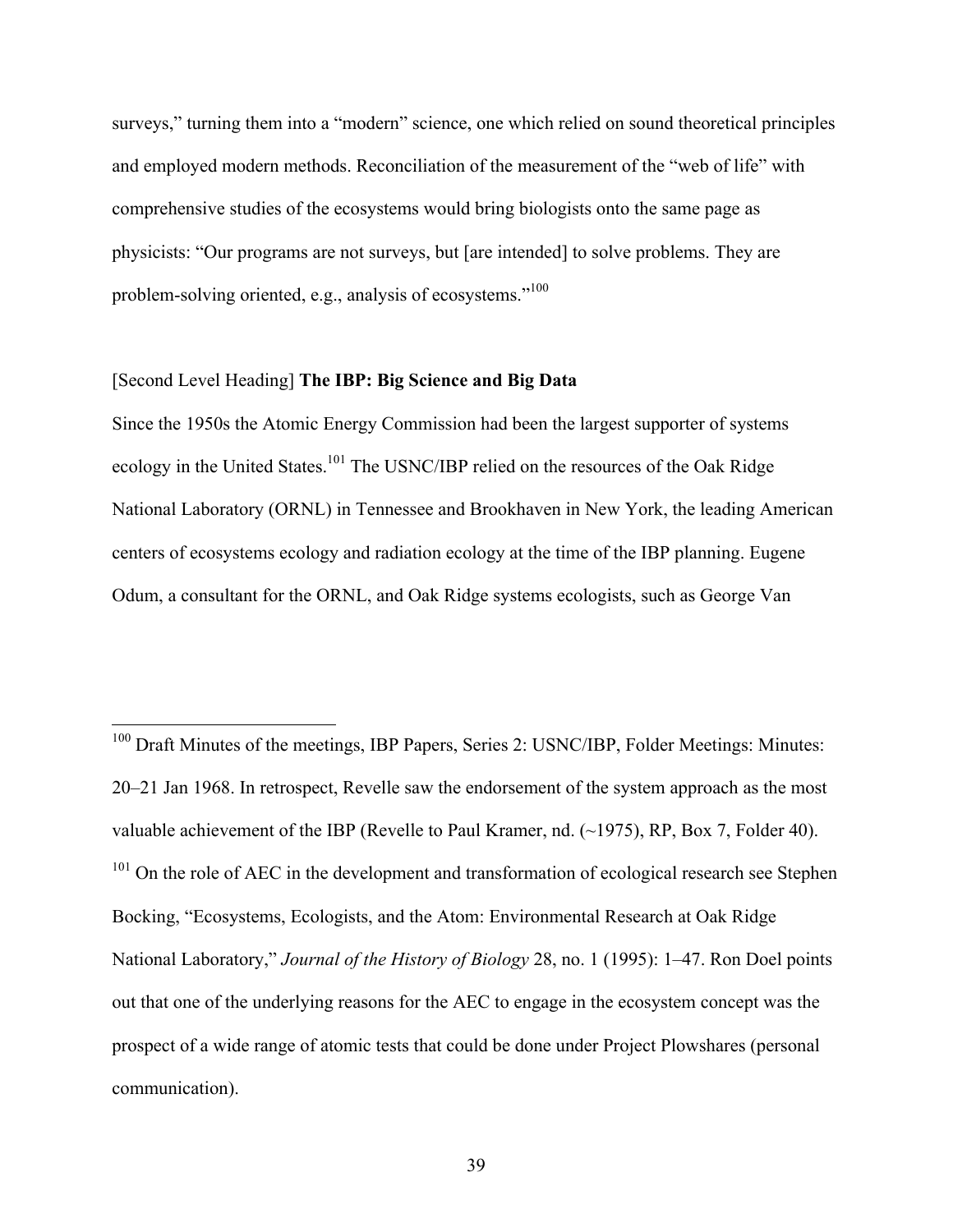Dyne, Stanley Auerbach, and Jerry Olson, were the major designers and contributors of the IBP "biome projects," the part of the IBP focused on the ecosystems studies. $102$ 

Although only one part of the IBP, the biome studies were the most ambitious. They divided the country into five large ecological regions (tundra, grassland, desert, coniferous forest, and eastern deciduous forest), and selected the representative sites where each of the biomes was to be studied and modeled. The Tundra Biome program focused its work at Point Barrow, Alaska; the Desert Biome projects were carried at several sites, one of which, at Curley Valley, Utah, functioned as coordinating center; the Coniferous Forest Biome program had two sites, the Cedar River basin near Seattle and H. J. Andrews Experimental Forest in Oregon; the Deciduous Forest Biome program had five sites; and the Grassland Biome, based in Fort Collins, Colorado, and directed by Van Dyne, was supposed to function as a model and coordinating center for other biome studies.103 The goal was to produce total ecosystem models for each biome, the models were expected to provide the basis for "manag[ing] the ecological systems of the planet."104 Each biome site involved large teams of field scientists, administrative managers, computer programmers, and modelers, a collective effort designated to produce comprehensive models of entire ecosystems.

Intensive total-systems studies were based on measurements of all major components of the ecosystem: gross production, respiration, net production, soil and topographic settings,

 102 Other IBP programs, in addition to the "biome studies" component, included the Subcommittee on Productivity of Freshwater Communities, Subcommittee on Human Adaptability, and the Subcommittee on Productivity of Marine Communities. <sup>103</sup> Golley, *History of the Ecosystem* (ref. 4); Kwa, "Modeling the Grassland" (ref. 4). <sup>104</sup> *IBP: Its Meaning and Needs* (ref. 96), 2.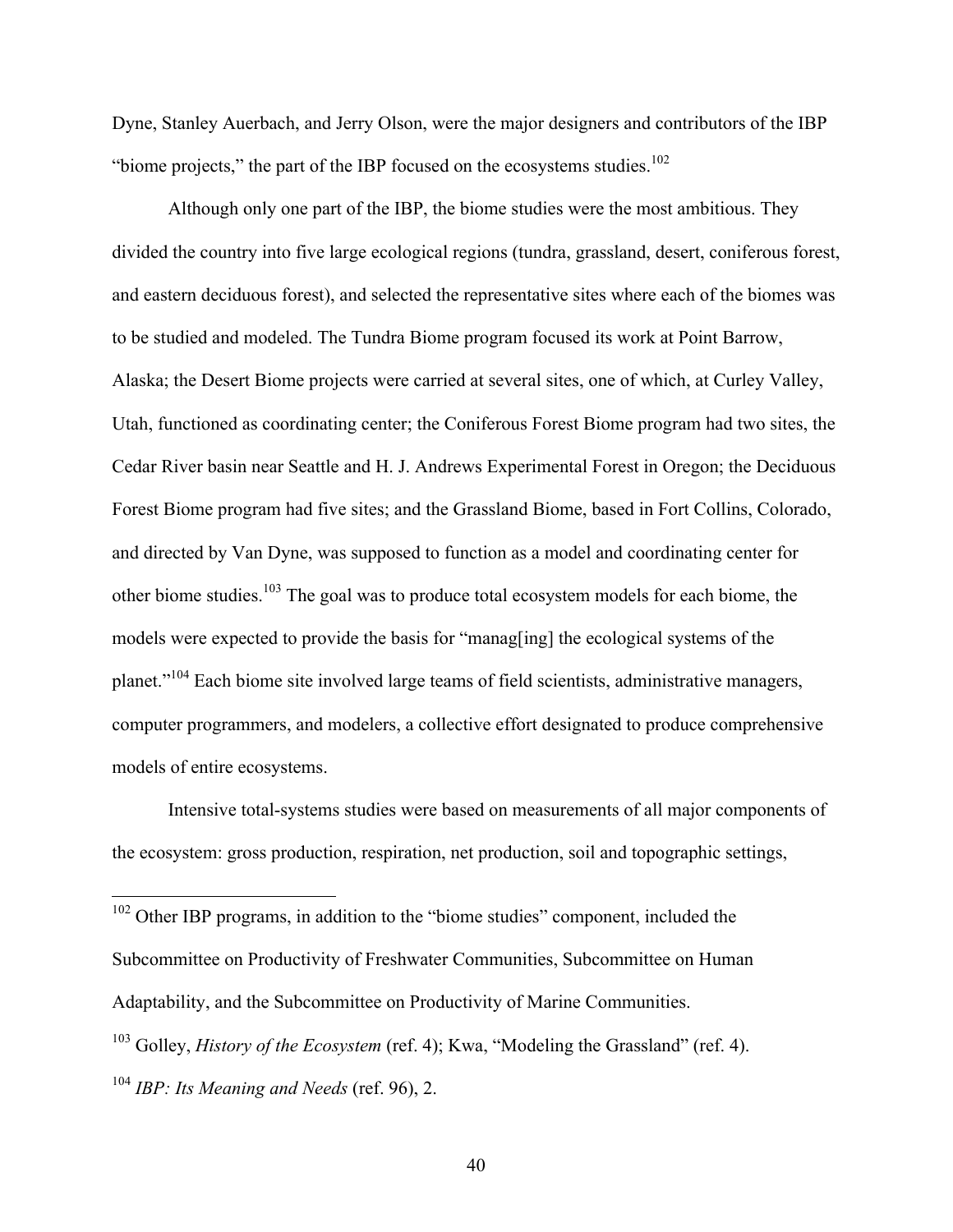macroclimatic and macroclimatic variables, etc. Despite earlier arguments, the planners of each IBP program now emphasized the necessity of data and method standardization, insisting that the studies will "involve many independent observers and must follow standards … so that data obtained are strictly comparable."105 The agreed-upon measurement techniques included isotope techniques for tracing food chains and estimating rates of nutrient cycling; remote sensing, including aerial photography, infrared scanning, radar, sonar, and underwater TV; biotelemetry, as well as various physical and chemical methods, such as chromatographic techniques, nuclear magnetic resonance, atomic absorption, spectrophotometry, calorimetry, nitrogen analyzers, and respiration chambers with automatic gas analyzers.<sup>106</sup>

Despite biologists' initial insistence that their science was different from physics—even geophysics—and needed different approaches and new organizational structures, the administrative complexity of the IBP, which required interdisciplinary and multiple-institution participation, led to the organizational features (such as centralized infrastructure and standardization of methods and measurement techniques to ensure the large-scale collaboration) not dissimilar from the type of Big Science developed at the atomic physics laboratories. By the

<sup>&</sup>lt;sup>105</sup> USNC/IBP Subcommittee on Productivity of Freshwater Communities, "Program Statement of the Subcommittee on Productivity of Freshwater Communities and Subcommittee on Productivity of Terrestrial Communities of the U.S. National Committee for the International Biological Program" (Washington, DC: National Research Council, Division of Biology and Agriculture, 1966), 6.

 $106$  Ibid., 8.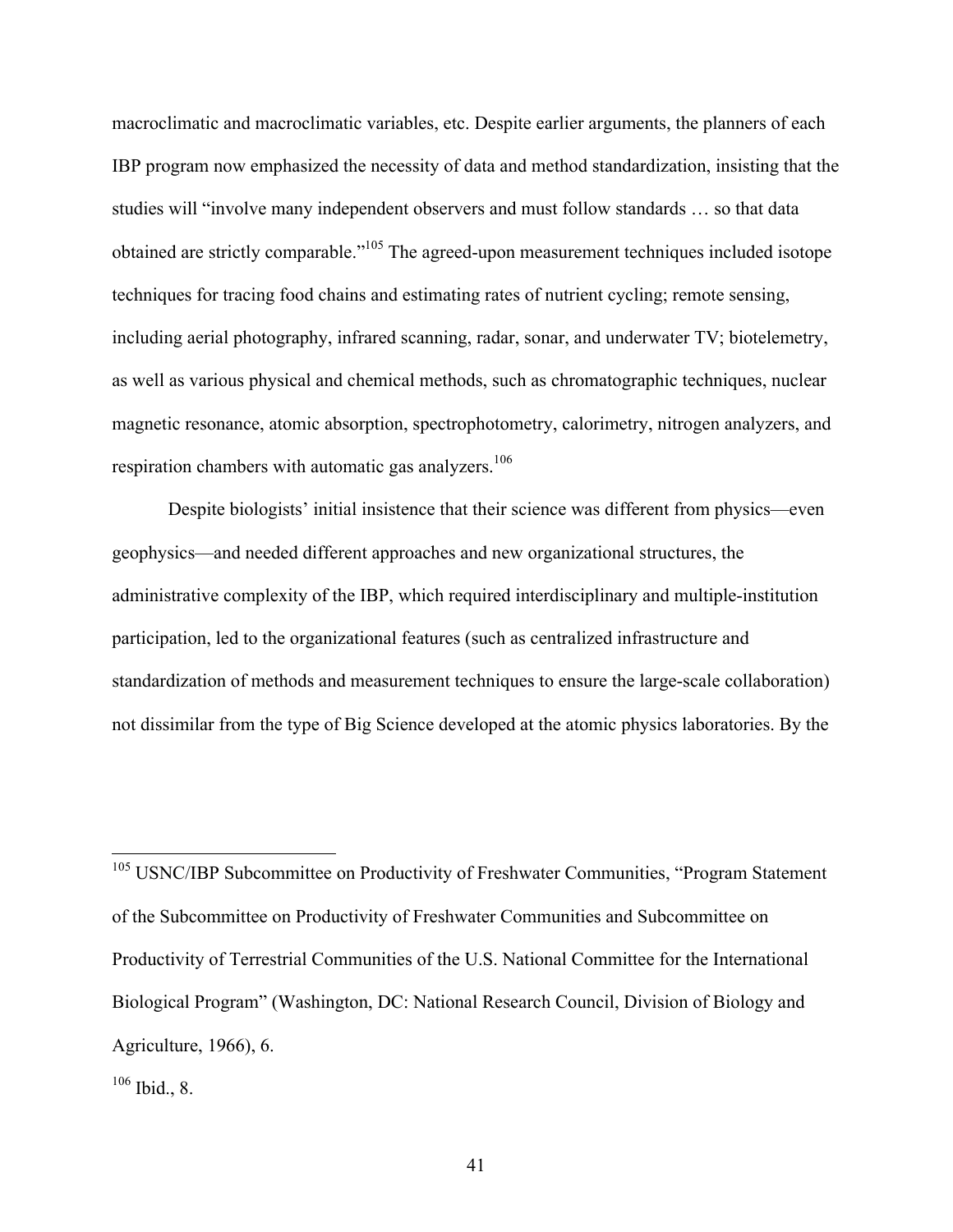end, Oak Ridge ecologists at least, if not many others as well, strongly believed in the applicability of Big Science policy to ecology.<sup>107</sup>

But what about the IBP data and the data centers? Tentative plans to establish data banks—central storages where datasets accumulated in the biome programs would be made available for scientists and decision-makers, both within and outside the U.S. IBP—were usually presented as concluding lines at the end of the biome studies proposals.<sup>108</sup> Even in the most organized biome—the Grassland Biome—the data bank was not set up until the late stages of the project.109

For Revelle, however, data centers were not something to be placed in the end of the proposal and then forgotten. For an oceanographer, Big Science meant Big Data, which implied the organization and management of large datasets. Following the IGY pattern, Revelle emphasized the need for the establishment of the data centers for the IBP at the *beginning* of the program, to ensure effective data handling. At the USNC/IBP meetings, Revelle was the major speaker on data issues: minutes recorded Revelle's urging the establishment of data centers for the IBP:

 Dr. Revelle opened the meeting … with a discussion on the need for information handling and data centers ... In Dr. Revelle's view the problems associated with data

<sup>&</sup>lt;sup>107</sup> See Kwa, "Modeling the Grassland" (ref. 4).

<sup>&</sup>lt;sup>108</sup> A. A. Brooks and R. L. Sayrs, "Documentation and Submission of Data Sets," Oak Ridge National Laboratory internal publication, 1972, Coniferous Biome Data Bank copy, LTER Papers.

 $109$  Kwa, "Representations of Nature" (ref. 4).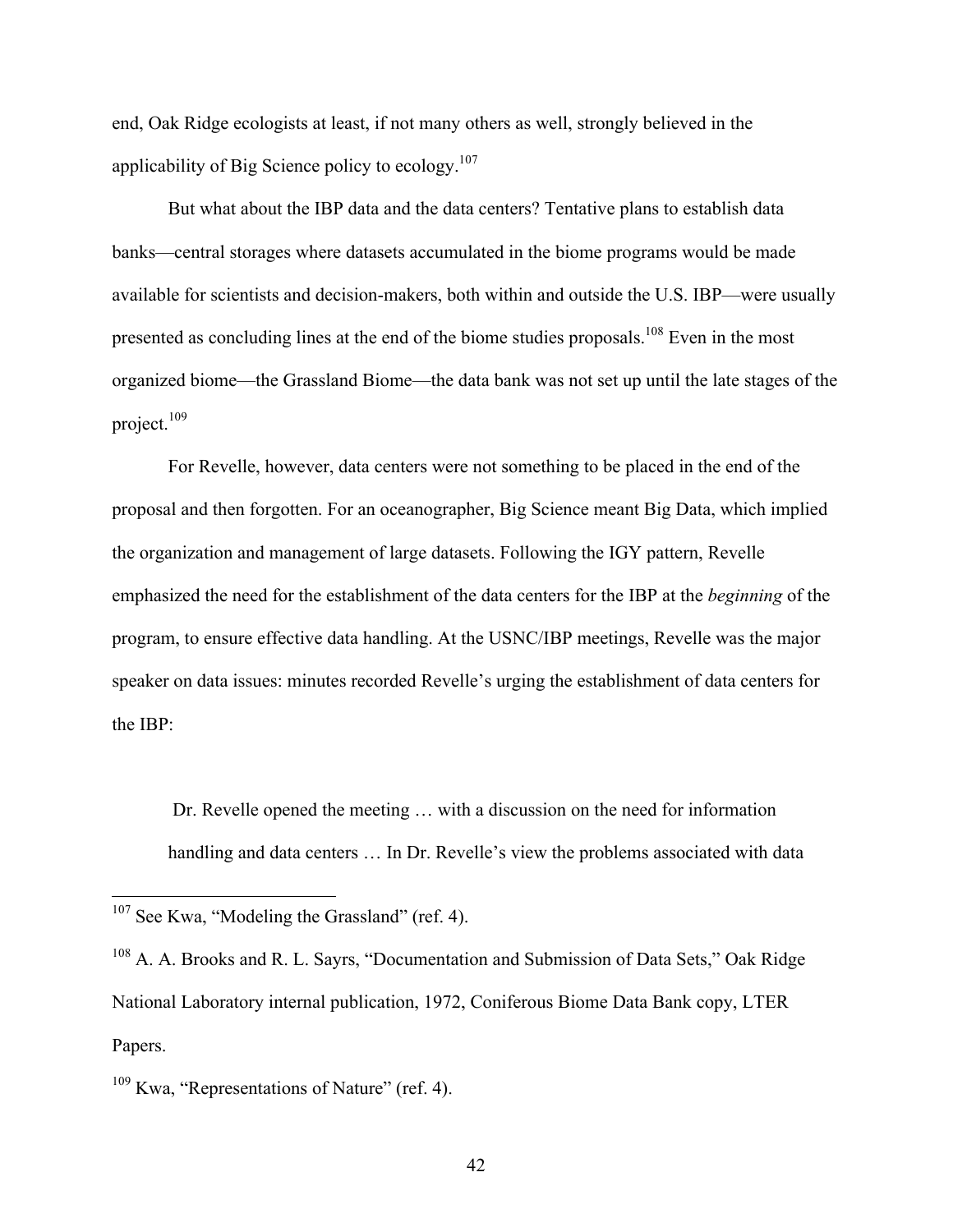centers are: (a) to have the information in a form in which it can be used by different people for different purposes, and (b) to have it readily available upon request. In this connection Dr. Revelle said that a data center is a library in which data are collected, sorted, processed, and made easily retrievable to scientists upon request … Dr. Revelle charged the group to think through the kinds of data that should be collected on uniform data sheets in each field and what the rules should be for storage and retrieval.<sup>110</sup>

Revelle saw the IBP as a mechanism for the exchange of information not only across disciplines, but also across political barriers. Revelle was a long-time participant in the International Pugwash Conferences on Science and World Affairs, begun in 1957 to bring scientists from around the world to discuss the social and political implications of science.<sup>111</sup> Pugwash conferences had also been concerned with international cooperation in science, and the development of innovative international organizations as a vehicle to influence international science policy and larger transnational and international policy in a post–World War II world.<sup>112</sup> The Pugwash conferences listed organizers and major visionaries of the IGY among its participants. The IGY was in some sense an alter ego of Pugwash, as two intertwined groups both associated their history with the International Polar Years as an epitome of the international

43

 <sup>110</sup> Minutes of the meeting USNC/IBP, 25–26 Feb 1967, IBP Papers, Series 2: USNC/IBP,

Folder Meetings/Agenda: 25–26 Feb 1967.

<sup>&</sup>lt;sup>111</sup> RP, Revelle's Oral History, 1984.

 $112$  Crane, "Transnational Networks" (ref. 39).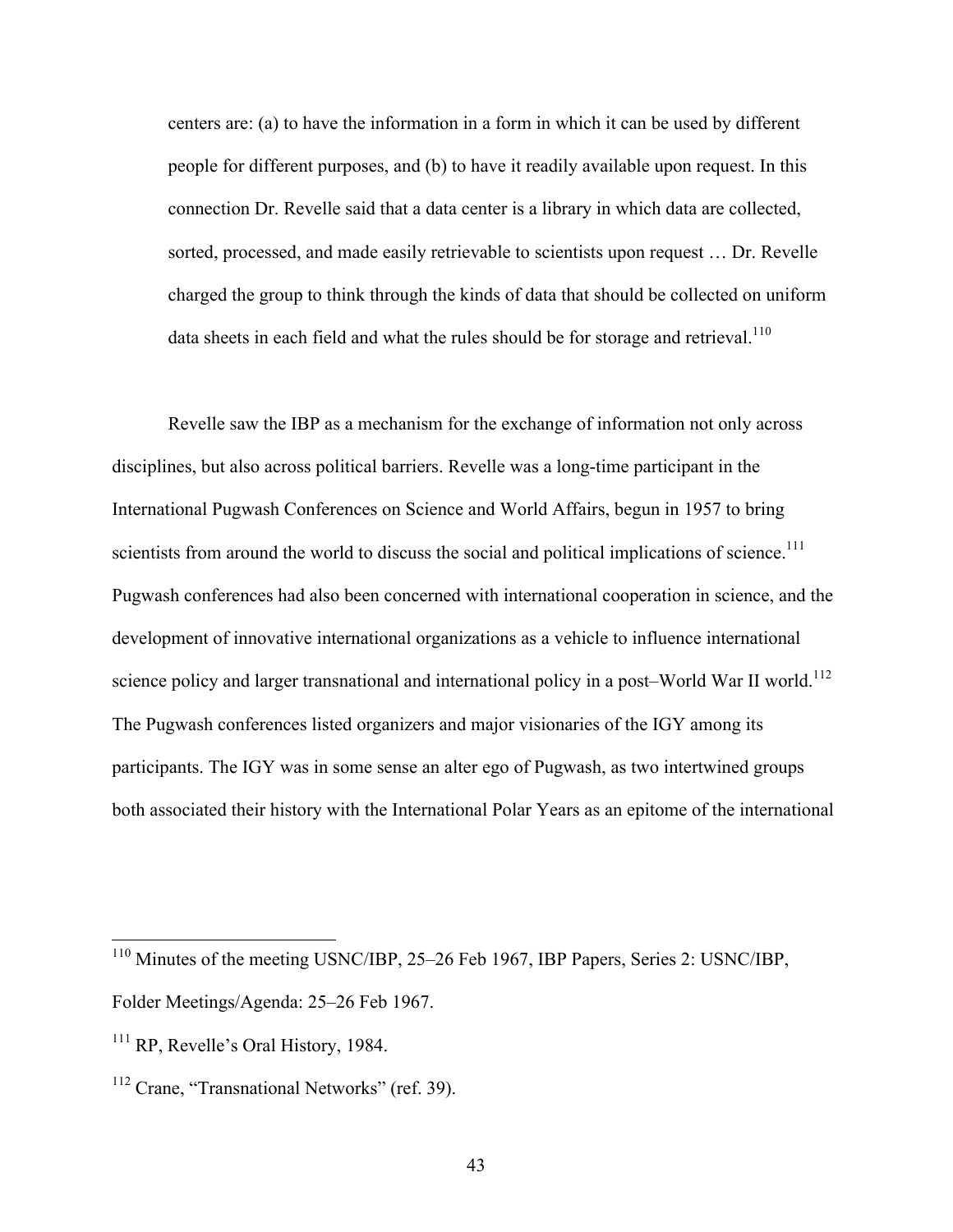ideal of cooperation in science.<sup>113</sup> If international cooperation was the goal, then the exchange of scientific data was the means. The flow of scientists and their data back and forth across the Atlantic and the Iron Curtain acquired a special meaning in the divided Cold War world, securing "an important continuing channel of communication … between 'East' and 'West' countries<sup>",114</sup>

The problem of storage, retrieval, and exchange of information—the material basis and the "hard currency" of the international cooperation—became a recurrent theme at Pugwash meetings in the 1960s, culminating in 1964 with the proposal for the organization of the World

<sup>114</sup> Ibid., 116. During the 1960s and 1970s the IGY/WDC system was reorganized. Most of World Data Centers were merged with the national data centers created by the military soon after the termination of the IGY. As Fae Korsmo pointed out, while the military services were interested in having the geophysical data readily available, the WDC system did not operate fast enough to process the data into the standards suitable for military operations. The WDC for Oceanography, which was operated during the IGY by Texas A & M College, was merged in 1961 into the National Oceanographic Data Center (NODC) established by the Navy. Likewise, the Air Force took steps to establish a centralized nationwide solution for the geophysical data: Korsmo, "Origins" (ref. 34). Although the data in NDC/WDC centers continued to be generally available for researchers (including foreigners), the symbolic meaning of WDC as an icon of scientific internationalism vanished when WDC acquired new status as primarily national rather than international centers.

 <sup>113</sup> J. Rotblat, *Pugwash—The First Ten Years: History of the Conferences of Science and World Affairs* (London: Heinemann, 1967).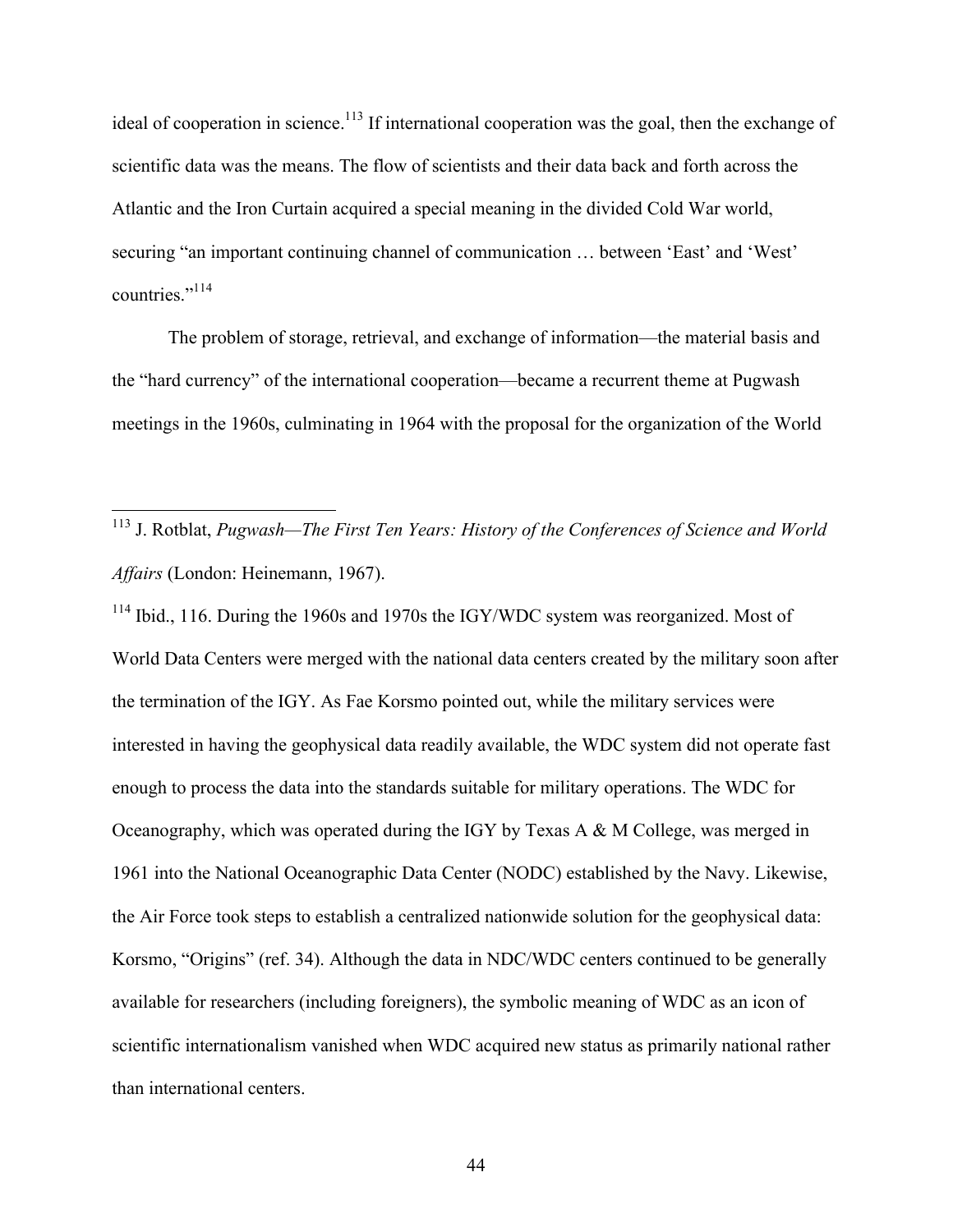Centre of Scientific Information.<sup>115</sup> A long-term member of the Pugwash Continuing Committee, Bentley Glass, noticed that these recommendations pointed to the need for the development of new systems of worldwide, systematic, and coordinated storage and retrieval of scientific information "in the fields of science where none yet exist."116 In the discussion of the state of the IBP at the Pugwash conferences, participants paid as much attention to questions of the appropriate storage and possible institutionalization of the IBP data as to the scientific contents of the program and urged governments to support IBP projects.117

Despite this support, the concept floundered and the data centers for IBP were not realized. The success of the geophysicists in establishing the IGY World Data Centers did not provide a template for biologists to do the same. Why? The authors of the independent evaluation of three of the five biome programs, commissioned by NAS and conducted by Battelle's Columbus Laboratories in late 1974, indicated three major reasons for the failure to create IBP data centers: (1) the field scientists and modelers were content with exchanging data through personal contacts, rather than through a centralized system, (2) protocols and formats for data were either lacking or not followed, and (3) some of the researchers were reluctant to release their data to the data banks.<sup>118</sup> But this still doesn't explain why biologists experienced

<sup>116</sup> Glass, "Pugwash Interest" (ref. 115).

<sup>117</sup> See, for example, minutes of the conference on "Cooperation in the Life Sciences" (1961) in Rotblat, *Pugwash* (ref. 113), 114–16, and 180.

<sup>118</sup> Rodger Mitchell, Ramona A. Mayer, and Jerry Downhower, "An Evaluation of Three Biome Programs," *Science* 192 (1976): 859–65.

 <sup>115</sup> See Rotblat, *Pugwash* (ref. 113), 180; Bentley Glass, "Pugwash Interest in Communications," *Science* 159 (1968): 1328–31.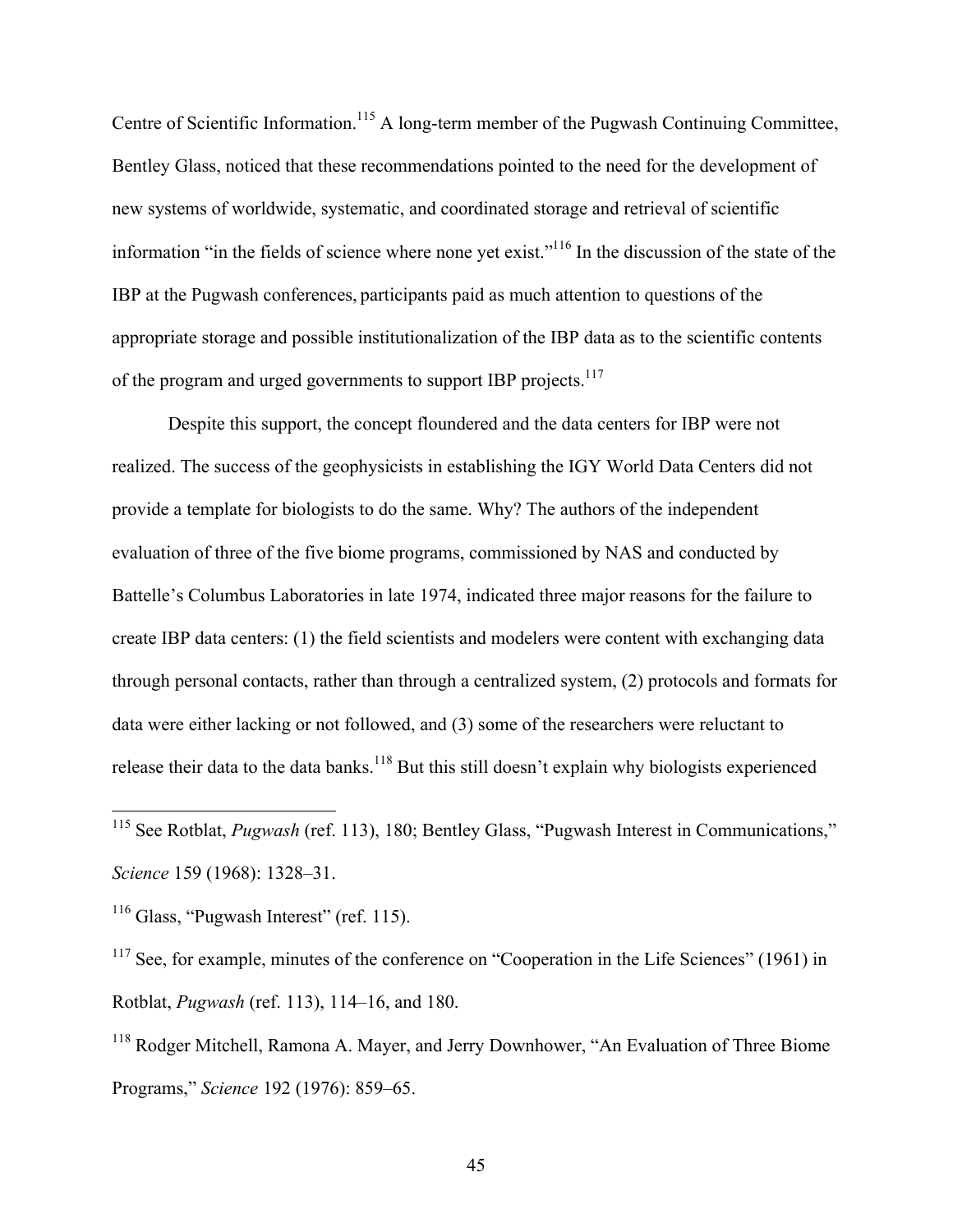these difficulties and geophysicists apparently did not. A partial answer involves the uneasy relations between traditional ecology and the new systems ecology that Revelle, as well as his successor Frank Blair, tried to promote.

## [Second Level Heading] **Challenges of Systems Ecology and the IBP Data**

Systems ecology gained its momentum in the context of postwar anxieties about nuclear weapons and the high hopes prompted by the spectacular growth of science and technology. A belief in the prospects for human control of nature and enthusiasm for cybernetics on the one hand, and public enthusiasm for ecology during the age of growing environmentalism on the other, contributed to the sense that ecology was the most important new science of the day.<sup>119</sup> A systems approach in ecology drew from cybernetics, information theory, thermodynamics, physical equilibrium theory, statistical ecology, and computer science in developing models of large ecosystems with the information about its components and linkages. The examination of input and output properties (such as energy flow and trophic relations) seemingly opened the way to explain and predict ecosystem performance under changing environmental conditions, and hence to provide a base for rationalization of resource management.<sup>120</sup> Mathematical modeling of large ecosystems, with its large-scale funding and large institutional infrastructures, gave ecology, traditionally associated with natural history, a "modern scientific cast"—at least in some people's minds.<sup>121</sup>

<sup>&</sup>lt;sup>119</sup> See Golley, *History of the Ecosystem* (ref. 4); Kwa, "Modeling the Grassland" (ref. 4); Kingsland, *Evolution of American Ecology* (ref. 48).

<sup>120</sup> Golley, *History of the Ecosystem* (ref. 4).

<sup>121</sup> Kingsland, *Evolution of American Ecology* (ref. 48), 156.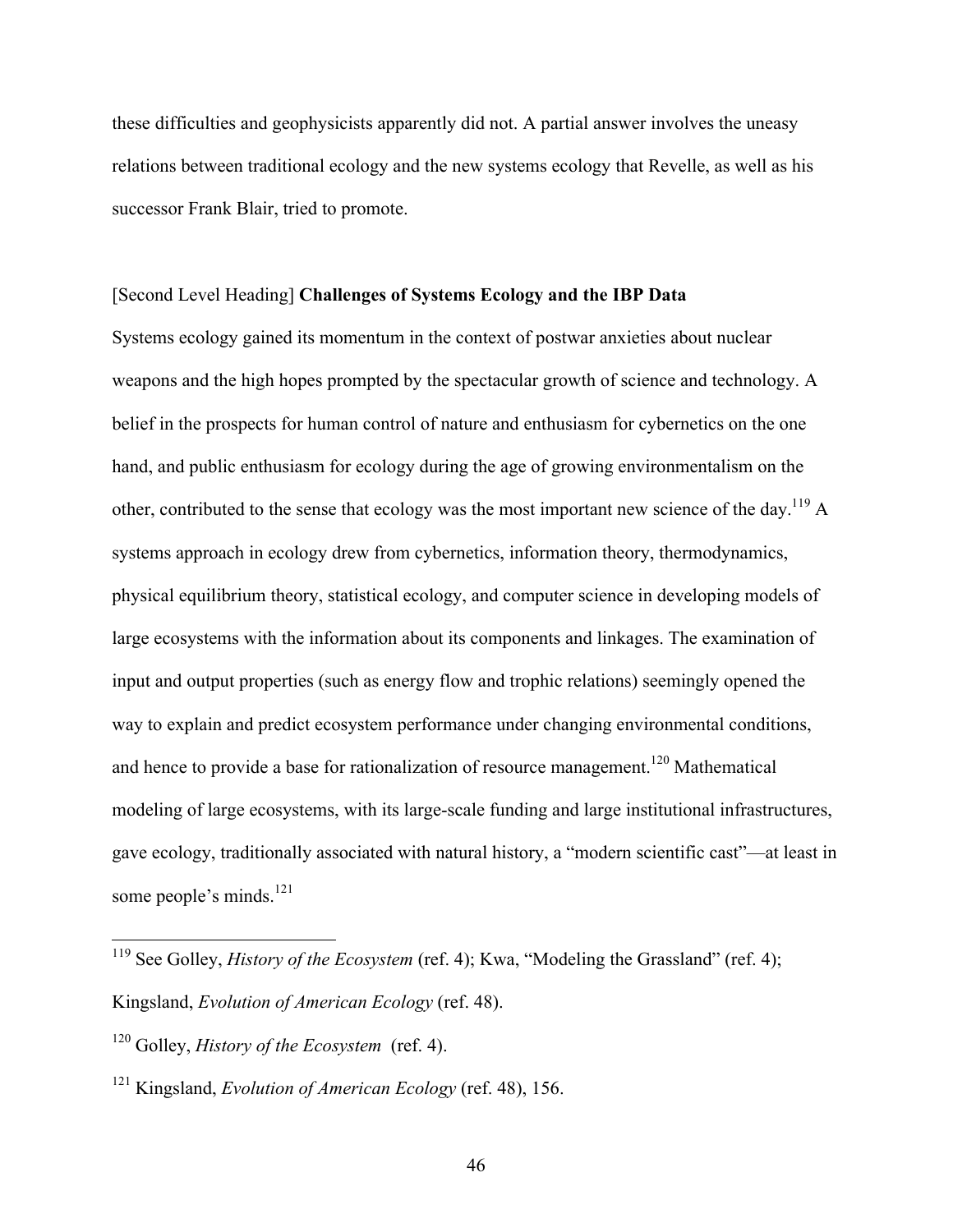The systems approach provided a way to view the environment in an integrated, unified manner that made it particularly attractive for the purposes of the IBP.<sup>122</sup> As one IBP proposal explained:

[T]he focal point … is to improve our understanding of whole ecosystems. Throughout this study, the whole system will be kept continually in view. No matter how narrow or detailed some of the projects may be, their relation to the whole will be a dominant theme … The system approach is ideally suited to this task. The entire study will be used to develop an ecosystem model which can be used to assess the behavior of the system. In turn, the assessment results will be used to guide and evaluate further study. The activities and techniques associated with synthesis of information into the whole, with ecosystem model design, development and implementation, and with evaluation of model results for study guidance and ecosystem management are collectively called systems analysis.<sup>123</sup>

<sup>&</sup>lt;sup>122</sup> Unifying role of systems approach was emphasized by advocates of ecosystems concept. See Eugene Odum, "The Emergence of Ecology as a New Integrative Discipline," *Science* 195 (1977): 1289–93.

<sup>&</sup>lt;sup>123</sup> "Report of the Working Session on Grassland Ecosystems" 5–8 Oct 1967, IBP Papers (ref. 90).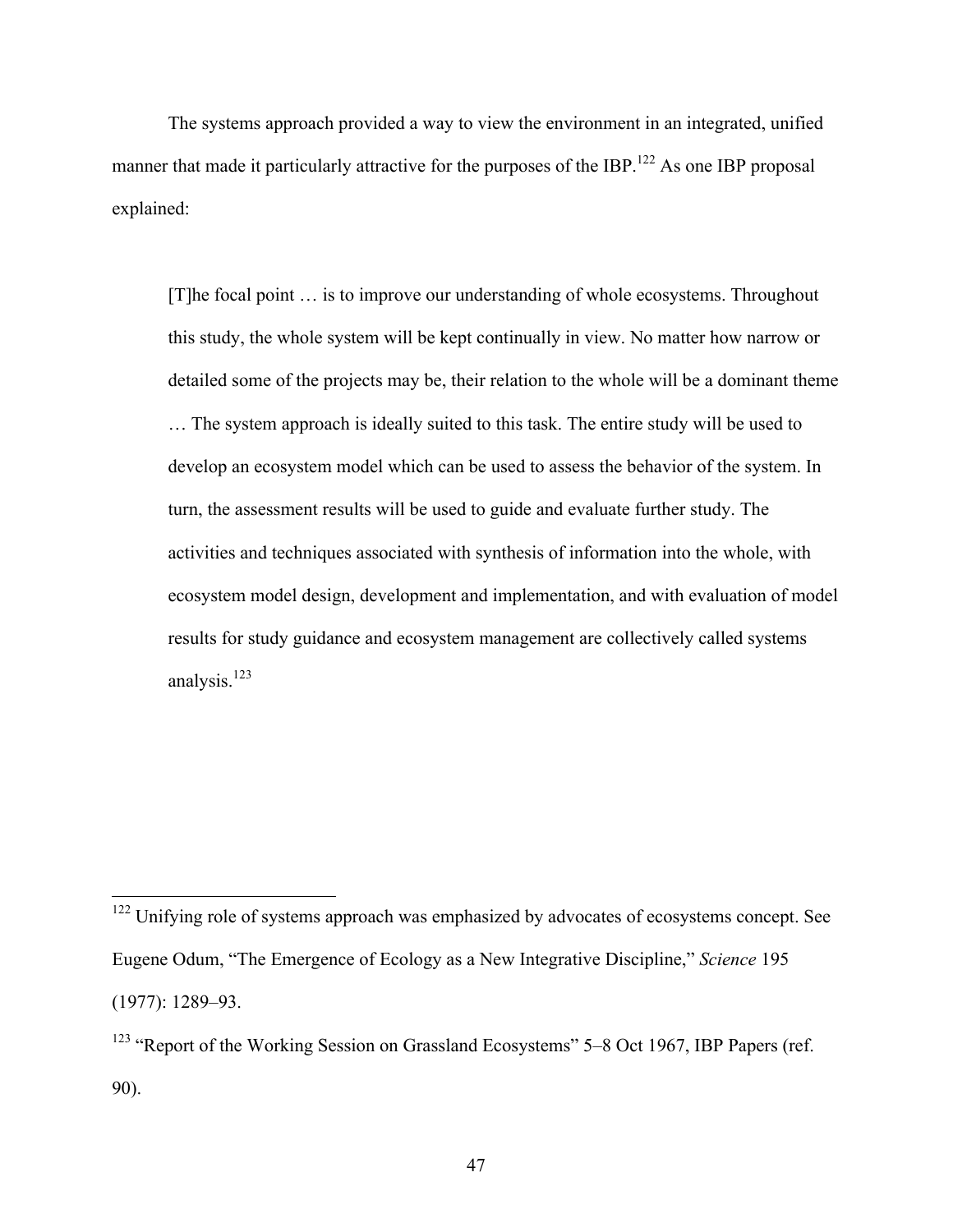At the same time, the ecosystems approach was still deterministic, as it reduced the complexity of natural systems to the small set of variables that were thought to determine their essential features.<sup>124</sup>

On the level of organization of the IBP data, the Biome Analysis-of-Ecosystems program developed tentative plans for data banks to be organized at each site.<sup>125</sup> The procedures for compiling numerical material and storing it in data banks, as well as the standardized data set documentation forms, which included investigator names, location of research, parameters measured, key words, restrictions on dissemination of the data, and a brief description of the data set and experimental method, were adopted in each of the biome sites, but rather late in the development of the IBP projects.<sup>126</sup> Despite all the efforts to provide infrastructure and organization for the data-driven program on a large scale, the early worries about standardization of the methods, techniques, and data proved to be justified. As predicted, standardization turned out to be difficult. Several different ways of measuring  $C^{14}$  fixation, as well as several different techniques for investigating primary production, were used by the IBP ecologists who studied

 $124$  Ibid.

<sup>&</sup>lt;sup>125</sup> Some IBP programs utilized the former IGY World Data Centers reorganized into National Data Centers after the end of the IGY. Thus, some of the data from IBP upwelling ecosystems program flew to NODC (*U.S. Participation in the International Biological Program*, U.S. National Committee for the International Biological Program, Report No. 6 (Washington, DC: National Academy of Sciences, 1974), 23).

 $126A$ . A. Brooks and R. L. Sayrs, "Documentation and Submission of Data Sets," Oak Ridge National Laboratory internal publication, 1972, Coniferous Biome Data Bank copy, LTER Papers.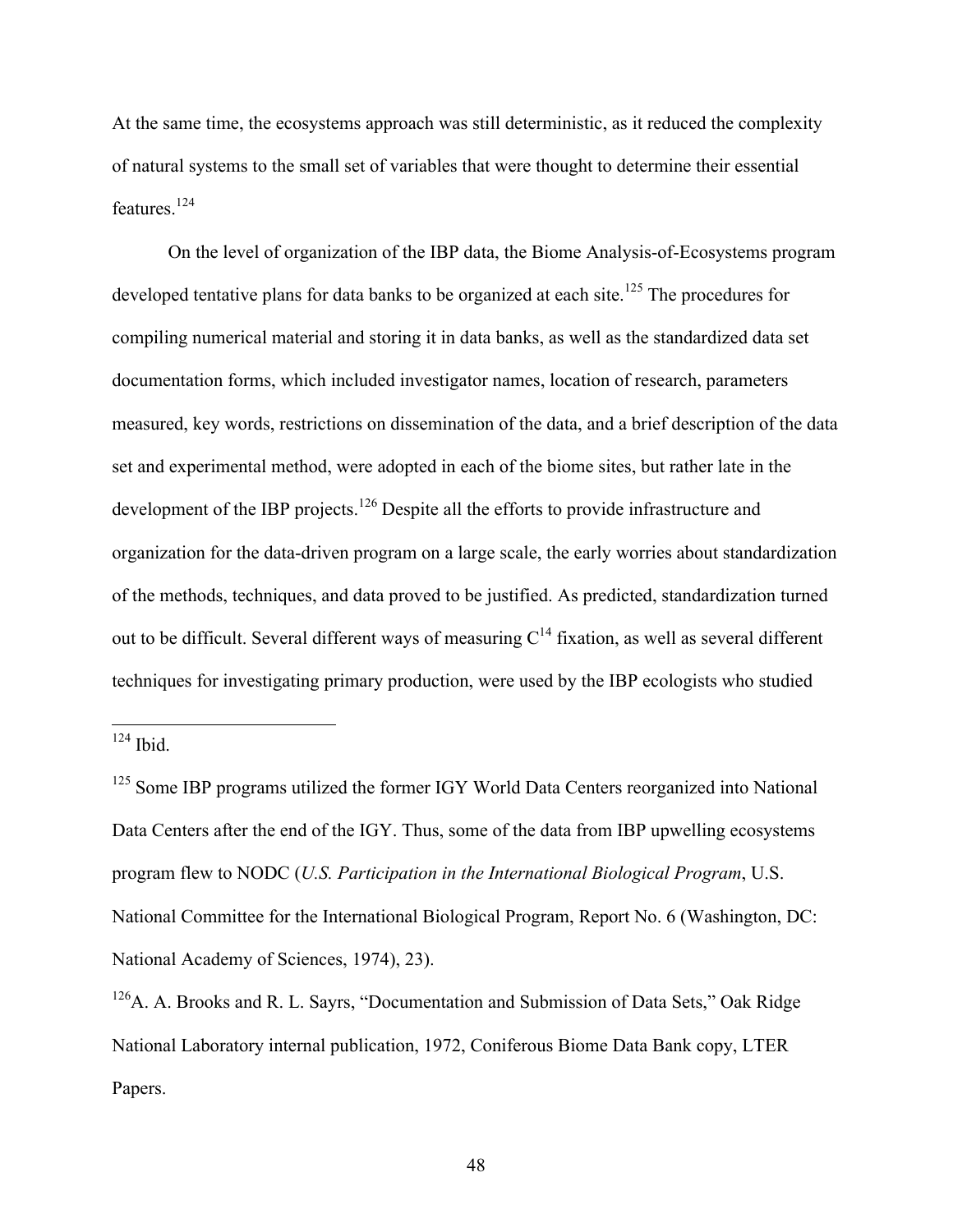productivity of marine ecosystems. In the end, researchers failed to achieve the level of data standardization necessary for producing a synthetic account of the IBP results. Marine biologist M. Dunbar had to admit at the IBP General Assembly:

 [P]resenting a coherent general account of our present knowledge of marine production … is not simple … No mathematical genius is required to convert milligrams to grams, or even saturation values of oxygen concentration to milliliters per liter, but to convert milligrams of carbon fixation per square meter per day to milligrams per cubic meter per year is impossible without additional information which is often not supplied. Biomass values expressed in units per volume or per area per day give quite different sorts of information from those conveyed by average values per year, etc. $127$ 

As a result, the computing technology could not automate the use, combination, or synthesis of the data generated in biome studies from a variety of methodologies and in a variety of different formats. Systems analysts complained that the data did not meet their criteria for model parameters, and blamed their colleagues for failing to understand that "systems analysis … is not a cure for poor data."<sup>128</sup>

 127 M. L. Dunbar, "Productivity of Marine Ecosystems," in *Productivity of the World Ecosystems: Proceedings of V General Assembly of the Special Committee for the International Biological Program* (Washington, DC: National Academy of Science, 1975), 27. <sup>128</sup> "Report of the Working Session on Grassland Ecosystems" 5–8 Oct 1967, IBP Papers (ref. 90).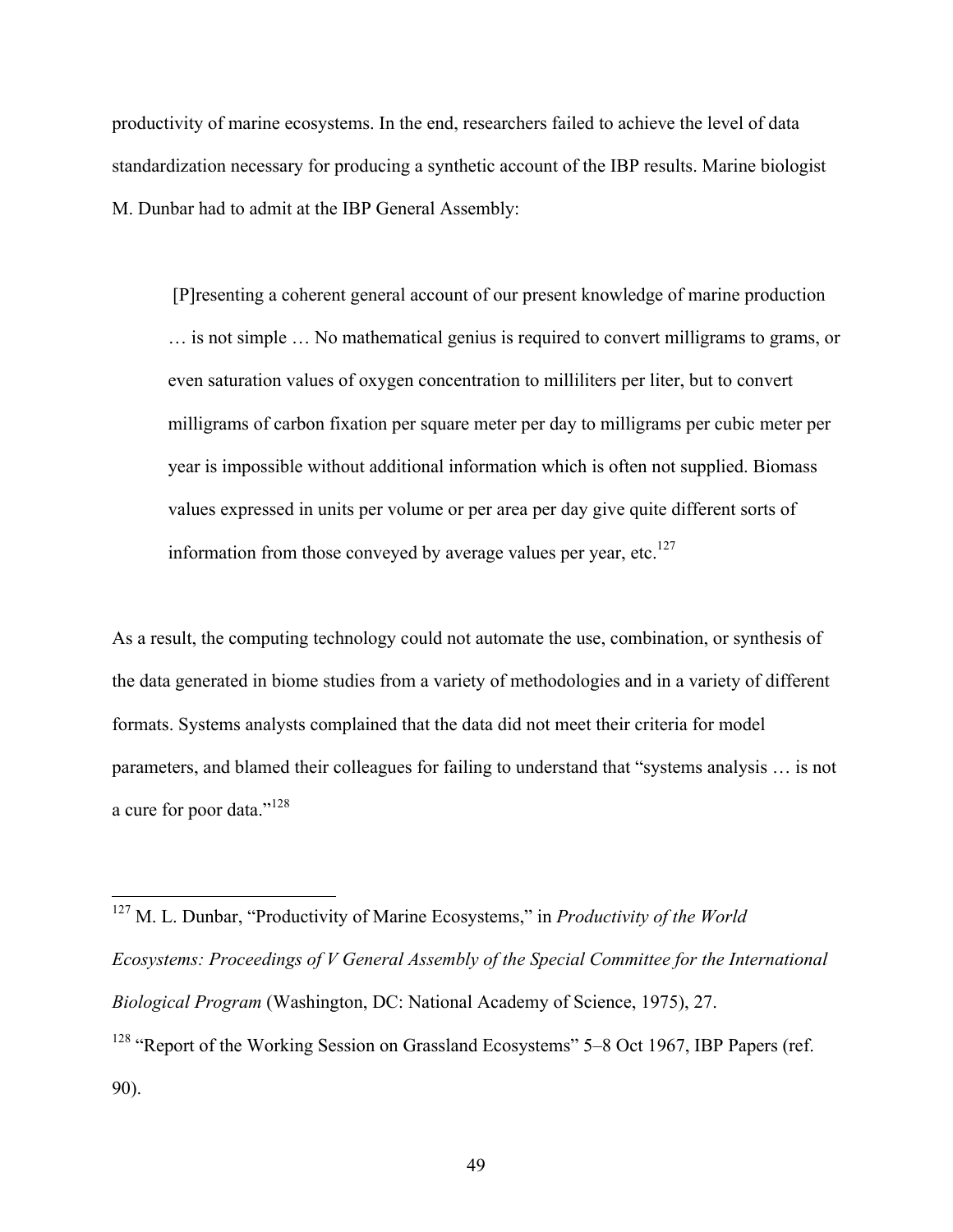Moreover, despite plans to the contrary, data from nearly all the field projects were given to the modelers directly, rather than through the formal procedures established for data exchange.<sup>129</sup> As the authors of the independent evaluation of biome programs reported, more than ninety-five percent of researchers contacted in the process of evaluation had contributed data to the modeling teams of the biome programs, but the data were originally collected "with no knowledge of the appropriate sampling procedures and data format."<sup>130</sup> By mid-1973 the biome programs accumulated a total of 1,182 datasets in the data banks, where each data set represented about 5,000 measurements, but the data in the data banks were not readily available and the data were largely in the custody of the principal investigators.<sup>131</sup>

Each biome project experienced a tension between the interests of the modeling teams, who had the leading position within the biome studies, and the interests of the individual ecologists who collected the data. Field biologists complained that they were degraded to mere data collectors, "clipping and weighing" grass for the Biome Data Bank.<sup>132</sup> The systems analyst, on the other hand, would reproach ecological colleagues as "they cut down trees and weighed them, and I did everything else."<sup>133</sup> Indeed, a systems analyst had to play a double role in the IBP programs: although their explicit function was to develop the models by integrating the data

131 Data as presented in *U.S. Participation* (ref. 125), 23; discussed in Mitchell, Mayer, and Downhower, "Evaluation of Biome Programs" (ref. 118); Kwa, "Modeling the Grassland" (ref. 4).

 <sup>129</sup> Mitchell, Mayer, and Downhower, "Evaluation of Biome Programs" (ref. 118). <sup>130</sup> Ibid., 864.

 $132$  Kwa, "Modeling the Grassland" (ref. 4).

<sup>133</sup> Long, "Forest and the Mainframe" (ref. 4), 55.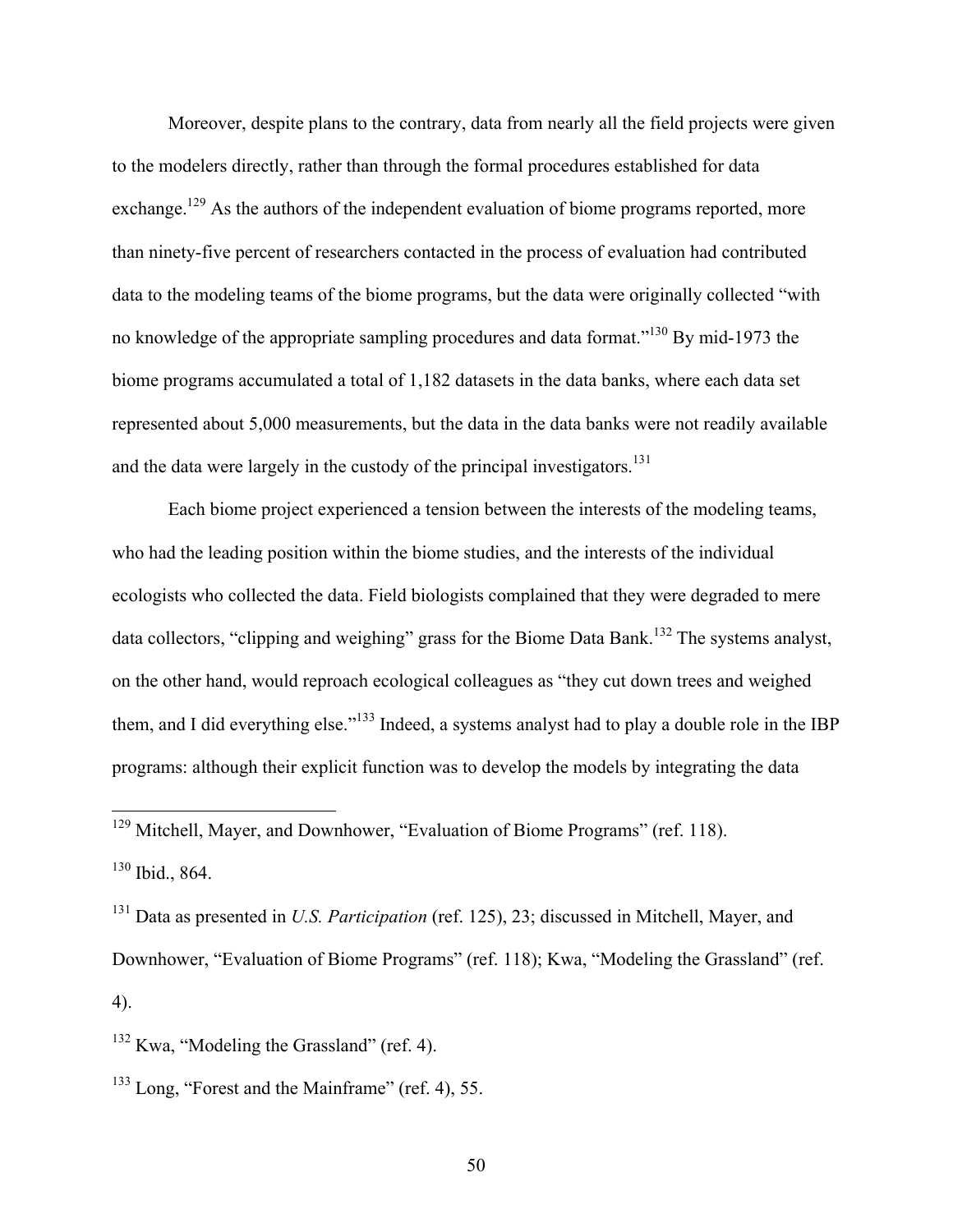derived from the studies, their work also included data management and training of ecologists in the use of computers and mathematical methods for systems analysis.<sup>134</sup> Seen from the perspective of an ecologist, however, it was the mathematician-modeler who required guidance. For the ecologists T. C. Foin and S. K. Jain "biologists need to guide mathematicians in dealing with real world phenomena."<sup>135</sup>

These tensions mirror what Sharon Kingsland has called a "continuing dialectic between mathematician and biologist" in the history of ecology.<sup>136</sup> Where the mathematician saw equilibrium and uniformity at the cost of ignoring individual characteristics, the biologist saw individuality and heterogeneity at the cost of generalization. Nowhere was this dialectic more evident than in the attempt of the IBP to reconcile the mesoscale systems ecology—given its institutional and conceptual ties to cybernetics and space programs—with "earthly ecology" rooted in the traditions of natural history. The immediate goal of the IBP—to examine the biological basis of productivity as related to human welfare—was expected to be reached by the ecosystems approach through the analysis of energy flow, trophic relationships, and nutrient

<sup>&</sup>lt;sup>134</sup> One of the problems with organization of the IBP data banks was the lack of "people between" the specialists and the modelers able to interpret the data." Golley, *History of the Ecosystem* (ref. 4), 127.

<sup>&</sup>lt;sup>135</sup> T. C. Foin and S. K. Jain, "Ecosystems Analysis and Population Biology: Lessons for the Development of Community Ecology," *BioScience* 27, no. 8 (1977): 532–38, on 538. <sup>136</sup> Sharon E. Kingsland, *Modeling Nature* (Chicago: University of Chicago Press, 1985).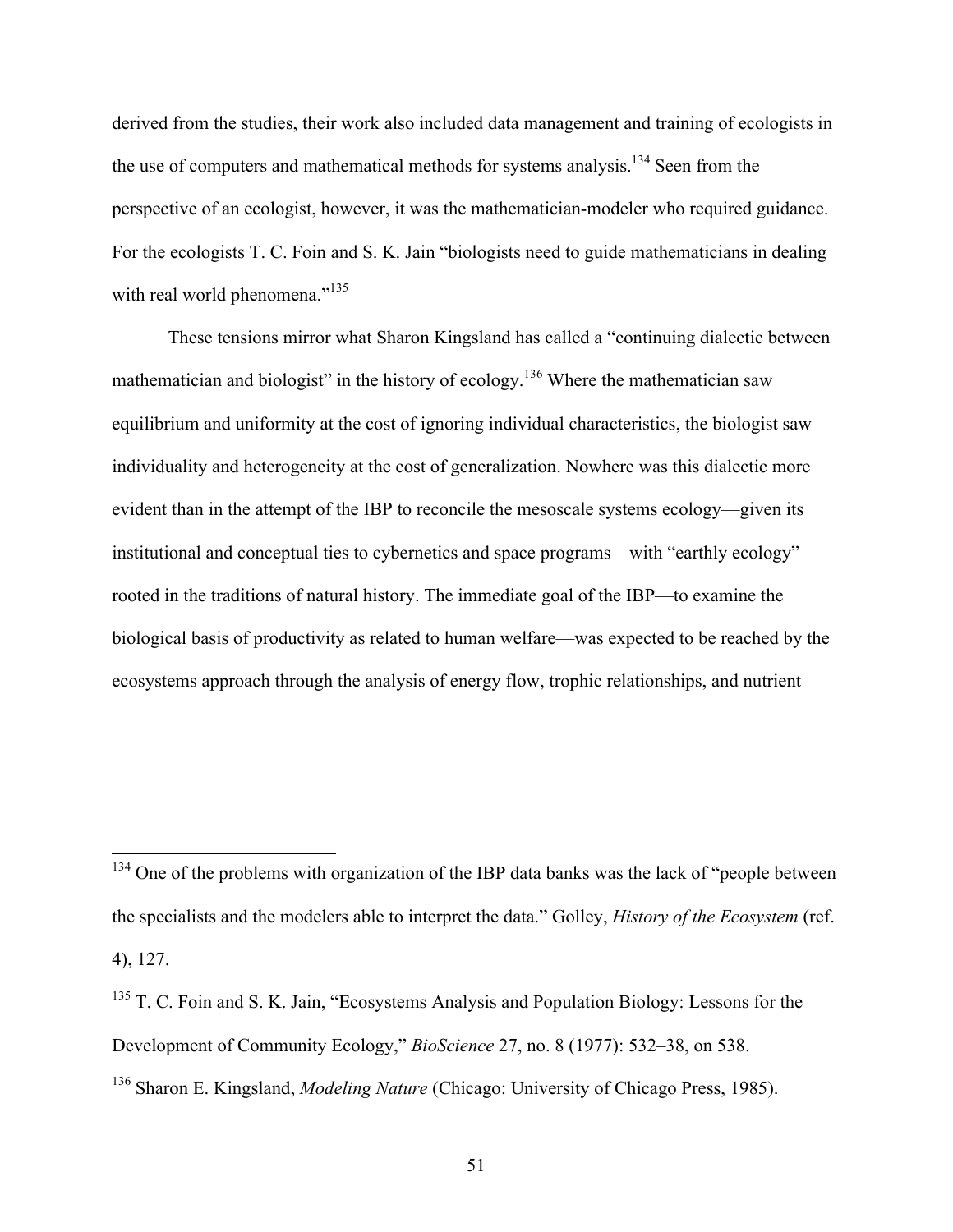cycles of large ecosystems represented by biomes. For traditional ecologists, however, this approach didn't leave room for the individuality and heterogeneity of biotic phenomena.<sup>137</sup>

### [FIRST LEVEL HEADING] **THE IBP: FAILURE OR SUCCESS?**

In 1974, the evaluation of the U.S. IBP effort turned into a heated debate. The NAS had commissioned a report on the American contribution, released to the public in January 1975. Its criticism was harsh. *Science* reported that the program was criticized for providing research funds to "second-rate researchers who wouldn't have qualified for grants under the regular NSF grant programs," that "the biome studies have accumulated masses of data while failing to establish chains of cause and effect that could lead to deeper understanding of how ecosystems work," and that the results of the predictive models were almost impossible for non-specialists to use.138 The *Science* reviewer concluded that one "just couldn't see, for the money spent, that we had advanced our understanding."<sup>139</sup>

The major charge of critics was that the IBP "failed to live up to its own rhetoric."<sup>140</sup> The failure to establish data centers was a particular frustration, a "disappointment" for the late IBP

 137 Dennis J. Crisp, "Secondary Productivity in the Sea," in *Productivity of the World Ecosystems: Proceedings of V General Assembly of the Special Committee for the International Biological Program* (Washington, DC: National Academy of Sciences, 1975), 71.

<sup>138</sup> C. H., "NAS Report on International Biological Program," *Science* 187 (1975): 663.  $139$  Ibid.

 $140$  Philip M. Boffey, "International Biological Program: Was It Worth the Cost and Effort?" *Science* 193 (1976): 866–68.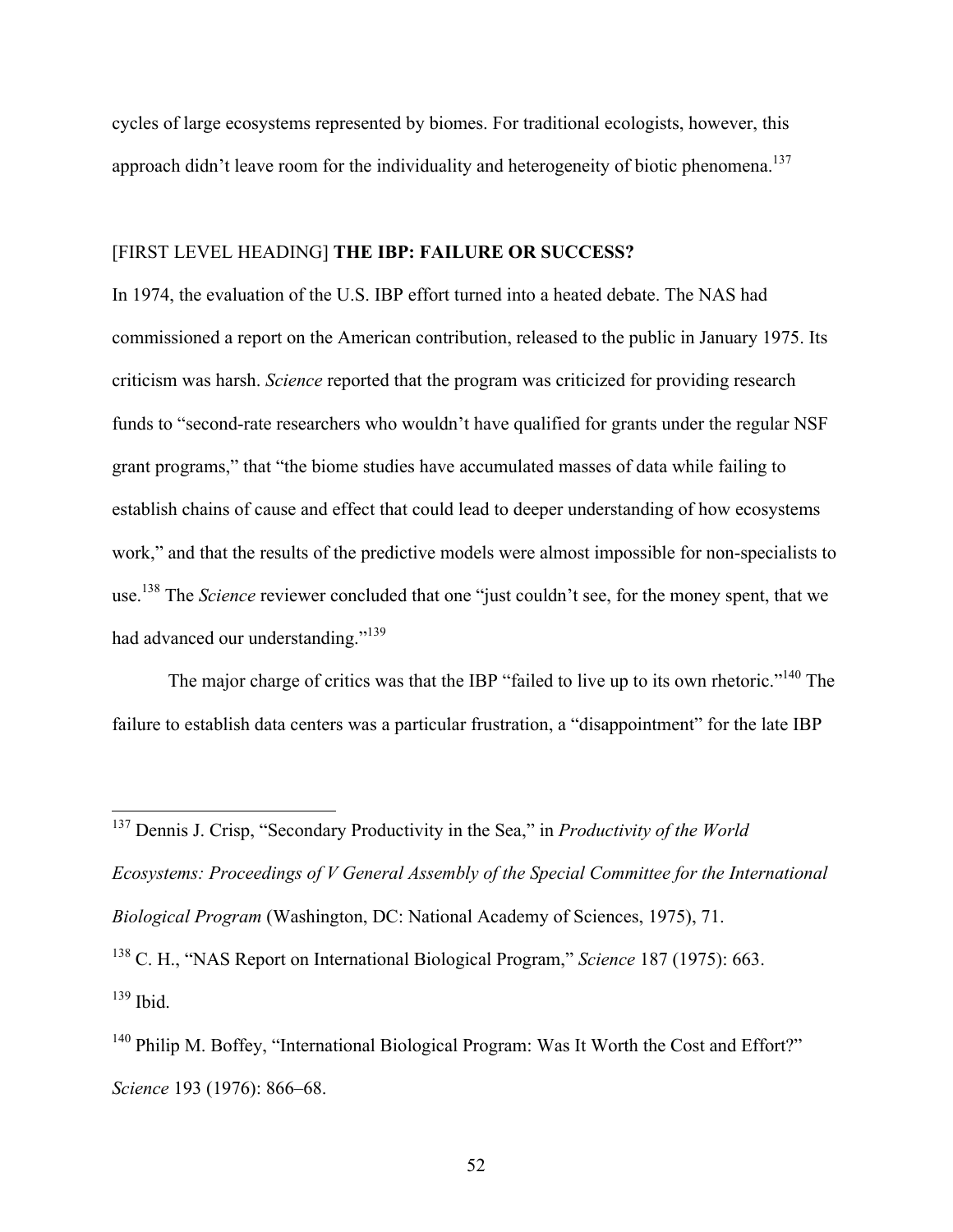scientific director Barton Worthington.<sup>141</sup> But it wasn't only the management of data that failed: the core goal of creating comprehensive models, which would mimic the behavior of biome-wide ecosystems, turned out to be impossible, too.<sup>142</sup> With increasing criticism of "cybernetic totalism" in the 1960s, the cybernetic deterministic approach to ecosystems modeling—with its assumption that the trophic pyramids and the set of environmental factors can determine the model of the ecosystem and that systems, once adequately modeled, could be controlled in a cybernetic regime—came under sustained attack. Many ecosystems modelers participating in the IBP shared these concerns. At the outset, ecosystems modelers had hoped to overcome the deterministic view of ecosystems by embracing probabilistic perspectives.<sup>143</sup>

By the end of the program the entire approach of all-encompassing models—whether deterministic or probabilistic—was declared "dead or near a dead end."144 Georges Innis, a systems analyst at the Grassland Biome, warned in his presentation for the USNC/IBP Coordinating Committee that "the deterministic view of ecosystems" had no future and had to be changed. The ecosystems modeling approach endorsed in IBP biome projects, intending to provide a comprehensive description of the whole system, was, he argued,

<sup>143</sup> "Report of the Working Session on Grassland Ecosystems" 5–8 Oct 1967, IBP Papers (ref. 90).

 <sup>141</sup> Worthington, ed., *Evolution of IBP* (ref. 48), 60.

<sup>142</sup> Golley, *History of the Ecosystem* (ref. 4).

<sup>&</sup>lt;sup>144</sup> Georges S. Innis, "Future Directions in Ecosystem Modeling," 26–27 Jul 1973, IBP Papers, Series 2: USNC/IBP, Folder Meetings: 26 Jul 1973.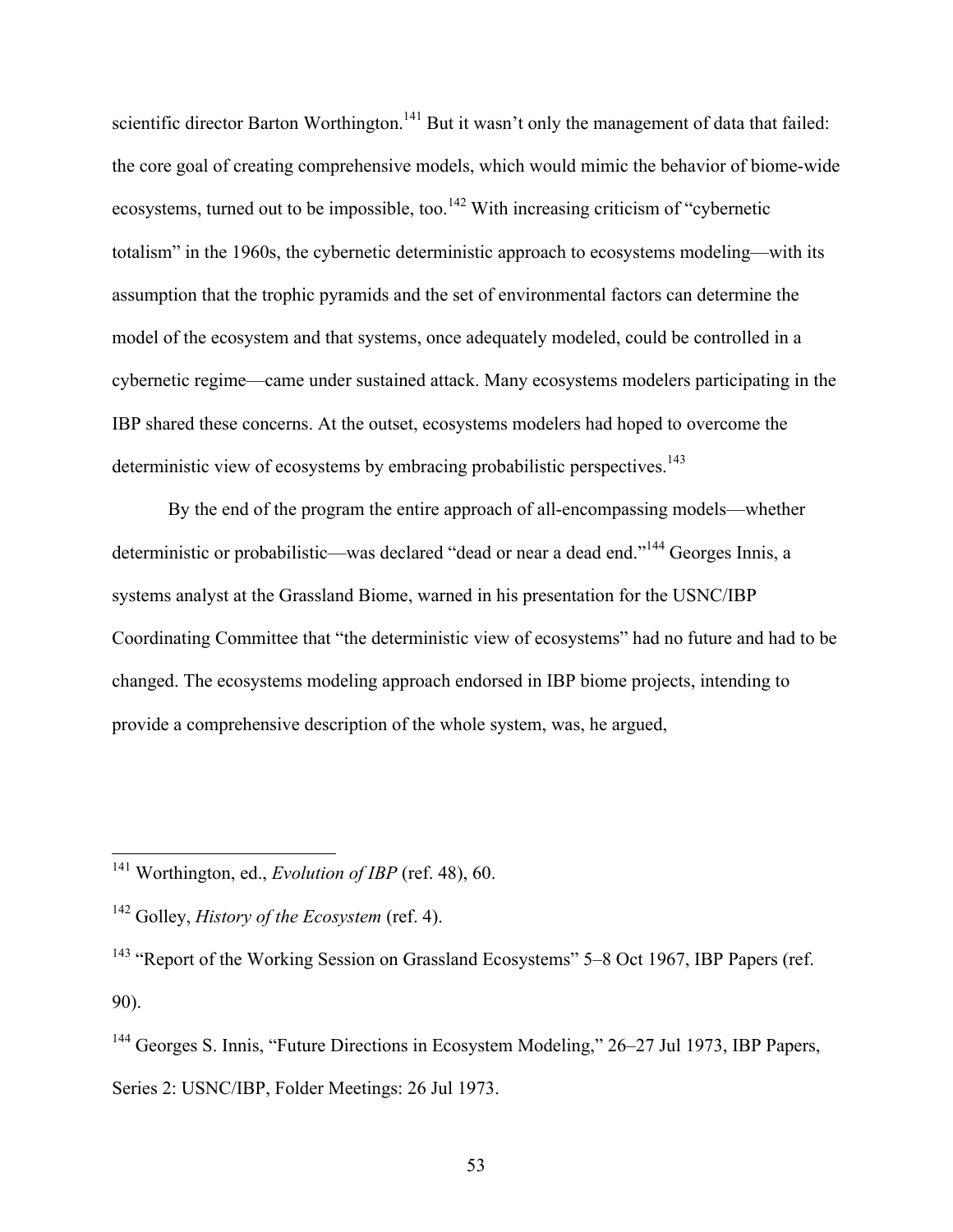mechanistic in the large for being holistic in the small … in the sense that the large-scale dynamics of the ecosystems are presumed to be explained by the interactive dynamics of the components of the ecosystems. The components on the other hand … are described holistically, that is, there is no attempt to describe the mechanisms which operate, but a black box treatment is used. While this may or may not be appropriate, many biologists feel that there are properties of the ecosystem and there are theories about ecosystems which apply to the system as a whole and are not explained by the aggregation of the components. We have been unable to incorporate such theories in our current ecosystem simulation approaches. $145$ 

Yet, despite the criticism and self-criticism of the IBP ecosystems studies, the program, in yet another form, endured. The NSF expressed its willingness to support the Analysis-of-Ecosystems component of the IBP "for a considerable period after 1974."<sup>146</sup> After the IBP

<sup>145</sup> Ibid. As a solution Innis suggested to revise the modeling approach by seeing the ecosystem as a "self-organizing system." In practice this meant shifting from the models of large ecosystems to the "library of submodels," or smaller modules that can be replaced, revised, and adjusted independently depending on the data and simulation experiments. In other IBP biome sites the projects aimed at modeling large ecosystems were replaced by early 1970s by largely descriptive programs with the elements of ecosystem analysis. See Alexios R. Antypas, "Translating Ecosystem Science into Ecosystem Management and Policy: A Case Study of Network Formation" (PhD dissertation, University of Washington, 1998). <sup>146</sup> Minutes of Meeting, 21 Jan 1972, IBP Papers, Series 2: USNC/IBP, Folder Meetings: Minutes, 17–21 Jan 1972.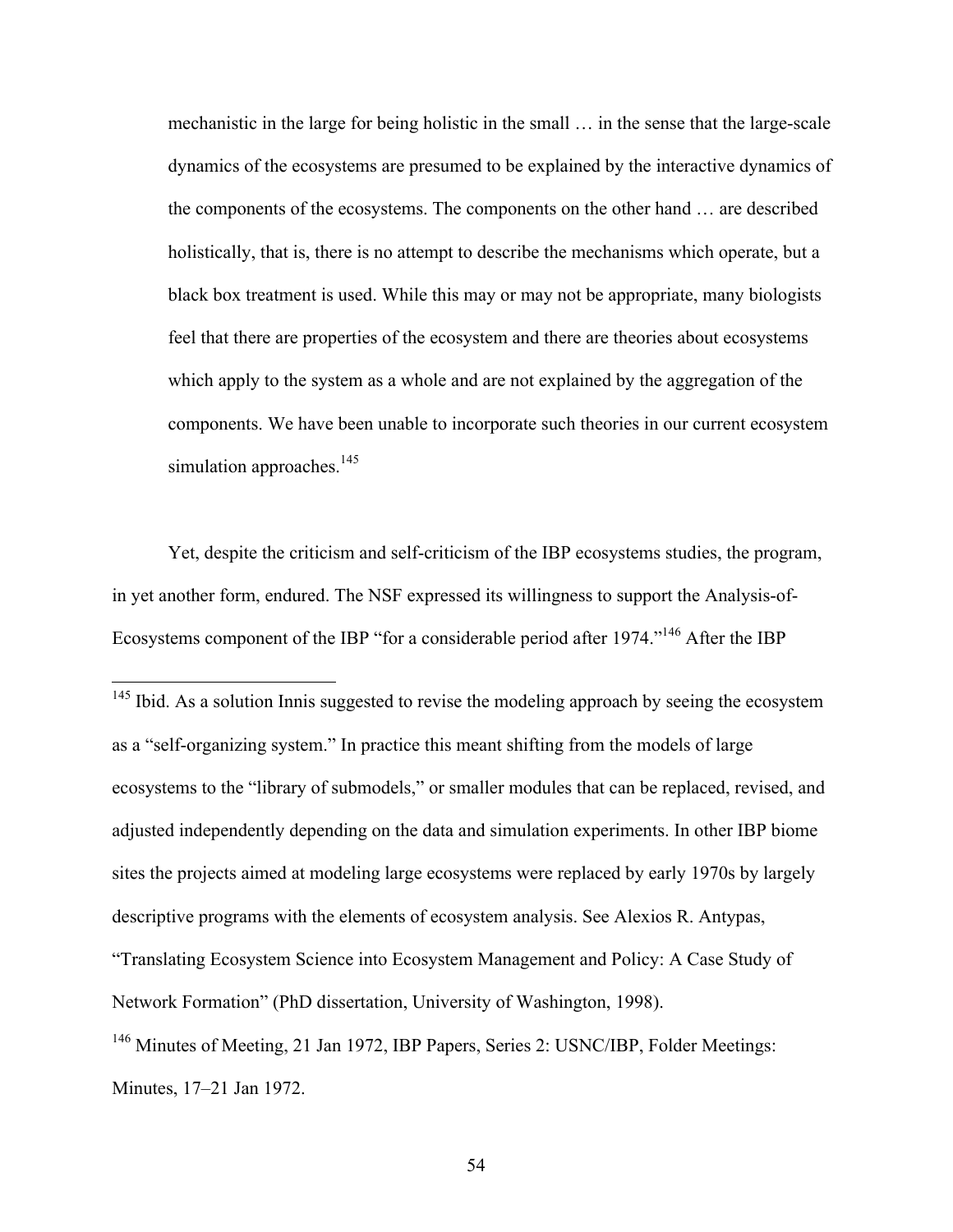formally ended in 1976, what had been the IBP's line in the NSF budget became the base budget for the ecosystems studies program, which, since the mid-1970s, has been the NSF's biggest program in environmental biology.<sup>147</sup> In this way, funding was continued for what was considered the best of the IBP programs. And in 1977 the NSF approved a new, post-IBP program initially entitled Long-Term Ecological Measurements, then renamed the Long-Term Ecological Research program (LTER). Officially started in 1980, LTER was at first part of the NSF ecosystems studies program. Eventually it was assigned its own program officer: James T. Callahan, the same person who had been the program officer for the IBP.<sup>148</sup> So the IBP lived on as the new LTER program in the NSF. The IBP did not so much end as evolve—or perhaps transmute—from the original concept of a biological "year" to its virtual opposite—a program focused explicitly on the long term.

At least in the minds of the NSF program officers, the strong continuity between the IBP and LTER was straightforward. The NSF program officer who closely observed the ecosystem research for twenty-five years assessed the impact of the IBP retrospectively:

I have consistently said that … biome projects solidified and scientifically legitimized … ecosystem science. Which today is very strong and healthy and competitive. It created the track and the track record in the mainline journals for the publication of results at that level of biological complexity. It brought about the creation and dedication of topical sessions at the annual meetings of the major societies, it drove the creation of the

 <sup>147</sup> Appel, *Shaping Biology* (ref. 4).

<sup>148</sup> Dave Coleman, Dac Crossley, and James Gorz, "In Memory of James T. 'Tom' Callahan," *LTER Newsletter* (1999).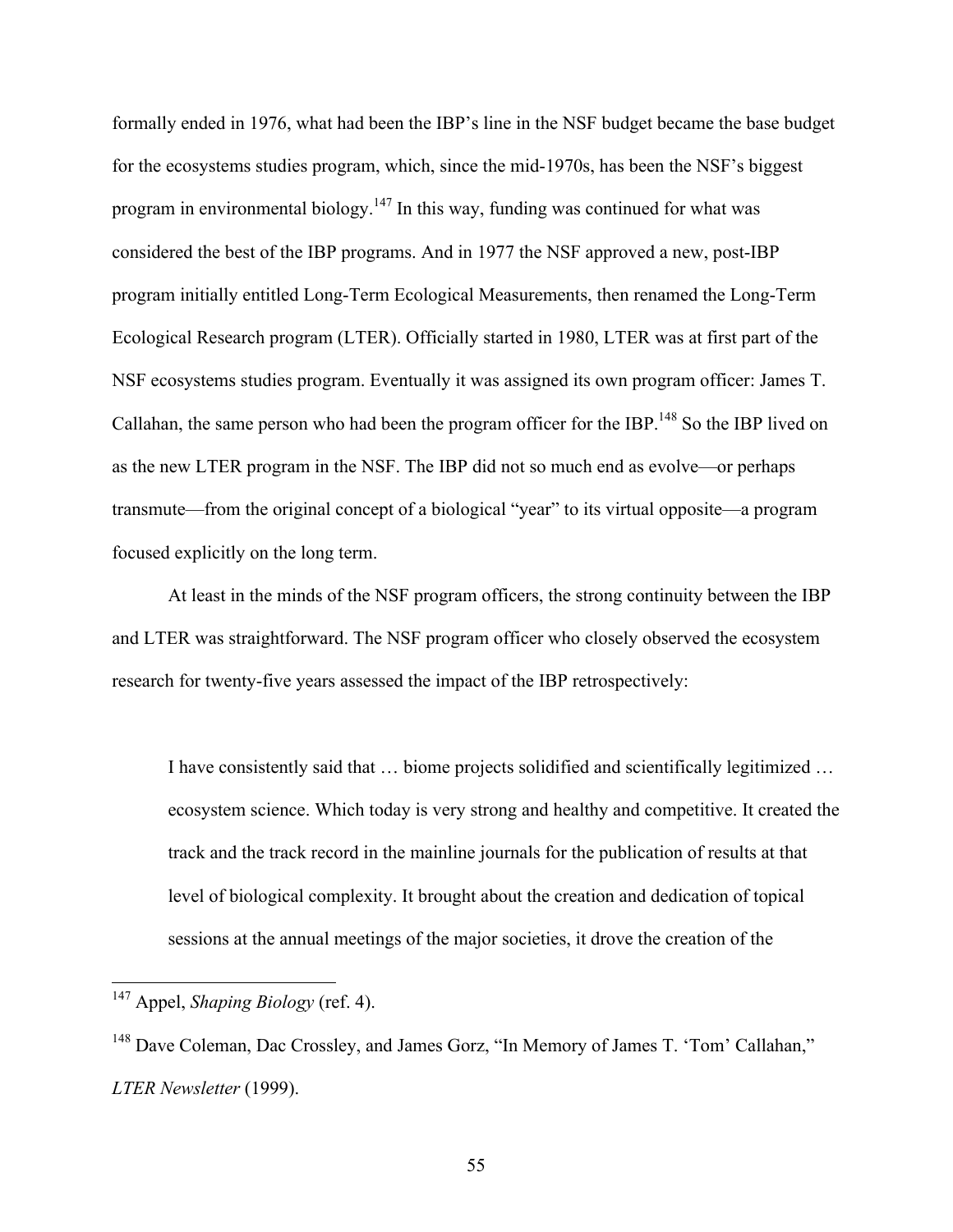ecosystem program at the NSF, and whatever successes it had contributed strongly to the institutionalization and the continuation of that program into the present … a lot of things, all of which are blocks in that structure that has become that construct of ecosystem science.<sup>149</sup>

The LTER program continued much of the work envisioned by the IBP on a revised basis, both organizationally and conceptually. Some IBP research sites (the H. J. Andrews Experimental Forest, Coweeta Hydrologic Laboratory, Konza Prairie, and Niwot Ridge research sites) became the first research sites of the LTER. Like the biome research during the IBP, the LTER research was based on interdisciplinary teams of ecologists working in various research sites, at universities, and with various partners such as the U.S. Forest Service, Department of Energy, and the Park Service.<sup>150</sup> While LTER strived to develop the comparative studies of trends and dynamics across sites that are characterized by their inter-annual and spatial variability, modeling as the primary focus was abandoned by the LTER ecologists, many of whom were former participants in the IBP. Conceptually, the LTER ecological studies shifted focus from the static state of an ecosystem (largely adopted during the IBP biome studies) to the analysis of disturbances, identified by long-term observations.<sup>151</sup>

<sup>&</sup>lt;sup>149</sup> Cited in Antypas, "Translating Ecosystem Science" (ref. 145), 96.

<sup>&</sup>lt;sup>150</sup> J. F. Franklin, C. S. Bledsoe, and J. T. Callahan, "Contributions of the Long-Term Ecological Research Program," *BioScience* 40, no. 7 (1990): 509–23.

<sup>151</sup> Gene E. Likens, ed., *Long Term Studies in Ecology: Approaches and Alternatives* (New York: Springer-Verlag, 1989). As Golley has noted, the hope to create big comprehensive models of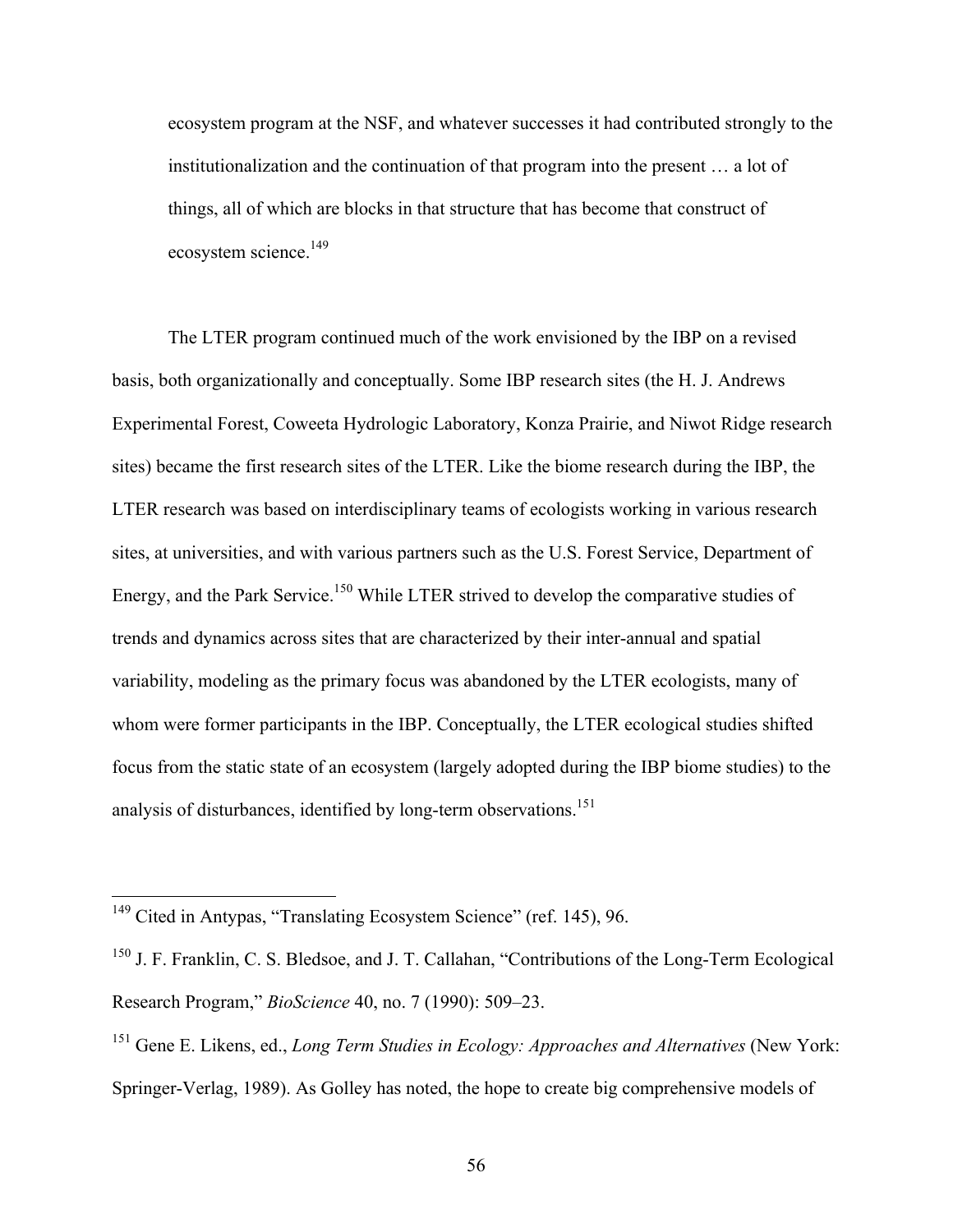Seemingly mundane questions of data collection—how data are gathered, organized, stored, and shared—were given pride of place in the planning of LTER from its inception.<sup>152</sup> From the development of site-based data management, established as an integral element of each LTER site, emerged a role of an information management and a community of practice.<sup>153</sup> Funding for the LTER program from the NSF stipulated that data generated from research be adequately documented, archived, and made available for intersite data exchange.<sup>154</sup> Learning from the experience of the IBP, the LTER fostered the idea that data management should be

the entire ecosystems was deficient as a whole, since this approach wrongly assumed the ideal existence of a single state in any given ecosystem: Golley, *History of the Ecosystem* (ref. 4). <sup>152</sup> See, for example, *A Pilot Program for Long-Term Observation and Study of Ecosystems in the United States. Report of a Second Conference on Long-Term Ecological Measurements, Woods Hole, Massachusetts, February 6–10, 1978* (Washington, DC: NSF Program in Biological Research Resources, 1978).

 $\overline{a}$ 

<sup>153</sup> K. S. Baker, B. J. Benson, D. L. Henshaw, D. Blodgett, J. H. Porter, and S. G. Stafford, "Evolution of a Multisite Network Information System: The LTER Information Management Paradigm," *BioScience* 50 (2000): 963–78; K. S. Baker and F. Millerand, "Infrastructuring Ecology: Challenges in Achieving Data Sharing," in *Collaboration in the New Life Sciences*, ed. J. Parker, N. Vermeulen, and B. Penders (London: Ashgate, in press); H. Karasti, K. S. Baker, and E. Halkola, "Enriching the Notion of Data Curation in E-Science: Data Managing and Information Infrastructuring in the Long Term Ecological Research (LTER) Network," C*omputer Supported Cooperative Work* 15 (2006): 321–58.

<sup>154</sup> OSU Forest Science Data Bank Newsletter, vol. 2, no. 1 (1983); LTER papers.

57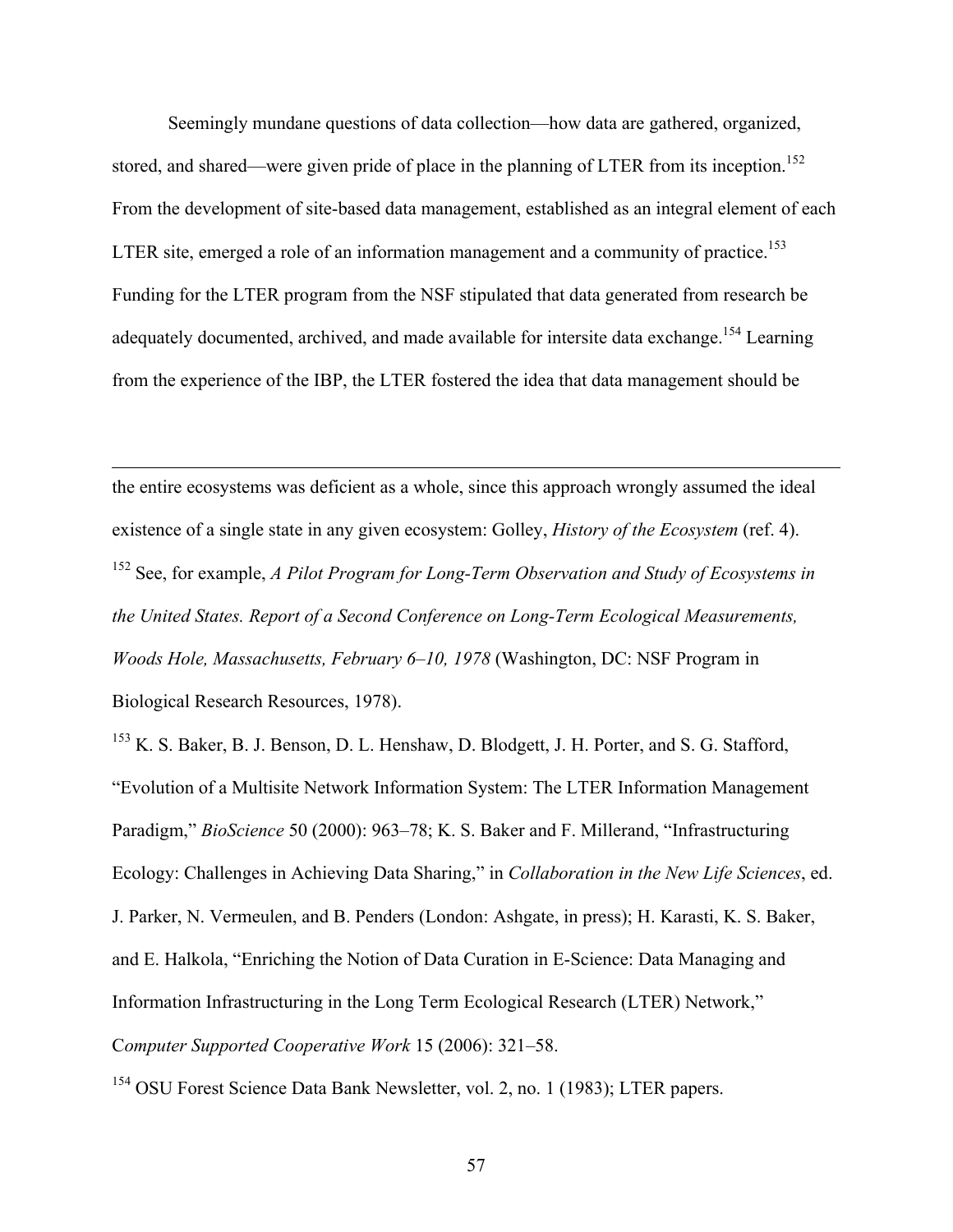integrated into the research process from the initial stages of site and research planning.<sup>155</sup> At the first LTER Forest Science Data Bank, the data managers who worked in the data bank's Quantitative Services Group had a combination of statistical, ecological, and biological training, in addition to their technical skills in data management.<sup>156</sup>

The emphasis on statistics and the visible role of the statistician in the first LTER data bank reflected a general trend: the statistician and biometrician replacing the IBP ecosystems modeler as a manager of the ecological data collections. These new data managers, with training in statistics, were often well educated in ecology and biological sciences, since statistics and biometrics were regarded as part of a basic training of an ecologist.<sup>157</sup> This contrasted with the

<sup>155</sup> The role of data managers was played either by the IBP scientists-ecologists or (in most cases) by the modelers or system analysts.

<sup>156</sup>Although during the IBP, as many reviewers noted, proper management of the data did not become an established tradition, several data banks were established during the time of the program, for example, the Forest Science Data Bank at Andrews Experimental Forest (*OSU Forest Science Data Bank Newsletter* 2, no. 2 (1983), LTER Papers). See also S. G. Stafford, P. B. Alaback, K. V. Wadell, and R. L. Slagle, "Data Management Procedures in Ecological Research," in *Research Data Management in the Ecological Sciences*, ed. W. K. Michener (Columbia: University of South Carolina Press, 1988), 93–113. Susan Stafford, the long-time data manager of the FSDB, had an educational background both in ecology and statistics, with a PhD in applied statistics.

<sup>157</sup> As ecologist Frederick Smith noticed, by 1968 biometrics became largely the domain of ecologists, because geneticists, who were the major proponents of biometrics in the first half of the twentieth century, had changed from mathematical to a chemical orientation. As a result,

58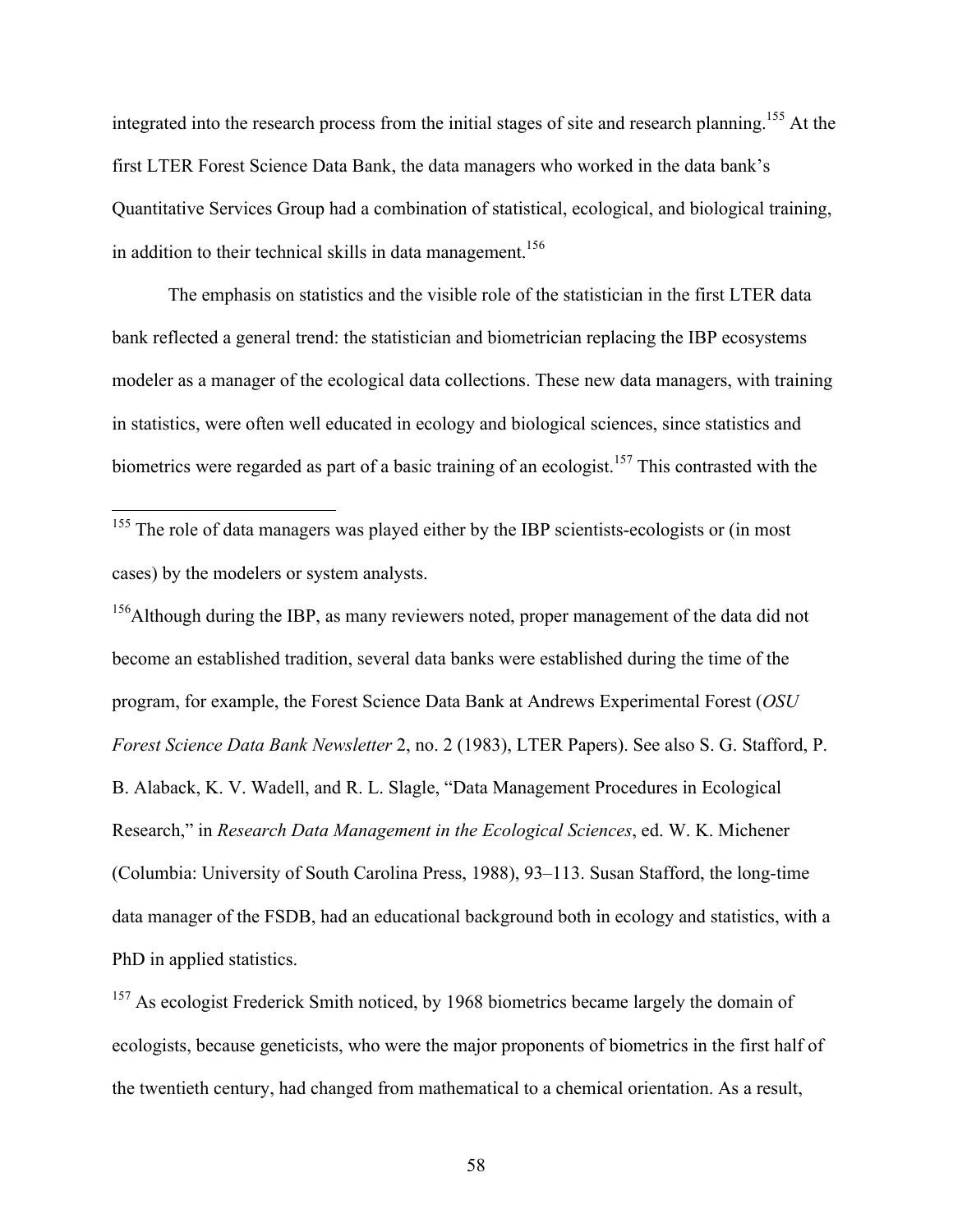IBP modelers, who usually had their training in physics, information theory, and econometrics, and considered the simulation modeling as an exquisite "art" that "should be attempted only by one highly trained in mathematics and computer programming," as Thomas Kirchner, ecologist and data manager at the Natural Resource Ecology Laboratory (Colorado State University), put it.<sup>158</sup> The replacement of highly complex whole ecosystem modeling by more accessible statistics mirrored the shift from IBP's mathematical-physical approach to the descriptive LTER ecology that reestablished links with statistics and biometrics.

But the diminution of some of the ambitions of the IBP during post-IBP developments didn't turn it into "little science." LTER science was still Big Science, involving large-scale collaboration and resource sharing among a variety of institutions and encouraging groups in different locations studying different biomes to coordinate their research strategies and to share data and instrumentation. It was big biology but with a new template.

In her study of *Arabidopsis* researchers, Sabina Leonelli suggested distinguishing *centralized big science*, "launched and coordinated by few (often only one) leading institutions which acquire funding and distribute it among interested groups from other institutions on condition of complying with a given research agenda" from *decentralized big science*, where participant laboratories agree on the set of issues to be investigated, but each laboratory carries

teaching courses in biometrics in many departments shifted from the geneticists to the ecologists. See Frederick Smith, "The International Biological Program and the Science of Ecology," *Proceedings of the National Academy of Sciences* 60, no. 1 (1968): 5–11.

 $\overline{a}$ 

<sup>158</sup> Thomas B. Kirchner, "PREMOD and MOMAID: Software Tools for the Construction and Analysis of Simulation Models," in *Research Data Management in the Ecological Sciences*, ed. W. K. Michener (Columbia: University of South Carolina, 1986), 345–71, on 346.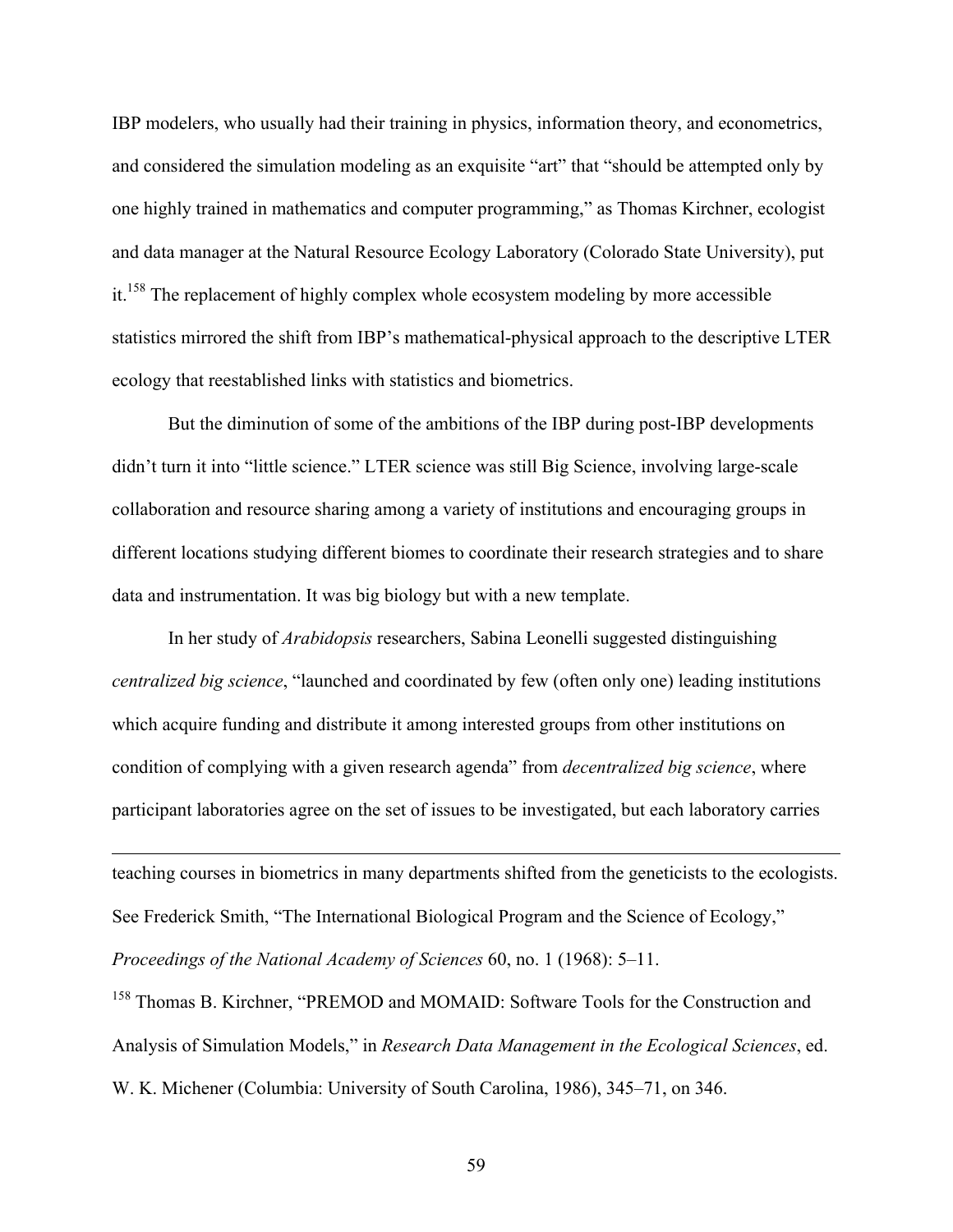out its own research in its own way.<sup>159</sup> Standardization of practices and a theoretical framework is not necessary to pursue the latter type of collaboration, she suggests, although participants share information and resources among one another.

LTER science seems to occupy an intermediate position between these ideal types. The LTER arrangements can be described as a hybrid that addresses the specifics of local biomes (and accommodates the diversity of local institutional arrangements) while at the same time bringing site-specific researchers into an ongoing, long-term, all-site dialogue, in which a shared set of research aims encourage comparative intrasite analyses. No one LTER site or set of participants is singled out to take a leading role permanently; rather, scientific leadership is distributed and delegated across the network as a whole. LTER researchers refer to this mode of research "LTER *network science*," emphasizing that LTER seeks to support comparative analysis through a mix of local site-based biome studies as well as cross-site studies. Thus, LTER appears to have benefited from lessons learned during the IBP, building tighter connections between data managers and ecologists, and viewing the standardization of methods and of measurement techniques as complex issues to be addressed over time, individually at the sites, and as a community within the LTER network.<sup>160</sup> Long-time LTER ecologist John

 <sup>159</sup> Sabina Leonelli, *Weed for Thought: Using Arabidopsis Thaliana to Understand Plant Biology* (PhD dissertation, Vrije Universiteit Amsterdam, 2007), 42.

 $160$  LTER grew from six sites that composed the network in 1980 to twenty-six sites by 2005; see *LTER Network. Celebrating 25 years of Excellence in Long Term Ecological Research* (LTER Network Office, 2005).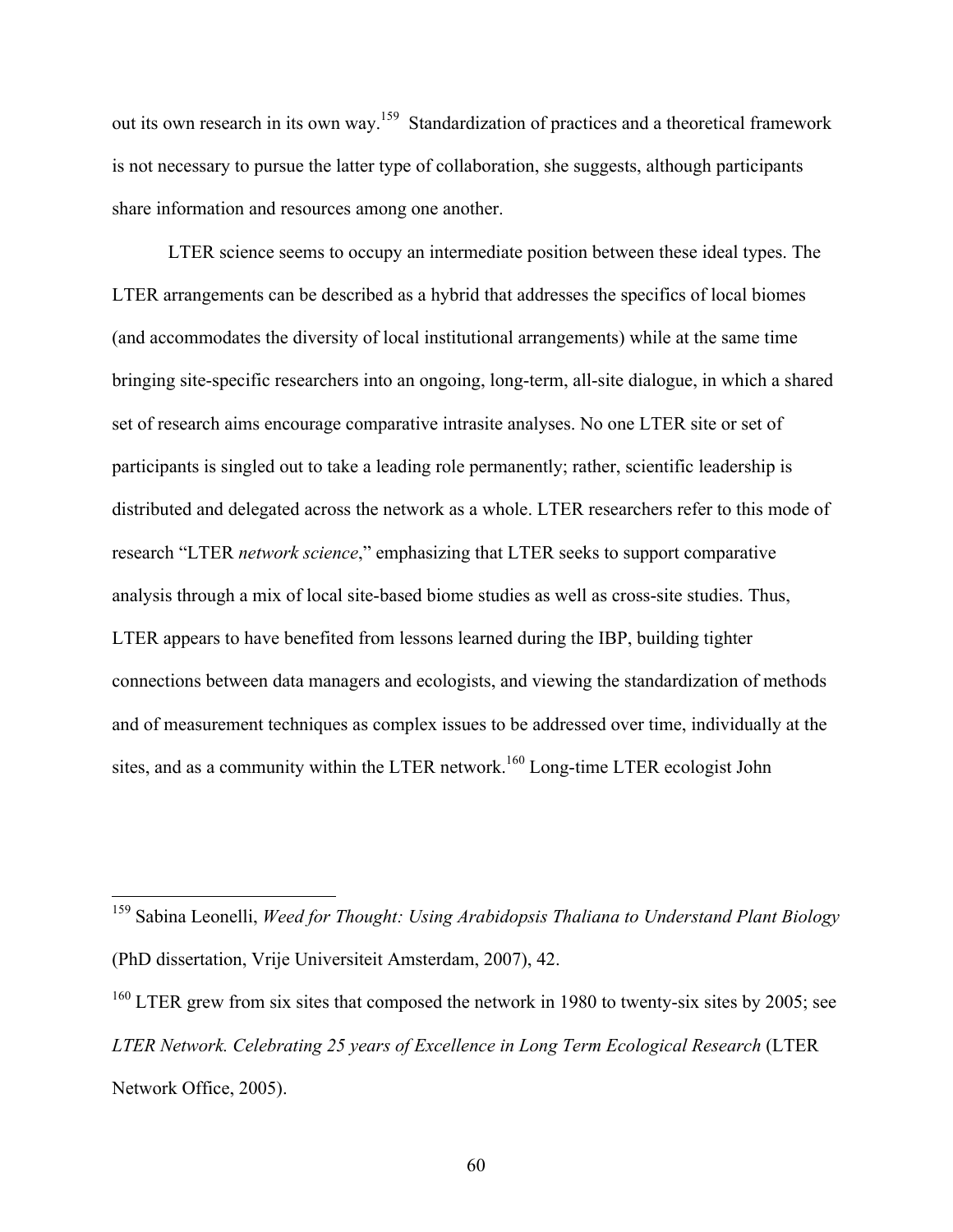Magnuson explains, "The opportunities for really new science lay in LTER network science."<sup>161</sup> Or at least this is how it now looks to participants in hindsight.

#### [FIRST LEVEL HEADING] **CONCLUSION**

Although an expanding literature addresses the questions of large-scale collaboration in science, historians are only beginning to assess and document patterns that shaped collaboration involving big and dispersed teams of scientists and a variety of different scientific institutions. 162 In some cases, scientists harshly disparaged such efforts initially, but later participated in revisionist history in which the success of the project was assumed all along. In other cases, scientists have declared success, with little discussion of whether the original objectives of the projects were fulfilled. Although the IBP was declared a failure, those who drew that conclusion perhaps underestimated the social technologies it set in motion. Despite much criticism (including self-criticism), the IBP was instrumental in the creation of centers for ecosystems

 <sup>161</sup> John J. Magnuson, "Reflections on LTER Beginnings, Challenges, and the Future," *Network News* (2006).

 $162$  Following the lead of the American Institute of Physics, a number of historians, sociologists, and ethnographers have launched projects attempting to document large-scale collaborations (see *American Institute of Physics' Study of Multi-Institutional Collaborations. Phase I: High-Energy Physics* (New York: American Institute of Physics, 1992); *American Institute of Physics' Study of Multi-Institutional Collaborations. Phase II: Space Science and Geophysics* (College Park, MD: American Institute of Physics, 1995); for an overview see Ivan Chompalov and Wesley Shrum, "Institutional Collaboration in Science: A Typology of Technological Practice**,**" *Science Technology Human Values* 24 (1999): 338–72.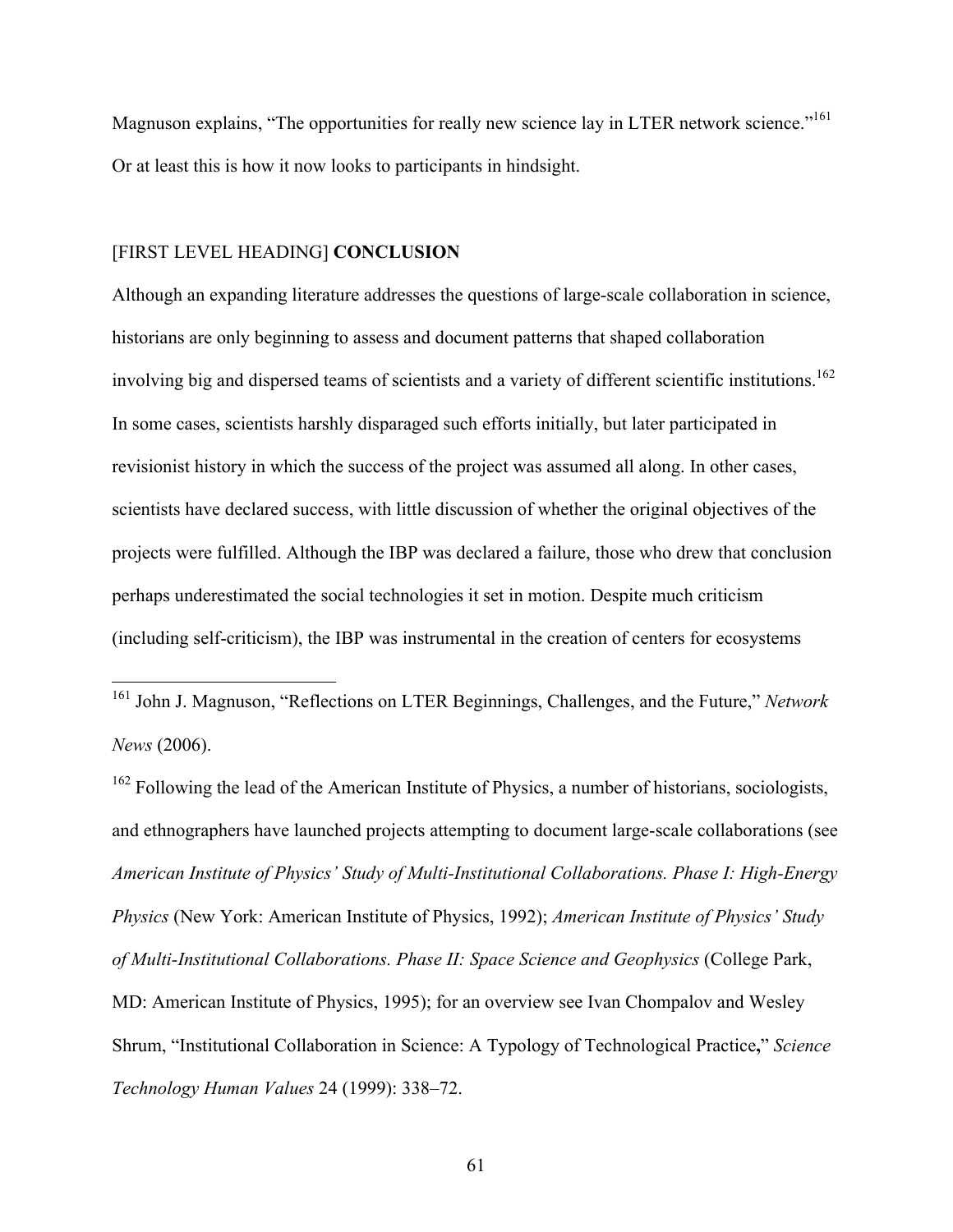studies in major universities, which consequently provided an infrastructure for ecosystems research and a network for researchers, helping to elevate ecosystems research into an attractive career choice. During the IBP almost two thousand scientists were trained in ecosystems studies, which led in turn to the diffusion of the ecosystems idea outside the narrow and specialized intraecology debate.<sup>163</sup> By the 1990s the ecosystems approach to understanding ecological phenomena and framing resource management had become common, even dominant.<sup>164</sup>

At the outset, the idea of the large-scale "biological survey" was not generally seen as a sufficient justification for a program in biology, in contrast to the IGY, where it was. The "synoptic data effort," as Hugh Odishaw defined the impetus of the IGY, was located in the IBP *inside* the theoretical framework of systems ecology, which emphasized comprehensive modeling and tended to privilege theory (now manifested as modeling) over "mere" data collection. Yet, at the same time, the IBP nevertheless instantiated a large-scale, data-driven effort as its cornerstone, ensuring that data would play a central role in the overall program, as it had in the IGY.

With the development of LTER, history came full circle, or at least traced a helical path: long-term data collection resumed its pride of place in ecology. The position that had been dominant in the 1950s regained substantial weight in the 1980s. Centralized data storage and a certain level of standardization of data were finally achieved. But something else had changed: the way in which those data were gathered, processed, stored, and exchanged. Data were now stored in a mix of site-based, network-based, and theme-based digital data repositories, accessible online via the Web. Although data management activities are still not generally

 <sup>163</sup> Golley, *History of the Ecosystem* (ref. 4).

<sup>164</sup> Ibid.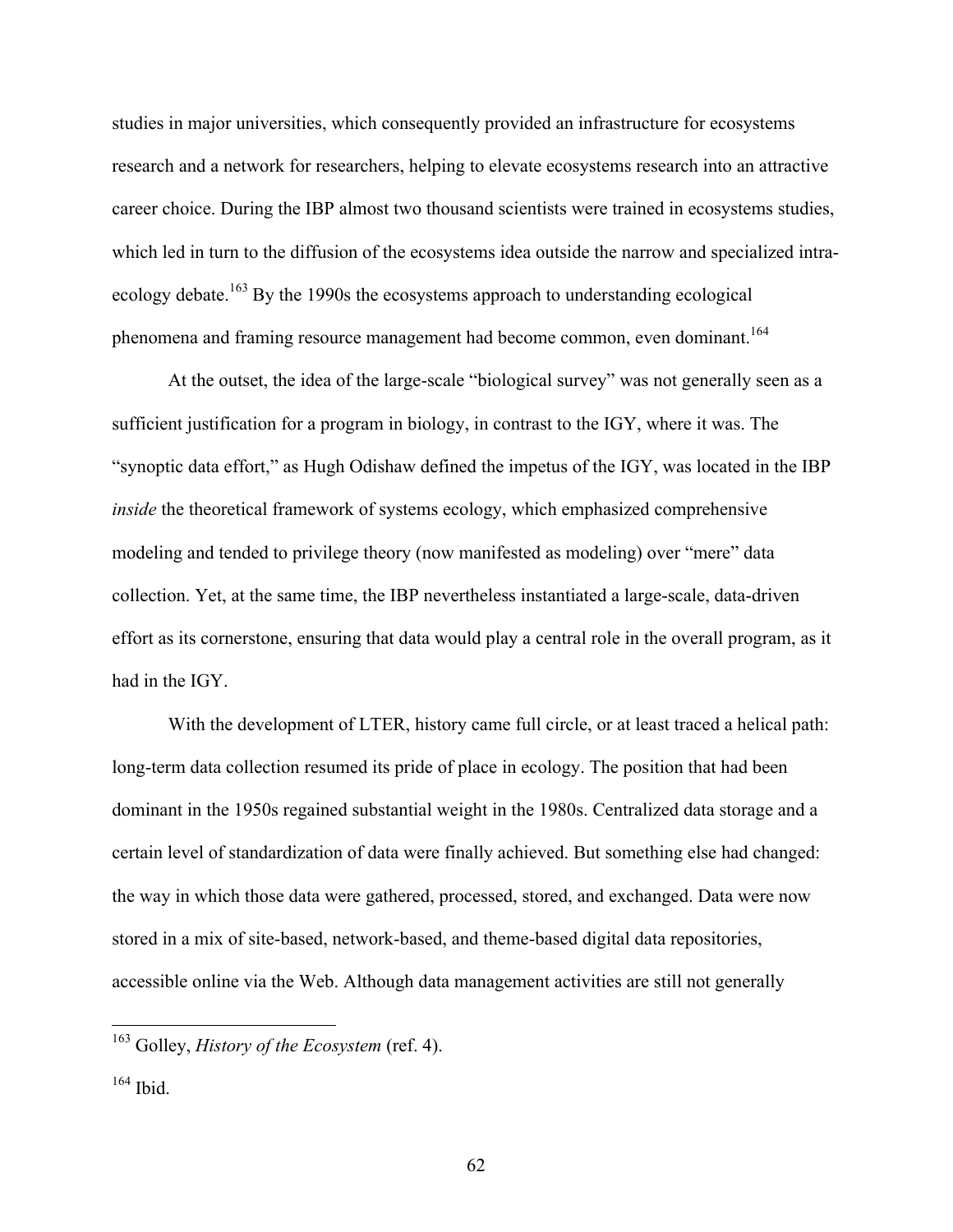considered glamorous activities within the life sciences, national and global data-archiving projects have gained momentum in the culture of the post–Cold War world shaped by information technologies.

To return, then, to the question of Big Science, the history of the IGY, IBP, and LTER underscores how large-scale data collection has been an important part of Big Science in the second half of the twentieth century, beyond physics and in domains where complex instrumentation and gadgetry have played only a supporting role.<sup>165</sup> To put it perhaps a bit too simply, in many historical accounts, at least until very recently, Big Data were not as much a part of the Big Science story as big laboratories and big machines.<sup>166</sup> A notable exception to this is the Human Genome Project and the rise of genomics and other data-driven "-omics" disciplines, which have recently attracted the attention of historians and philosophers.<sup>167</sup> This new emphasis

<sup>165</sup> On the culture of "gadgeteering" see Paul Forman, "Behind Quantum Electronics: National Security as Basis for Physical Research in the United States, 1940–1960," *Historical Studies in Physical and Biological Sciences* 18, no. 1 (1987): 149–229.

166 On data in Big Physics, see Peter Galison, *Image and Logic* (ref. 3). On data collection as central to the history of earth science, see Oreskes, "Earth Sciences" (ref. 53).

<sup>167</sup> On "omics" disciplines see Krohs and Callebaut, "Data without Models Merging" (ref. 3). On the Human Genome Project and related developments, see J. L. Heilbron and Daniel Kevles, "Finding a Policy for Mapping and Sequencing the Human Genome: Lessons from the History of Particle Physics," *Minerva* 26 (1988): 299–314; Leonelli, *Weed for Thought* (ref. 160), Sabina Leonelli, "Circulating Evidence across Research Contexts: The Locality of Data and Claims in Model Organism Biology," *LSE Working Papers on the Nature of Evidence: How Well Do 'Facts' Travel?*, no. 25/08 (2008); Bruno J. Strasser, "Collecting and Experimenting: The Moral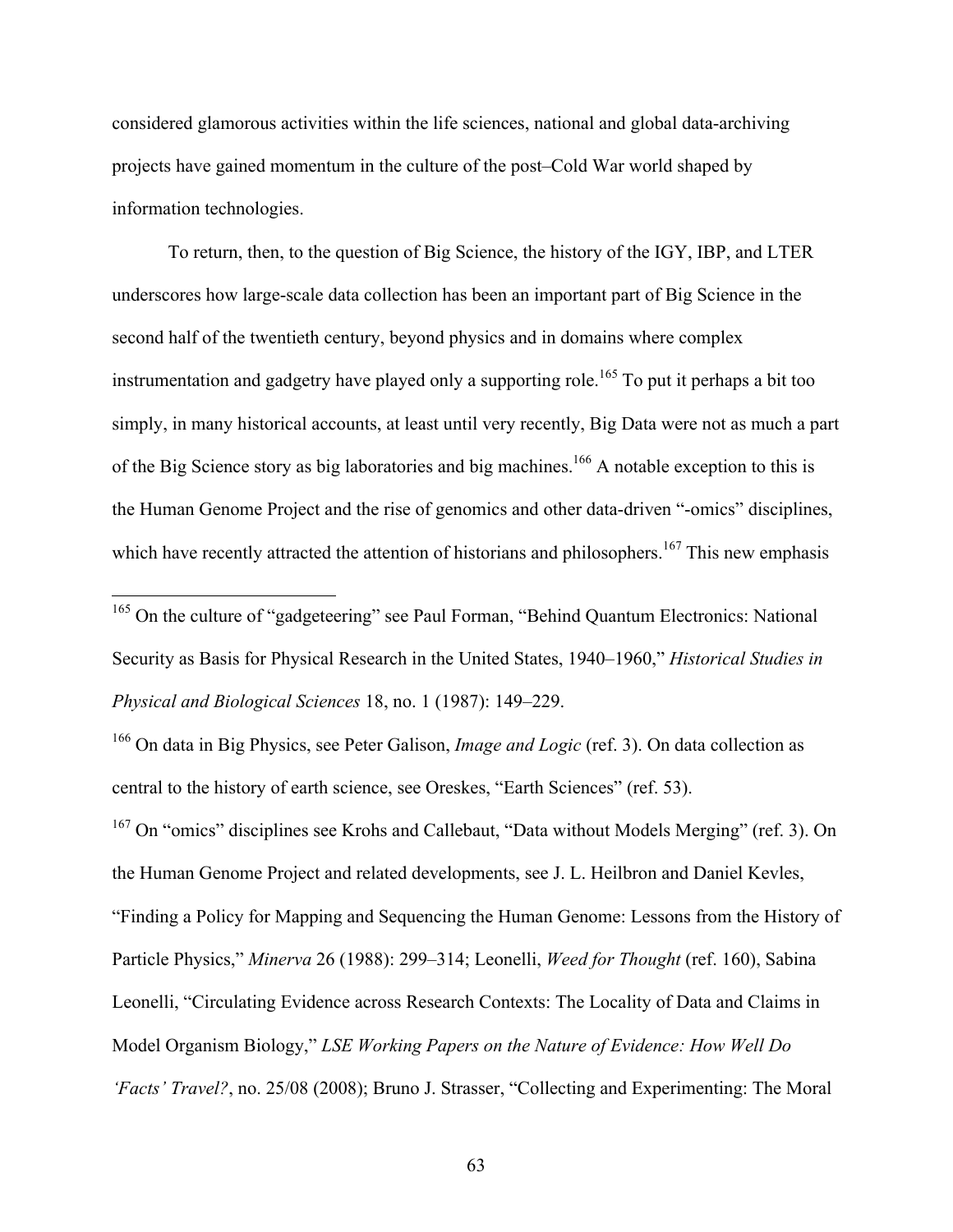on genomics in historiographic literature has, at least to some extent, overshadowed the role and impact of earlier large-scale, data-driven initiatives in post–World War II biology. Perhaps more important, it has also tended to downplay the continuing role of natural historical practices of data collection in biology, and perhaps the earth sciences as well: data collected outside the laboratory, and often without specific reference to particular theoretical positions and aspirations. In both biology and geology, scientists have long believed that data collection could be the end in itself, one that would lead to the advancement of science, independent of a specific theory that those data were intended to test. The history of the IGY, IBP, and LTER shows that many natural scientists continued to hold firmly to that belief in the second half of the twentieth century, and evidently still do today.

While Big Data has been a less emphasized part of the postwar Big Science story, it is not less important. The history of the IBP, as the first attempt to launch Big Science in biology after World War II, gives us useful insights into the peculiarities of collecting and organizing biological data on a large scale, the institutional structures it required, and the controversies it generated. In the IBP and LTER, data collection—as an *end product*—achieved legitimacy in biology as an integral component of the postwar Big Science mode of research.

#### **ACKNOWLEDGMENTS**

 $\overline{a}$ 

The authors are grateful to Sharon Kingsland, Keith Benson, Ron Doel, Fae Korsmo, Joel Hagen, Allan Needell, and Sabina Leonelli for their insightful comments on early drafts of this paper, many useful suggestions, and for sharing their unpublished papers. The National

Economies of Biological Research, 1960s–1980s," *Preprints of the Max-Planck Institute for the History of Science* 310 (2006): 105–23.